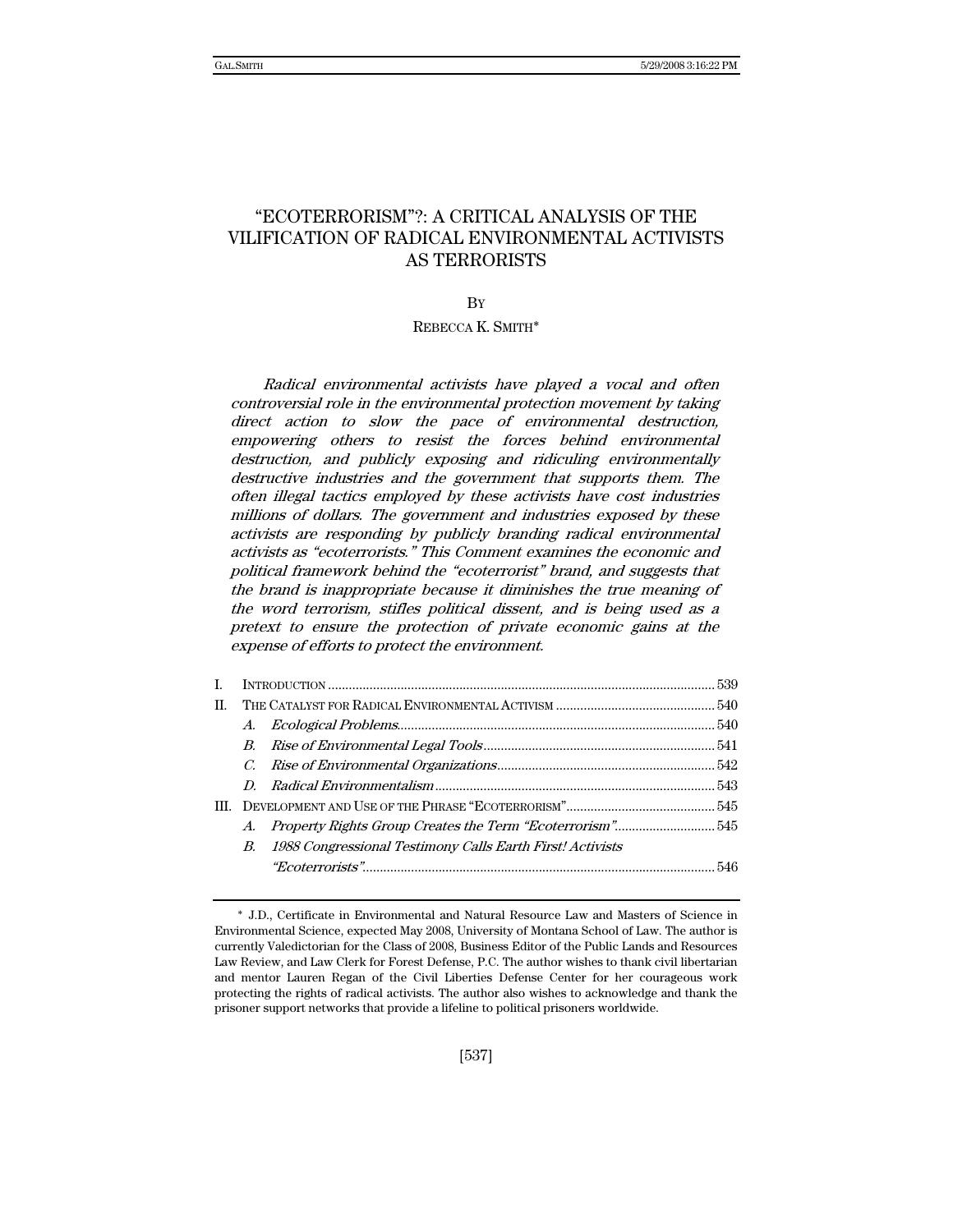| 538 |    |                                                                     | ENVIRONMENTAL LAW                                                       | [Vol. 38:537 |  |  |
|-----|----|---------------------------------------------------------------------|-------------------------------------------------------------------------|--------------|--|--|
|     | C. | Law Review Article Analogizes Radical Environmentalist Actions with |                                                                         |              |  |  |
|     |    |                                                                     |                                                                         |              |  |  |
|     | D. | June 1998 Congressional Hearing Convened on "Ecoterrorism by        |                                                                         |              |  |  |
|     |    |                                                                     |                                                                         |              |  |  |
|     |    | 1.                                                                  |                                                                         |              |  |  |
|     |    | 2.                                                                  | Background Information and Context of Congressman Riggs'                |              |  |  |
|     |    |                                                                     |                                                                         |              |  |  |
|     |    | a.                                                                  |                                                                         |              |  |  |
|     |    | b.                                                                  | Details About the Cloverdale Tree-Spiking Incident549                   |              |  |  |
|     |    | $\overline{c}$ .                                                    |                                                                         |              |  |  |
|     |    | 3.                                                                  |                                                                         |              |  |  |
|     | E. |                                                                     | February 2002 Congressional Hearing on "Eco-terrorism and               |              |  |  |
|     |    |                                                                     |                                                                         |              |  |  |
|     | F. |                                                                     | Industry Group Publishes Model Act: Animal and Ecological               |              |  |  |
|     |    |                                                                     |                                                                         |              |  |  |
|     |    | 1.                                                                  |                                                                         |              |  |  |
|     |    | $\mathcal{L}$                                                       |                                                                         |              |  |  |
|     | G. |                                                                     | Senate Environment Committee Hearings on "Ecoterrorism"555              |              |  |  |
|     |    | 1.                                                                  |                                                                         |              |  |  |
|     |    | a.                                                                  |                                                                         |              |  |  |
|     |    | b.                                                                  |                                                                         |              |  |  |
|     |    | $\overline{c}$ .                                                    |                                                                         |              |  |  |
|     |    | 2.                                                                  |                                                                         |              |  |  |
|     | Н. |                                                                     |                                                                         |              |  |  |
|     | L. |                                                                     | Congress Passes the Animal Enterprise Terrorism Act559                  |              |  |  |
| IV. |    | EFFECTS ON ACTIVISM FROM THE USE OF THE TERM ECOTERRORISM  560      |                                                                         |              |  |  |
|     | A. |                                                                     |                                                                         |              |  |  |
|     | В. |                                                                     |                                                                         |              |  |  |
|     | C. |                                                                     |                                                                         |              |  |  |
|     | D. |                                                                     | Impacts from the Acceptance of the Term "Ecoterrorism"564               |              |  |  |
|     |    | 1.                                                                  | Increased Government Surveillance of Radical Groups564                  |              |  |  |
|     |    | 2.                                                                  | Increased Penalties/Convictions for Acts of Protest566                  |              |  |  |
|     |    |                                                                     | 3. Investigation of Mainstream Environmental Groups569                  |              |  |  |
| V.  |    |                                                                     | WHY RADICAL ENVIRONMENTALISTS SHOULD NOT BE BRANDED AS TERRORISTS 569   |              |  |  |
|     | А. |                                                                     |                                                                         |              |  |  |
|     | В. |                                                                     | Government's Conduct Echoes a History of Stifling Political Dissent 571 |              |  |  |
|     |    | 1.                                                                  |                                                                         |              |  |  |
|     |    | 2.                                                                  | Infiltration/Discrediting of Radical Environmental Groups 573           |              |  |  |
|     | C. |                                                                     | Industry Groups' Motivation is Protection of Corporate Profit, Not      |              |  |  |
|     |    |                                                                     |                                                                         |              |  |  |
| VI. |    |                                                                     |                                                                         |              |  |  |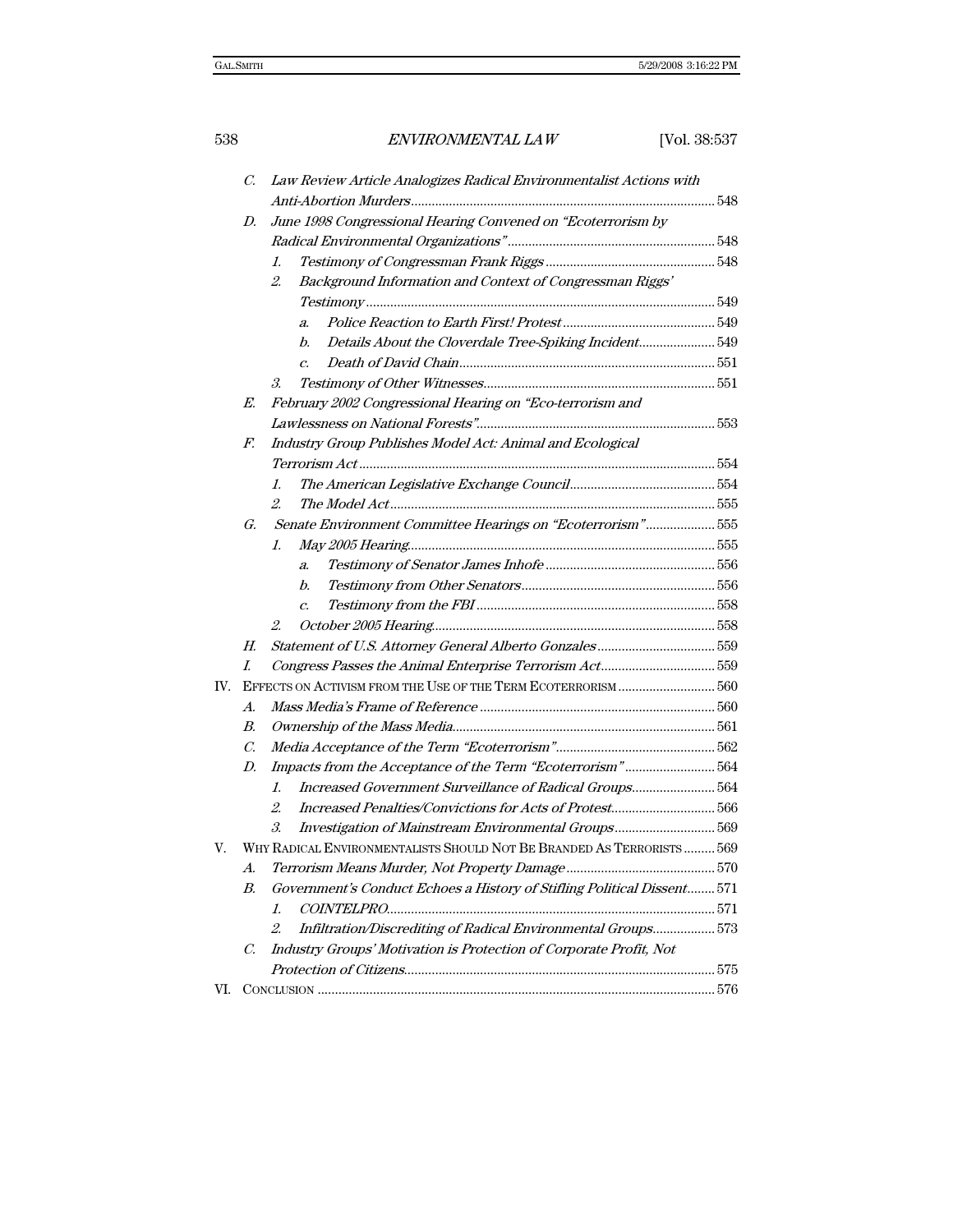I. INTRODUCTION

We want to destroy environmentalists by taking their money and their members. . . . No one was aware that environmentalism was a problem until we came along.<sup>1</sup> Facts don't matter, in politics, perception is reality.

Ron Arnold, Father of the Wise Use Movement and Creator of the Term "Ecoterrorism" <sup>2</sup>

Terrorism is anything that stands in the face of what we want to do . . . people's movements of resistance against deprivation, against unemployment, against the loss of natural resources, all of that is termed 'terrorism.'

Edward Said, Columbia Professor of English & Comparative Literature<sup>3</sup>

In August of 2002, as I sat high in an old ponderosa pine to protest destructive logging on public lands in the Bitterroot Valley, federal agents began to cut the tree down from the top while I sat below their saw. After sawing off most of the branches, they tied one end of a rope to the trunk of the tree, and tied the other end of the rope to the bumper of a truck eighty feet below us. They would saw off a five foot section of the tree trunk, the truck would pull the rope, and the section of the tree trunk would crash to the ground. When they had cut the trunk of the tree down to where I was sitting, they lifted me into a cherry picker bucket and brought me to the ground.

Before they could take me to jail, they had to take me to the hospital. For the previous two weeks the federal agents had set up a twenty-four hour, fourperson surveillance team—with four high powered spotlights—to enforce severe dehydration, starvation, and sleep deprivation upon me and my companion tree-sitter in a neighboring tree. When I arrived at the hospital to receive a three hour intravenous injection of fluids, the police officer handcuffed me to the hospital bed.

As I sat in the hospital bed, sediment from aggressive post-fire logging continued filling Rye Creek, the Bitterroot River tributary adjacent to the protest site. The bull trout, a species listed under the Endangered Species Act, $4$  used to live in Rye Creek.<sup>5</sup> By the time the logging was completed that summer, the sedimentation it caused had obliterated the bull trout's habitat in Rye Creek. Bull trout can no longer be found in Rye Creek.<sup>6</sup>

<sup>1</sup> Timothy Egan, Fund-Raisers Tap Anti-Environmentalism, N.Y. TIMES, Dec. 19, 1991, at A18.

<sup>2</sup> Bill Berkowitz, Terrorist Tree Huggers: Ron Arnold, Father of the 'Wise Use' Movement, Sets His Sights on 'Eco-Terrorists,' WORKING ASSETS, July 7, 2004, http://www.commondreams.org/ views04/0707-12.htm (last visited Apr. 13, 2008) (citation omitted).

<sup>&</sup>lt;sup>3</sup> David Barsamian, They Call All Resistance "Terrorism," INT'L SOCIALIST REV., Aug.-Sept. 2001, available at http://www.isreview.org/issues/19/Said\_part2.shtml.

<sup>4</sup> Determination of Threatened Status for the Klamath River and Columbia River Distinct Population Segments of Bull Trout, 63 Fed. Reg. 31,647 (June 10, 1998).

 $5$  NATIVE FOREST NETWORK, Where is the Accountability? Fire Risk Increased, Restoration Work Not Getting Done, in A HARD LOOK AT THE "RECOVERY" PLAN PRIMER 3, 3 (2004), available at http://nativeforest.org/pdf/Bitterroot\_Primer.pdf.

 $6$  Id.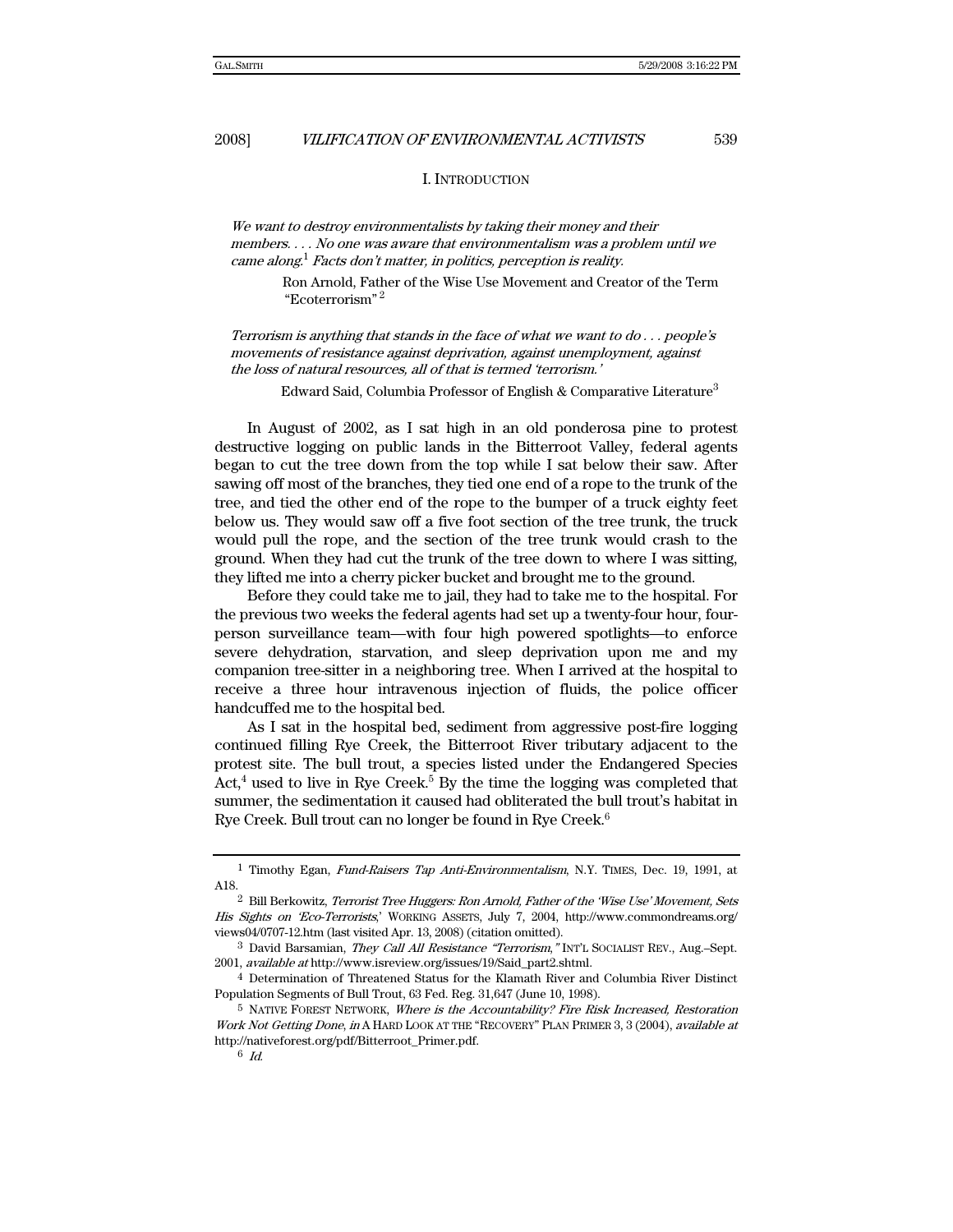My companion tree-sitter and I were convicted by a Western Montana jury whose members were all connected to the logging and wood products industry, the U.S. Forest Service, or law enforcement institutions. My sentence for engaging in a peaceful protest on public lands was thirty days locked in a halfway house in Butte, Montana, three years of supervised federal probation, and restitution for the cherry picker and my emergency room hospital bill. The conditions of my probation dictated that I could not enter any National Forest in the entire country unless it was an official wilderness area, and that I could not engage in any protest nor leave the state without permission from the federal government. My tree-sitting companion received a similar punishment. I believed that these were draconian sentences, but was not shocked by them. What I was shocked by was the Ninth Circuit Court of Appeals' decision on our criminal appeal, which implied that we were "ecoterrorists" for peacefully sitting in trees.<sup>7</sup>

Unfortunately, the branding of radical environmentalists as terrorists is not a new phenomenon. This Comment will specifically examine the law, policy, and procedure which have been enacted to paint radical environmentalists as terrorists. More generally, it will examine the origins of this legal phenomenon, and why the policy has been embraced and codified by lawmakers. Section II of this Comment will briefly examine how contemporary environmental problems have catalyzed the birth of the radical environmental movement in the United States. Part III of this Comment will examine the corresponding development and use of the term "ecoterrorism" by extractive industry advocates and government officials sympathetic to those types of special interests. Part IV of this Comment will examine how the acceptance and use of the term "ecoterrorism" by the mainstream media has affected activists, specifically post September 11, 2001. Part V will suggest why the term "ecoterrorism" should not be used to paint radical environmental activists as terrorists.

## II. THE CATALYST FOR RADICAL ENVIRONMENTAL ACTIVISM

## A. Ecological Problems

Over the past four decades, U.S. citizens have been forced to realize the detrimental effects of our collective lifestyle on the planet. The amount of environmental devastation faced by present generations of humans is overwhelming. Species are going extinct at a rate 100 to 1000 times the rate found in the fossil record<sup>8</sup> and one-half of all of the planet's species are estimated to be extinct by the year 2100.<sup>9</sup> The polar ice caps are melting and sea levels are rising,<sup>10</sup> the effect of which is already eliminating the

<sup>7</sup> United States v. Wyatt, 408 F.3d 1257, 1261 (9th Cir. 2005).

<sup>8</sup> Jonathan Amos, Earth Species Feel the Squeeze, BBC NEWS, May 21, 2005, http://news.bbc.co.uk/2/hi/science/nature/4563499.stm (last visited Apr. 13, 2008).

<sup>&</sup>lt;sup>9</sup> Mitch Tobin, Top Biologist: Half of All Species May be Gone by 2100, ARIZ. DAILY STAR, Aug. 9, 2002, available at http://news.nationalgeographic.com/news/2002/08/0809\_wireowilson.html.

<sup>10</sup> Antarctic's Ice Melting Faster, BBC NEWS, Feb. 2, 2005, http://news.bbc.co.uk/2/hi/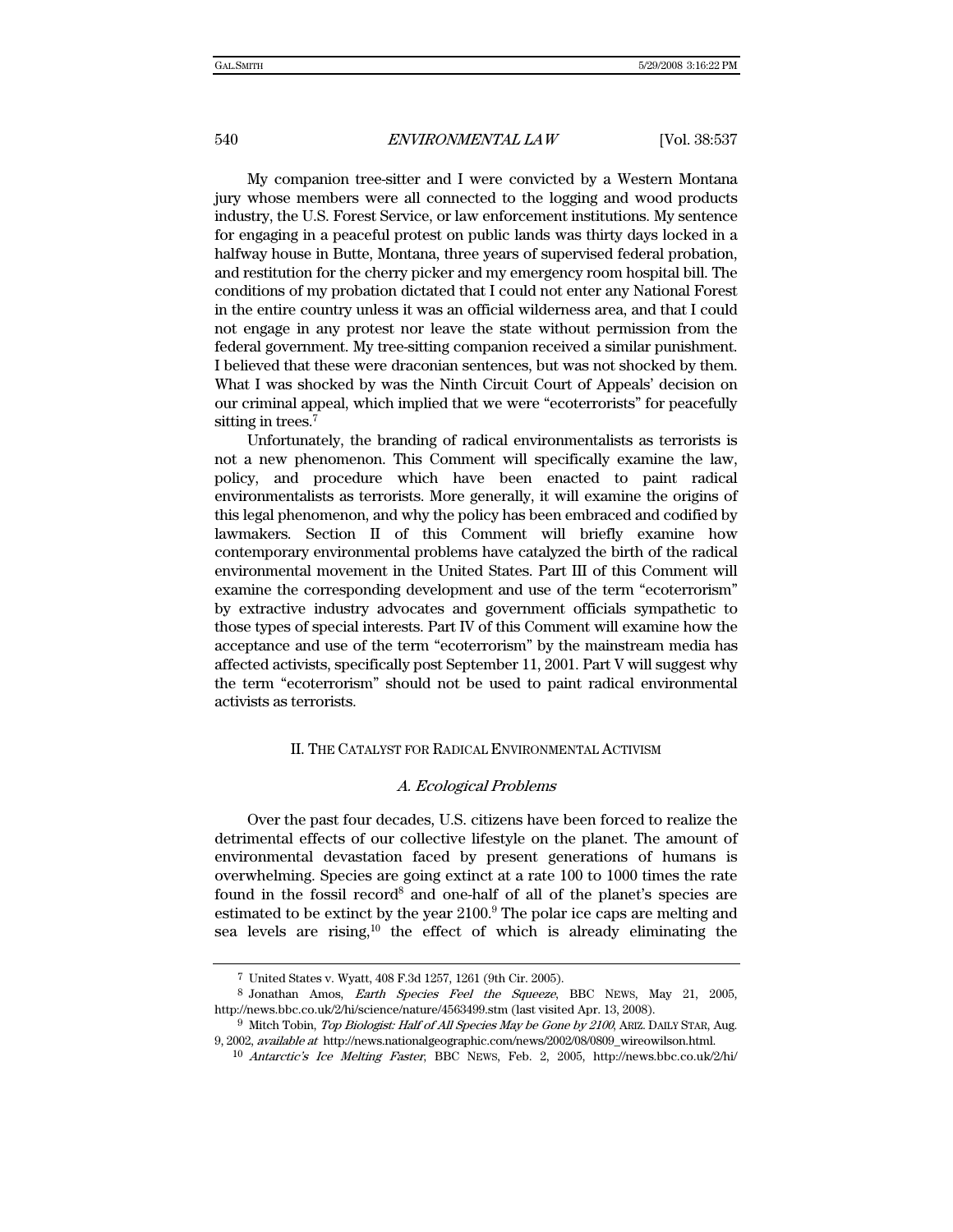homelands of island dwellers.<sup>11</sup> There is a massive hole in the ozone layer.<sup>12</sup> Acid rain is falling out of the sky.<sup>13</sup> Toxic chemicals and substances are poisoning our drinking water, our food, our blood, and our lungs.14 These are only a few examples for illustration; the complete extent of the current crisis is probably impossible to fully document or even comprehend.15

### B. Rise of Environmental Legal Tools

In response to awareness of these environmental problems, the U.S. Congress passed a series of environmental laws in the 1960s, 1970s, and 1980s. Congress passed the Wilderness Act in 196416 and the National Environmental Policy Act (NEPA) in 1969.17 In 1970, an Executive Order established the Environmental Protection Agency (EPA)<sup>18</sup> and Congress passed regulatory amendments to the Clean Air Act (CAA).19 In 1972, Congress passed the Clean Water Act (CWA),<sup>20</sup> followed by the Endangered Species Act (ESA) in 1973.<sup>21</sup> In 1976, it passed the National Forest Management Act  $(NFMA)^{22}$  and in 1980 it passed the Comprehensive Environmental Response and Cleanup Liability Act (CERCLA).23

Citizens took hold of these legal tools and as they utilized them to preserve our environment, the collateral impacts of enforcement on private industry began to surface. One example is the aftermath of the U.S. Supreme Court's decision in *Tennessee Valley Authority v. Hill*, $^{24}$  in which the Court refused to ignore the ESA's legal protections for species on the brink of

uk\_news/4228411.stm (last visited Apr. 13, 2008).

<sup>11</sup> All Things Considered: Climate Connections: Tiny Island Makes Climate a Priority (National Public Radio broadcast June 4, 2007), available at http://www.npr.org/templates/story/ story.php?storyId=10712509.

<sup>12</sup> Ozone Hole Largest Yet, BBC NEWS, Sept. 8, 2000, http://news.bbc.co.uk/2/hi/science/ nature/916037.stm (last visited Apr. 13, 2008).

<sup>&</sup>lt;sup>13</sup> Colleen Diskin, Dirtier Skies Ahead: Rush to Build Coal Plants Creates Fight over Air We Breathe, N.J. RECORDER, Mar. 29, 2007, at A1.

<sup>14</sup> Bridget Hunter, Report Outlines Hazards to Children Posed By Toxic Exposures, WASH. FILE, May 25, 2006, http://usinfo.state.gov/xarchives/display.html?p=washfile-english&y=2006 &m=May&x=20060525134224liameruoy0.3171961 (last visited Apr. 13, 2008).

<sup>&</sup>lt;sup>15</sup> For an annual report on the state of the global environment, as well as access to an online library of reports of current events, newly released studies, and global trends, visit the website of the Worldwatch Institute: http://www.worldwatch.org.

<sup>16</sup> Wilderness Act, 16 U.S.C. §§ 1131–1136 (2000).

<sup>17</sup> National Environmental Policy Act of 1969, 42 U.S.C. §§ 4321–4370e (2000).

<sup>18</sup> ROBERT PERCIVAL ET AL., ENVIRONMENTAL REGULATION: LAW, SCIENCE, AND POLICY 93 (5th ed. 2006).

<sup>19</sup> Clean Air Act, 42 U.S.C. §§ 7401–7671q (2000).

<sup>20</sup> Federal Water Pollution Control Act, 33 U.S.C. §§ 1251–1387 (2000).

<sup>21</sup> Endangered Species Act of 1973, 16 U.S.C. §§ 1531–1544 (2000).

<sup>22</sup> National Forest Management Act of 1976, 16 U.S.C. §§ 472a, 521b, 1600, 1611–1614 (2000) (amending Forest and Rangeland Renewable Resources Planning Act of 1974, Pub. L. No. 93- 328, 88 Stat. 476).

<sup>23</sup> Comprehensive Environmental Response, Compensation, and Liability Act of 1980, 42 U.S.C. §§ 9601–9675 (2000).

<sup>24 437</sup> U.S. 153 (1978).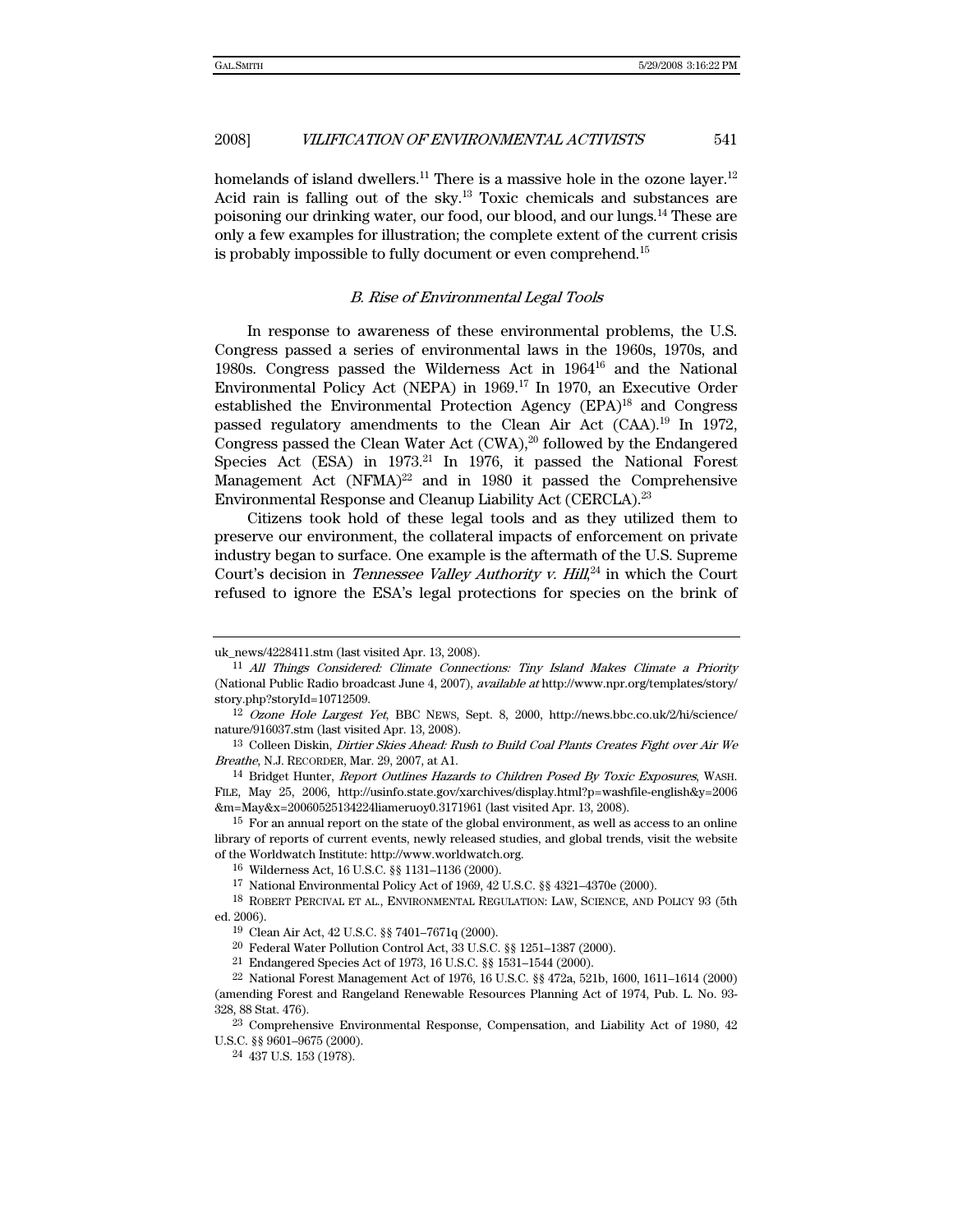extinction.25 The Court recognized that the species in question was a small fish, and that enforcement of the law would permanently stop a dam project in which the Army Corps of Engineers had already invested more than \$100 million.26 Nonetheless, the Court held that the dam could not close (and thereby destroy the river ecosystem) because the value of an endangered species is "incalculable."27 This decision and its repercussions on industries that exploit natural resources have led organizations like the conservative Pacific Legal Foundation to denounce the ESA as helping to "devastate entire industries."28 In the same vein, "free market" groups like Ron Arnold's Center for the Defense of Free Enterprise have called NEPA a "procedural, bureaucratic, punitive, dangerous obstruction to the social and economic requirements of present generations of Americans."29

Another example is the case of Love Canal, New York where, after historic dumping of billions of tons of hazardous waste, the industrial owners of the dumping ground sold their land to the local school district for \$1.00.30 In 1978, after a school and 100 homes were built on the dumping ground, a carcinogenic sludge began seeping into homes. Eventually, 1000 families were forced to abandon their homes. $31$  The publicly led outcry in response to this disaster led to the enactment of CERCLA by the U.S. Congress.32 CERCLA forces any agency that is involved in the creation, transport, or dumping of hazardous waste to be held strictly, and jointly and severally, liable.<sup>33</sup> This liability can end up costing industries tens of millions of dollars.34

#### C. Rise of Environmental Organizations

As these laws were promulgated and initially utilized to combat environmental degradation, the 1970s and 1980s saw a public environmental movement take shape to organize against environmental destruction.35 In 1976, the Internal Revenue Service recognized the importance of "efforts to

 $25$  *Id.* at 173-74.

<sup>26</sup> Id. at 172.

<sup>27</sup> Id. at 187–88.

<sup>28</sup> PAC. LEGAL FOUND., PLF MAKING HEADWAY IN EXPOSING ENDANGERED SPECIES ACT FOR WHAT IT REALLY IS: A BAD LAW 1 (2004), *available at* http://www.idbsu.edu/biology/BIOL191/ BIOL%20191%20Debates%20Spring%202007/Topic%204/Pacific%20Legal%20Foundation%20- %20PLF%20Making%20Headway%20In%20Exposing%20End.pdf.

<sup>29</sup> RON ARNOLD, CTR. FOR THE DEF. OF FREE ENTERPRISE, SUBVERTING DEVELOPMENT: AMERICA'S INDUSTRIAL STRENGTH AT RISK 2 (2006), available at http://www.cdfe.org/Subverting %20Development.pdf.

<sup>30</sup> PERCIVAL ET AL., supra note 18, at 366.

<sup>31</sup> Id.

<sup>32</sup> Id.

 $^{33}\,$  See, e.g.,  $id$  at 401–02.

<sup>34</sup> For example, in one case an industry which contributed to hazardous pollution was fined almost \$90 million for a clean-up. United States v. Vertac Chem. Corp., 79 F. Supp. 2d 1034, 1038 (E.D. Ark. 1999).

<sup>35</sup> See, e.g., CHRISTOPHER MANES, GREEN RAGE: RADICAL ENVIRONMENTALISM AND THE UNMAKING OF CIVILIZATION 45–65 (1990).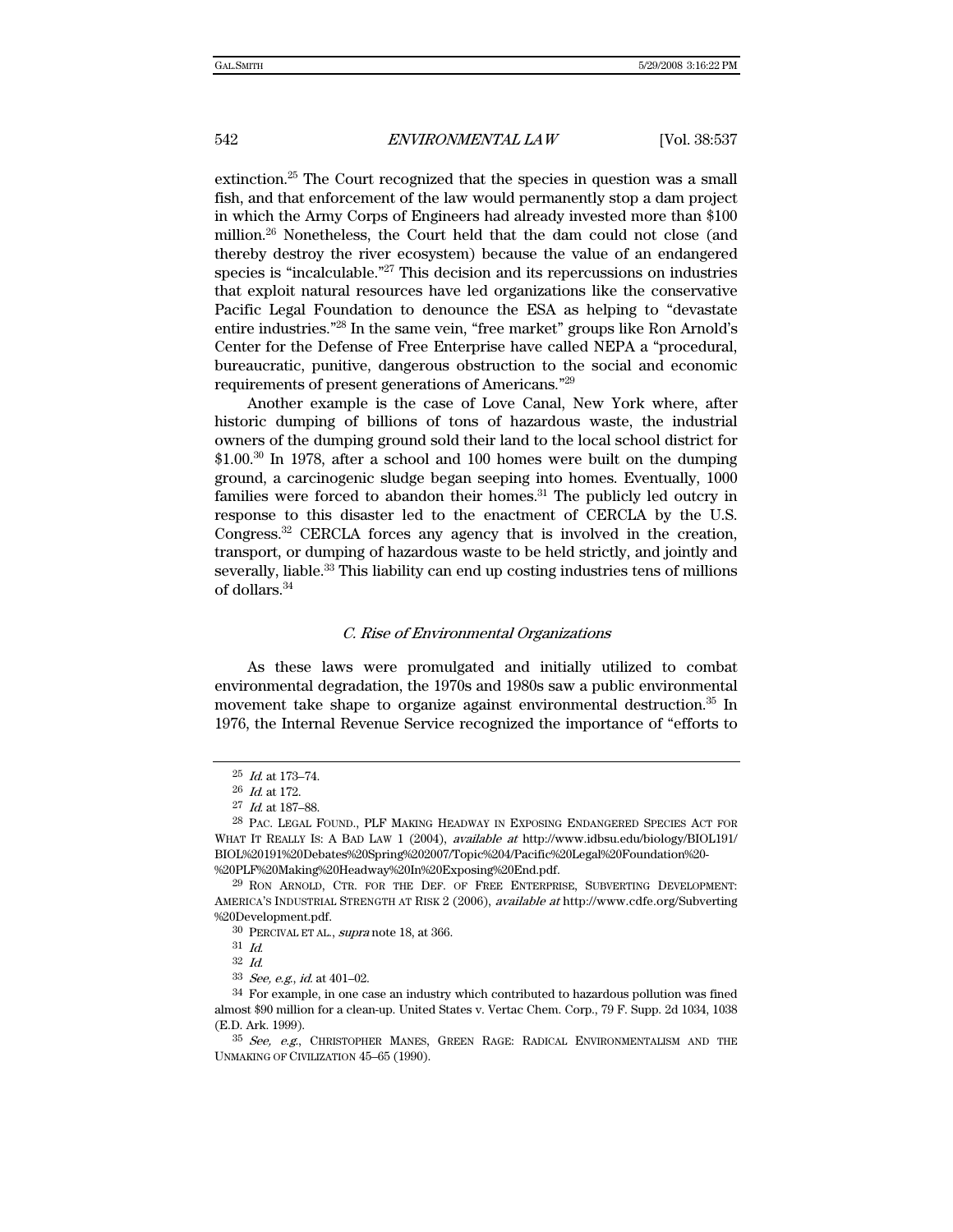preserve and protect the natural environment for the benefit of the public" by officially sanctioning the granting of federal income tax-exempt status, and charitable contribution deduction status, for environmental organizations.36 Over time, environmental groups and activists have developed their own distinct identities. Some environmental organizations, like the Sierra Club, are large corporations with headquarters, local offices, legal teams, and lobbying efforts. $37$  Other organizations, like the Environmental Protection Information Center in Northern California, are grassroots groups that participate in local issues and use community organizing and strategic lawsuits as tools.38 And yet other environmental activists, who do not believe that environmental change is occurring fast enough through the mainstream channels,<sup>39</sup> and who may identify with radical movements like Earth First! or the Earth Liberation Front, use civil disobedience as their tool, which includes breaking criminal laws from trespass to laws against property damage.40

While tactics may be a constant source of debate, the collective purpose of all of these groups resonates with the American people. National polls indicate that the majority of Americans believe that environmental quality is getting worse  $(67%)$ ,<sup>41</sup> that the United States should be enforcing environmental regulations more strongly  $(79%)$ ,<sup>42</sup> and that businesses will "cut corners and damage the environment without strong government rules and regulations" (75%).43 Moreover, a 2005 Harris Poll indicated 74% of Americans agree that "protecting the environment is so important that requirements and standards cannot be too high, and continuing environmental improvements must be made regardless of cost."44

#### D. Radical Environmentalism

Despite the increase in legal tools, citizen organizing, and supportive public sentiment in the latter part of the century, some environmentalists were dissatisfied with the type and pace of environmental protection efforts. Critics

<sup>36</sup> Rev. Rul. 76-204, 1976-1 C.B. 152.

<sup>37</sup> See generally Sierra Club, Inside the Sierra Club, http://www.sierraclub.org/inside/ (last visited Apr. 13, 2008).

<sup>38</sup> See Matthew Walton & Jessica Widay, Shades of Green: Examining Cooperation Between Radical and Mainstream Environmentalists, in IGNITING A REVOLUTION: VOICES IN DEFENSE OF THE EARTH 95–96 (Steven Best & Anthony J. Nocella II eds., 2006).

 $39$  See, e.g., MANES, supra note 35, at 55-65.

<sup>40</sup> See, e.g., Direct Action Gets the Goods, EARTH FIRST! J., available at http://www.earthfirst journal.org/subsection.php?id=1 [hereinafter *Direct Action Gets the Goods*]; Monkeywrenching, EARTH FIRST! J., available at http://www.earthfirstjournal.org/subsection.php?id=2.

<sup>41</sup> Gallup Poll, Mar. 13–16, 2006, http://www.pollingreport.com/enviro2.htm (last visited Apr. 13, 2008).

<sup>42</sup> Id.

<sup>43</sup> L.A. Times/Bloomberg Poll, Aug. 3, 2006, http://www.latimes.com/news/custom/timespoll/ labloom-533environment-pdf,1,7911944.acrobat?coll=la-news-times\_poll (last visited Apr. 13, 2008).

<sup>44</sup> Harris Poll, Aug. 9–16, 2005, http://www.pollingreport.com/enviro2.htm (last visited Apr. 13, 2008).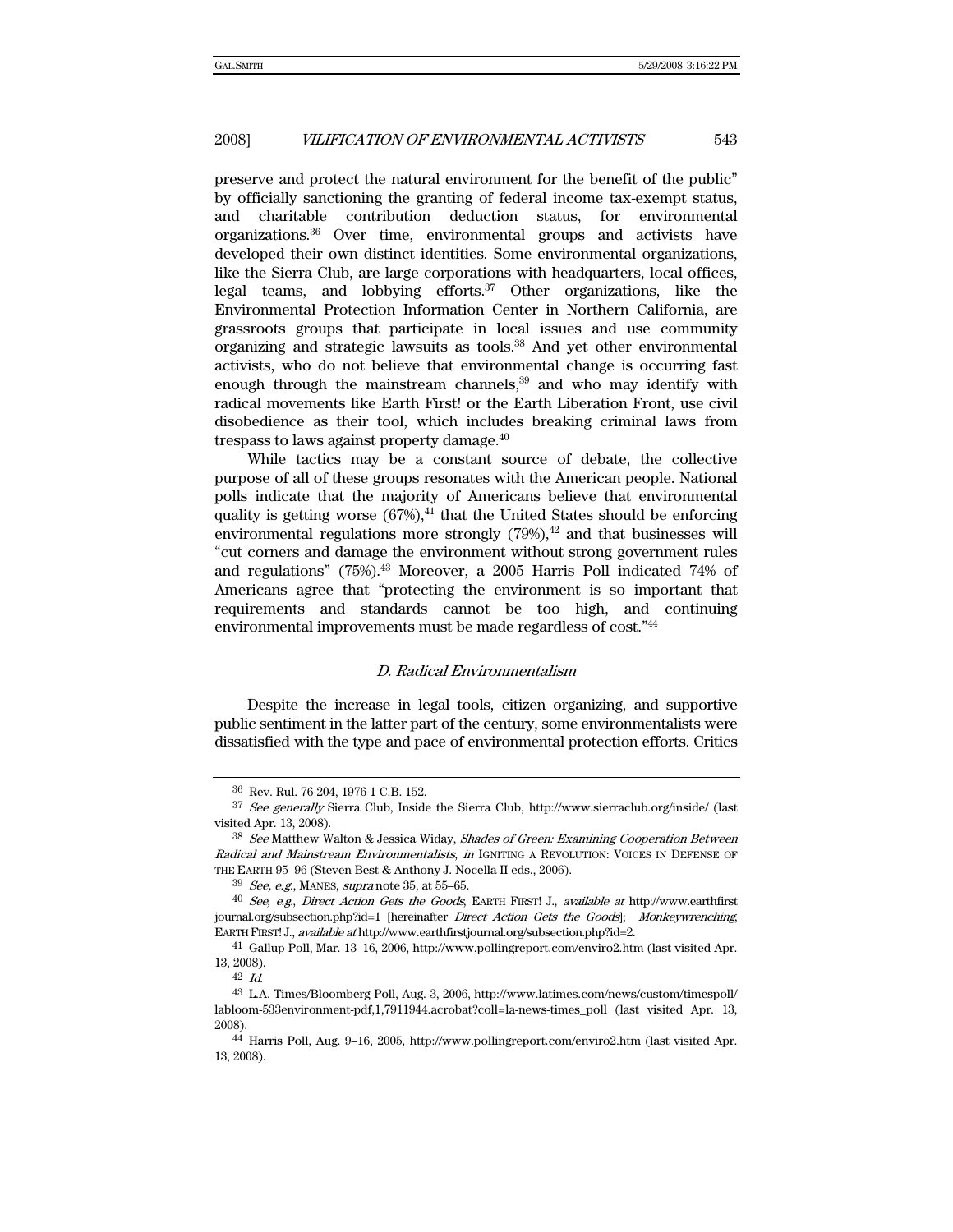of the mainstream groups disdained the moderation and compromise exhibited by large environmental organizations whose leaders were ambitious environmental professionals eager to cross over into government offices.<sup>45</sup> The activists disagreed with the tendency of large professional environmental organizations to avoid critiques of the underlying social institutions supporting environmental destruction.<sup>46</sup> They believe that mainstream environmentalist victories have played a minor role in an overwhelming trend of escalating environmental losses, and they do not believe it is possible to achieve necessary change while primarily working within the same institutional system which has created, and is benefiting from, the causes of environmental destruction.47 Norwegian philosopher Arne Naess described the situation as a distinction between the "shallow" ecological movement—composed of the large, bureaucratic, reform-oriented groups, and the "deep" ecological movement—composed of individuals who advocated a fundamental change in the way humans relate to the natural world.<sup>48</sup>

The philosophy of Deep Ecology, also referred to as biocentrism, which argues that nature has intrinsic worth, and that all life processes should be valued,<sup>49</sup> was a rallying factor for early radical environmentalists.<sup>50</sup> United in their belief that nature was intrinsically valuable, these radical activists devised a different approach to environmental protection than their mainstream counterparts, an approach which included illegal tactics.<sup>51</sup> Examples of these illegal tactics include trespassing, road-blockading, office sit-ins, tree-sitting, equipment damage, and arson of property.52 Although some radical environmentalists engage in acts of property damage or destruction, all specifically eschew violence, and provide guidelines to ensure that activists do not injure or harm human life in the process of their illegal actions. The Earth First! Journal, a publication which publishes news of radical environmental campaigns, states on its website that "[a]t no time should anyone physically or verbally assault anyone . . . at an Earth First! action."53 Similarly, the Earth Liberation Front, a radical environmental movement that advocates economic sabotage, published guidelines which state that actors shall "take all necessary precautions against harming any animal, human and nonhuman."54

 $45$  See, e.g., MANES, supra note 35, at 58-59.

<sup>46</sup> See id. at 50; see also Judi Bari, The Sierra Club Surrender, ANDERSON VALLEY ADVERTISER (Boonville, Cal.), Mar. 20, 1991, reprinted in JUDI BARI, TIMBER WARS 92–94 (1994).

<sup>&</sup>lt;sup>47</sup> See, e.g., Eco-terrorism and Lawlessness on the National Forests: Hearing Before the Subcomm. on Forests and Forest Health of the H. Resources Comm., 107th Cong. 107-83 (2002) (statement of Craig Rosebraugh, former Earth Liberation Front Press Officer), available at http://frwebgate.access.gpo.gov/cgi-bin/getdoc.cgi?dbname=107\_house\_hearings&docid=f:77615.wais [hereinafter 2002 House Hearing].

<sup>48</sup> MANES, supra note 35, at 60–61.

<sup>49</sup> See id. at 139–50.

 $50\,$   $Id.$  at 61.

 $^{51}$   $\emph{Id.}$ 

<sup>&</sup>lt;sup>52</sup> See generally No Compromise in Defense of Mother Earth, EARTH FIRST! J., available at http://www.earthfirstjournal.org/section.php?id=1 (last visited Apr. 13, 2008).

<sup>53</sup> Direct Action Gets the Goods, supra note 40.

 $54$  Earth Liberation Front Guidelines, in IGNITING A REVOLUTION, supra note 38, app. at 407.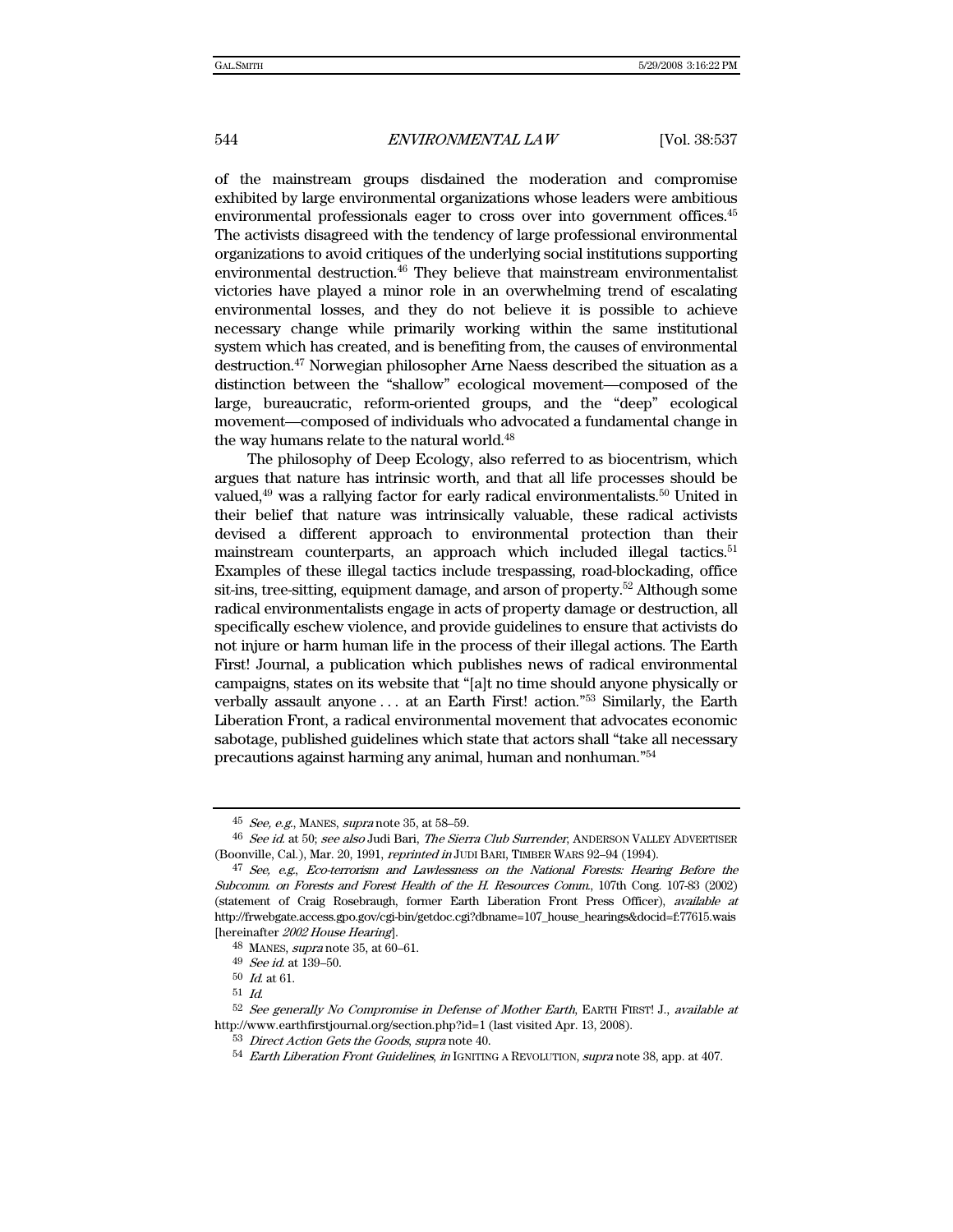## III. DEVELOPMENT AND USE OF THE PHRASE "ECOTERRORISM"

#### A. Property Rights Group Creates the Term "Ecoterrorism"

The rise of a loud and diverse environmental movement in the United States has not gone unnoticed by private industry. In 1988, at a conference organized by the Center for the Defense of Free Enterprise (CDFE), the Center's leader Ron Arnold introduced the phrase "wise use."55 The conference attracted groups affiliated with the mining and timber industries, off-road vehicle clubs, private property rights advocates, and conservative think tanks, among others.56 Following the conference, Arnold's group released the "Wise Use Agenda" which advocated opening seventy million acres of federal wilderness to commercial development and motor traffic, allowing mining in national parks, increasing logging and oil production in Alaska, and logging old growth forests.<sup>57</sup> Three years later, the representatives for the oil, cattle, logging, and motorized vehicle industries "who view big environmental groups as a threat to their livelihood and way of life" joined under the banner "Alliance for America."58

Arnold has stated that the wise use movement "created a sector of public opinion that didn't use to exist" and that "[n]o one was aware that environmentalism was a problem until we came along."59 Arnold's goal is "to destroy environmentalists by taking their money and their members."60

Arnold is attributed with first coining the phrase "ecoterrorism" in a 1983 article in Reason magazine. $61$  He later wrote a book entitled Ecoterror: The Violent Agenda to Save Nature—The World of the Unabomber.62 Arnold defines ecoterrorism as "a crime committed to save nature."63 The CDFE's website maintains a page on "ecoterrorism"64 and provides a link to an "Ecoterror Response Network," which "gathers evidence, information and tips concerning crimes committed in the name of saving nature and relays them to the appropriate law enforcement agency."65 Links are provided on the website to records of environmentalists who have been arrested or

64 Ctr. for the Def. of Free Enter., EcoTerrorism, http://www.cdfe.org/ecoterror.htm (last visited Apr. 13, 2008).

<sup>55</sup> Adam Pertman, Wise Use Foot Soldiers on the March, BOSTON GLOBE, Oct. 3, 1994.

<sup>56</sup> Id. 57 Id.

 $^{58}\,$  Egan,  $supra$  note 1.

 $^{59}$   $\emph{Id.}$ 

<sup>60</sup> Id.

<sup>61</sup> Ron Arnold, Eco-terrorism, REASON, Feb. 1983, at 31; Ctr. for the Def. of Free Enter., Ron Arnold Biography, http://www.cdfe.org/staff.htm (last visited Apr. 13, 2008).

<sup>62</sup> RON ARNOLD, ECOTERROR: THE VIOLENT AGENDA TO SAVE NATURE—THE WORLD OF THE UNABOMBER (1997).

<sup>63</sup> Acts of Ecoterrorism by Radical Environmental Organizations, Hearing Before the Subcomm. on Crime of the H. Comm. on the Judiciary, 105th Cong. 62 (June 9, 1998) [hereinafter June 1998 Congressional Hearing] (statement of Ron Arnold, Ctr. for the Def. of Free Enter.).

<sup>65</sup> Ctr. for the Def. of Free Enter., EcoTerror Response Network, http://www.cdfe.org/ ern.htm (last visited Apr. 13, 2008).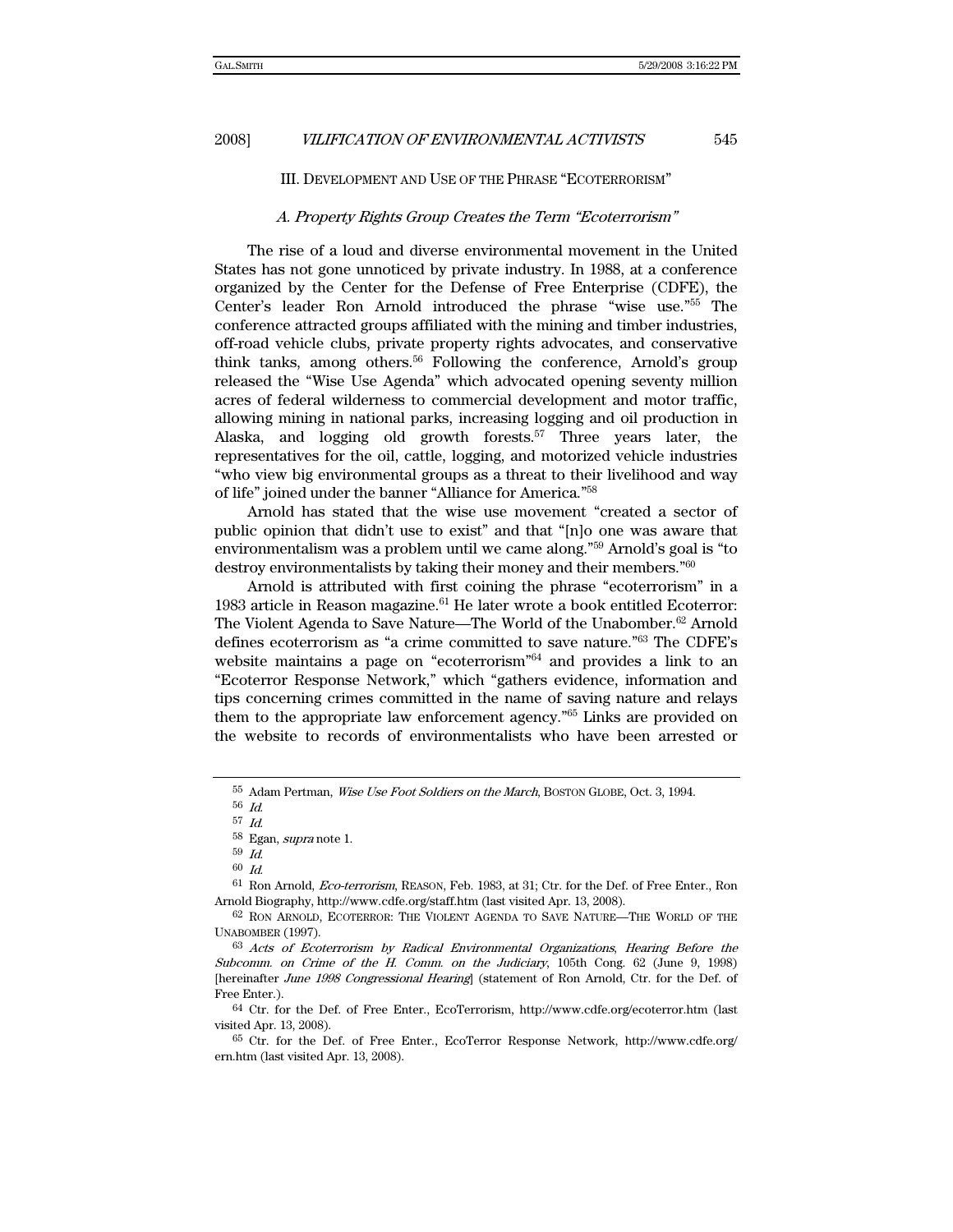convicted.66 Arnold now presents himself as an expert on "ecoterrorism:" he has testified on the subject for a Senate Committee hearing  $67$  and received a \$340,000 grant for a University of Arkansas Terrorism Research Center study.<sup>68</sup>

### B. 1988 Congressional Testimony Calls Earth First! Activists "Ecoterrorists"

In 1988, five years after Arnold published the phrase "ecoterrorism," it appeared in congressional testimony in relation to radical environmental activists. During testimony on the Anti-Drug Abuse Act of 1988, Senator James McClure addressed a provision of the Act which had nothing to do with drug-related offenses.<sup>69</sup> Part of the bill addressed drug cultivation on public lands, and criminalized dangerous booby traps set to protect crops by harming humans. McClure asserted these traps included everything from "trip wires connected to shotguns and hand grenades to the use of Claymore antipersonnel mines . . . traps . . . set with every intention to kill somebody."70

McClure then assured the Senate that "ecoterrorists" with a different agenda were using methods on the public lands "just as dangerous and deadly as the drug producers."71 He asserted that Earth First! groups "get their kicks by hurting people and destroying property."72 He then claimed Earth First! activists hide steel bars with sharpened nails attached underneath trails, which puts hikers, trail bikes, horse hoofs, men, women, children, and wildlife at risk.<sup>73</sup> He referred to one incident where a tree spike injured a logger and implied the spike was placed in the tree by a "radical environmentalist."74 Although he pointed to no other example of injury or economic loss, McClure asserted "terrorist thugs" were "driving citizens off the public lands."75 He then entered into the record an editorial from a Spokane, Washington newspaper which stated "[p]eople in the logging industry see [Earth First! activists], accurately, as terrorists."76

McClure also entered into the record an article written by a Spokesman-Review reporter which reported Earth First! activists, at what McClure called a "terrorist encampment," were training each other to monkeywrench (i.e., place spikes in trees, disable machinery, and commit other acts of vandalism against property) as well as how to engage in tree-sitting (a type of protest

<sup>66</sup> Id.

<sup>&</sup>lt;sup>67</sup> June 1998 Congressional Hearing, supra note 63.

<sup>68</sup> Berkowitz, supra note 2.

<sup>69</sup> Anti-Drug Abuse Act of 1988, Pub. L. No. 100-690 (codified as amended in scattered sections of 8, 15, 16, 18, 21, 22, 23, 26, 27, 29, 31, 41, and 42 U.S.C.); 134 CONG. REC. 30,810–12 (1988).

<sup>70 134</sup> CONG. REC. 30,811 (1988) (emphasis added).

 $71$  *Id.* 

<sup>72</sup> Id.

<sup>73</sup> Id.

<sup>74</sup> Id.

<sup>75</sup> Id.

<sup>76</sup> Id. at 30,811–12 (quoting Editorial, They're Terrorists—Not Environmentalists, SPOKESMAN-REV. (Spokane, Wash.), July 7, 1988).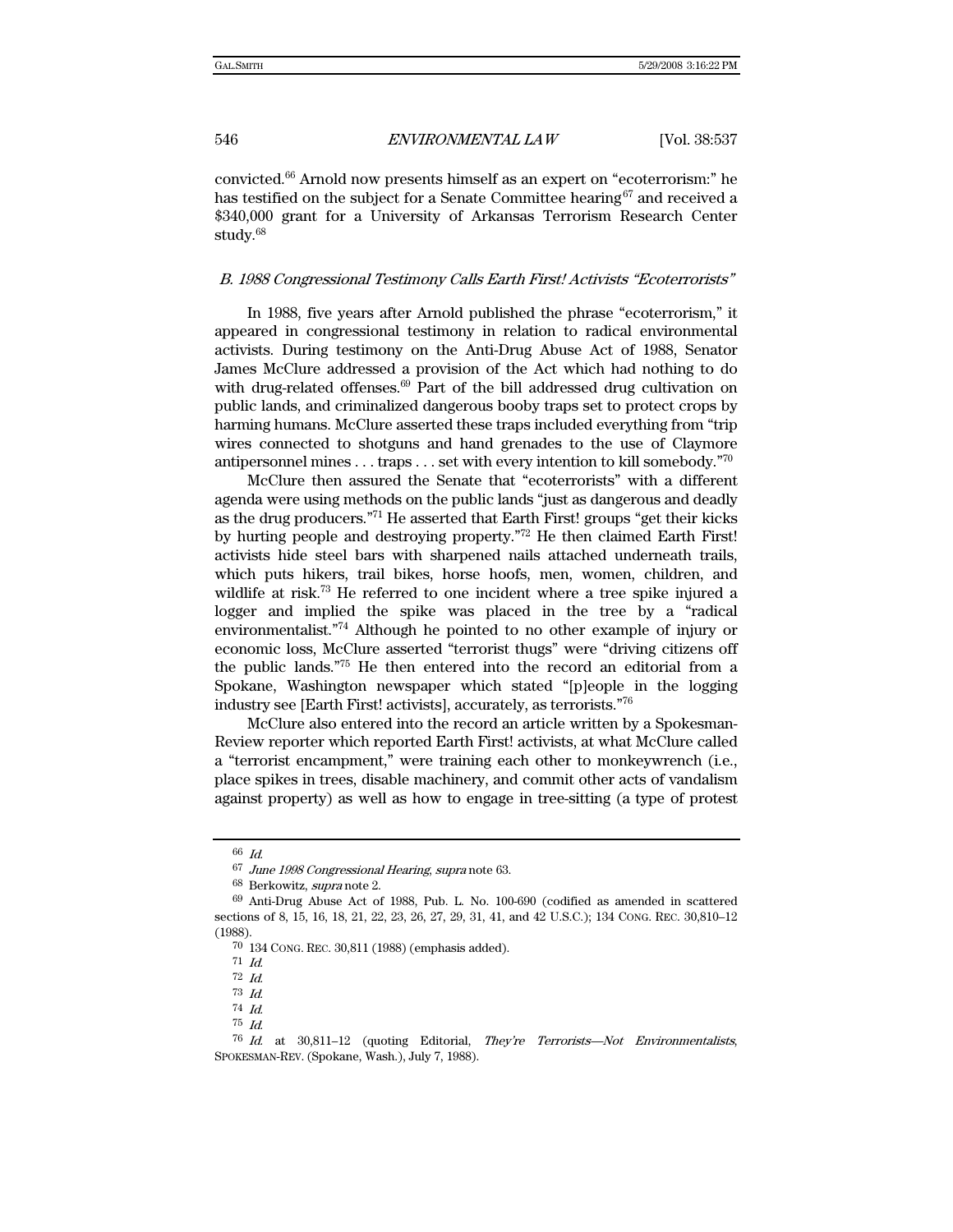where a person and his or her gear sits on a platform in a tree to prevent the tree from being cut down).<sup>77</sup> Ironically, the article made clear that Earth First! activists did not believe that the tree spike which injured a logger had been placed in the tree by a radical activist because no notice had been given to the timber industry and the activists do not intend to hurt people.78 The article quoted a timber industry representative stating, "I don't think they're environmentalists, I think they're terrorists."79

Following the congressional hearing, the Congress enacted 18 U.S.C.  $\S 1864(a)(2)$ , which criminalized the use of a hazardous or injurious device on federal land with the intent to obstruct or harass the harvesting of timber.<sup>80</sup> A hazardous or injurious device is defined as

[A] device, which when assembled or placed, is capable of causing bodily injury, or damage to property, by the action of any person making contact with such device subsequent to the assembly or placement. Such term includes guns attached to trip wires or other triggering mechanisms, ammunition attached to trip wires or other triggering mechanisms, or explosive devices attached to trip wires or other triggering mechanisms, sharpened stakes, lines or wires, lines or wires with hooks attached, nails places so that the sharpened ends are positioned in an upright manner, or tree spiking devices including spikes, nails, or other objects hammered, driven, fastened, or otherwise placed into or on any timber, whether or not severed from the stump.  $^{81}$ 

The Ninth Circuit Court of Appeals has also held that unmodified, highly visible, plastic ropes tied between trees as part of a tree-sit protest qualify as hazardous or injurious devices.82

Although McClure's testimony in front of the Senate focused on human injury, the statute penalizes conduct even if there is no damage to any property or any individual, with fines and up to one year in prison.83 Moreover, if a defendant has already been convicted once—even if there was no property damage or human injury in either incident—the second conviction may carry a twenty year prison term.84 Additionally, if there is damage "to the property of any individual," regardless of the level or type of damage, $85$  or if any individual incurs a cut, bruise, or "any other injury to the body, no matter how temporary,"86 the defendant may receive twenty years in prison.87

<sup>77</sup> Id. (quoting Ann Japenga, Earth First! Comes out of the Shadows—Environmental Commandos Teach Monkey-Wrenching, SPOKESMAN-REV. (Spokane, Wash.), July 4, 1988).

<sup>78</sup> Id. at 30,812 (quoting Japenga, supra note 77); see also infra Part (D)(2) (referencing an interview with the injured logger).

<sup>79</sup> Id. (quoting Japenga, supra note 77).

<sup>80 18</sup> U.S.C. § 1864(a)(2) (2000).

 $81$  *Id.* § 1864(d)(3).

<sup>82</sup> United States v. Wyatt, 408 F.3d 1257, 1260–62 (9th Cir. 2005).

<sup>83 18</sup> U.S.C. § 1864(b)(5) (2000).

<sup>84</sup> Id. § 1864(c).

<sup>85</sup> Id. § 1864(b)(4).

<sup>86</sup> Id. § 1864(d)(2).

 $87$  *Id.* § 1864(b)(3).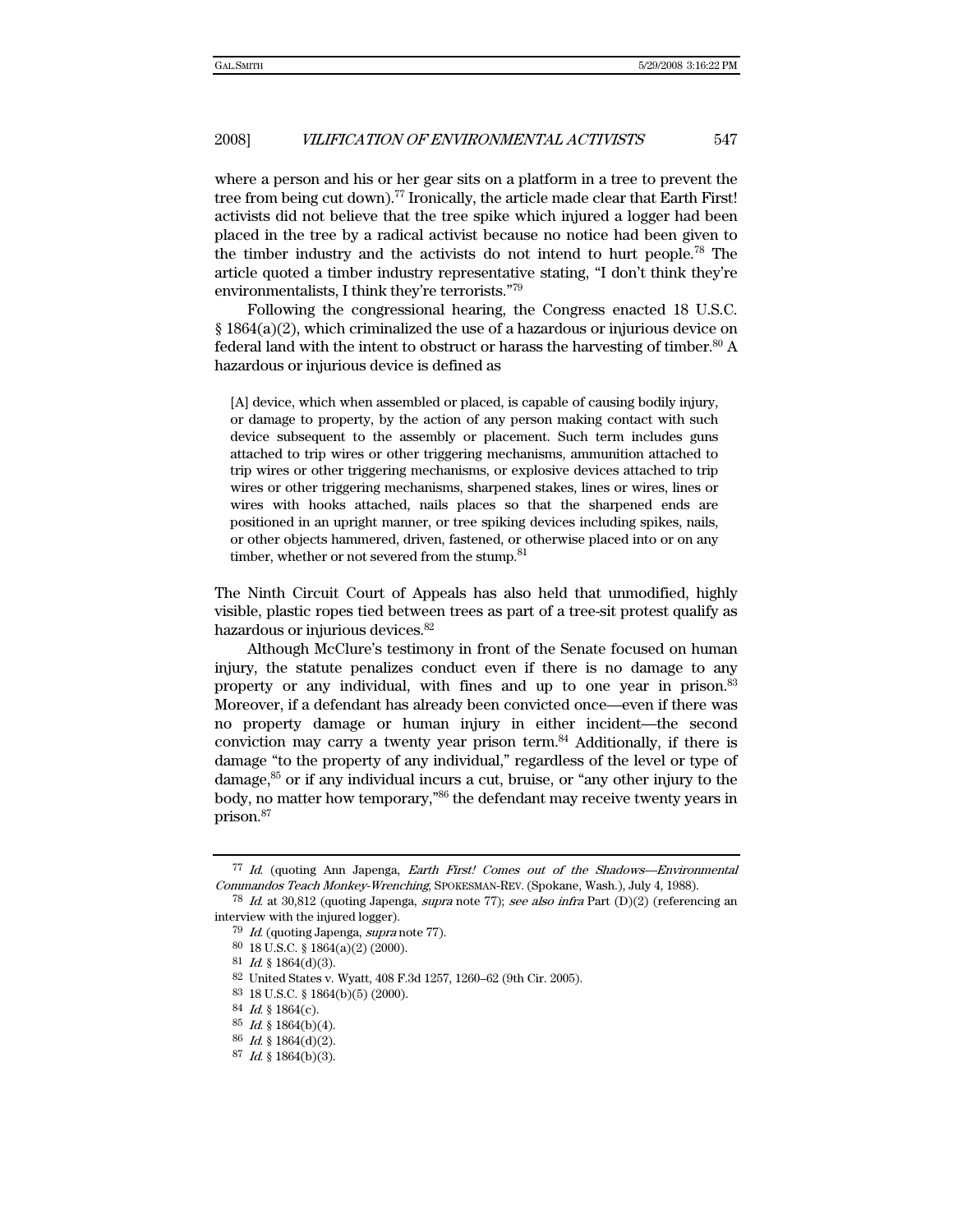## C. Law Review Article Analogizes Radical Environmentalist Actions with Anti-Abortion Murders

In 1995, seven years after the Congress learned about "ecoterrorism" from Senator McClure, the Houston Law Review published an article advocating the use of organized crime laws against "environmental terrorists."88 In the article, the author claims that acts of vandalism committed by environmental "terrorists" are analogous to acts of murder committed by abortion "protestors": "these organizations [Greenpeace, the Sea Shepard Society, and Earth First!] ha[ve] a history of terroristic and extortionate acts—acts with striking parallels to the recent abortion protest cases."89

## D. June 1998 Congressional Hearing Convened on "Ecoterrorism by Radical Environmental Organizations"

Three years after that article was published, the House of Representatives' Judiciary Committee Subcommittee on Crime held a hearing on "Acts of Ecoterrorism by Radical Environmental Organizations."90 In his opening remarks for the hearing, Chairman Representative Bill McCollum stated that "[i]n the name of protecting Mother Nature, radical environmentalists generate nothing but terror<sup>"91</sup> and that "there have already been many victims of radical environmental attacks."92 The witnesses called to testify at the hearing were Ron Arnold (the creator of the term "ecoterrorism"), Barry Clausen (a private investigator hired by timber, mining, and ranching interests to investigate acts of sabotage),  $93$  a former Forest Service employee, Representative Frank Riggs, one of Representative Riggs' staff members, and Bruce Vincent, President of the wise use umbrella group Alliance for America.<sup>94</sup>

## 1. Testimony of Congressman Frank Riggs

Riggs, who is an ex-police officer, $95$  began his testimony by stating that "[m]any of our communities have been under outright siege" by radical environmentalists.96 He relayed one incident where protestors entered his office with a large stump, dumped sawdust in the office, and staged a sit-in with their arms locked to each other around the stump to protest logging of

<sup>88</sup> William W. Cason, Spiking the Spikers: The Use of Civil RICO Against Environmental Terrorists, 32 HOUS. L. REV. 745 (1995).

<sup>89</sup> Id. at 752.

<sup>90</sup> June 1998 Congressional Hearing, supra note 63.

 $^{91}\,$   $\emph{Id.}$  at 7 (statement of Rep. Bill McCollum, Chairman).

<sup>92</sup> Id. at 8.

 $93$  *Id.* at 56 (statement of Barry Clausen).

 $^{94}\,$   $\emph{Id.}$  at 5.

 $95\,$   $\emph{Id.}$  at  $83$  (testimony of Honorable Frank Riggs).

 $96$  *Id.* at 10 (statement of Honorable Frank Riggs).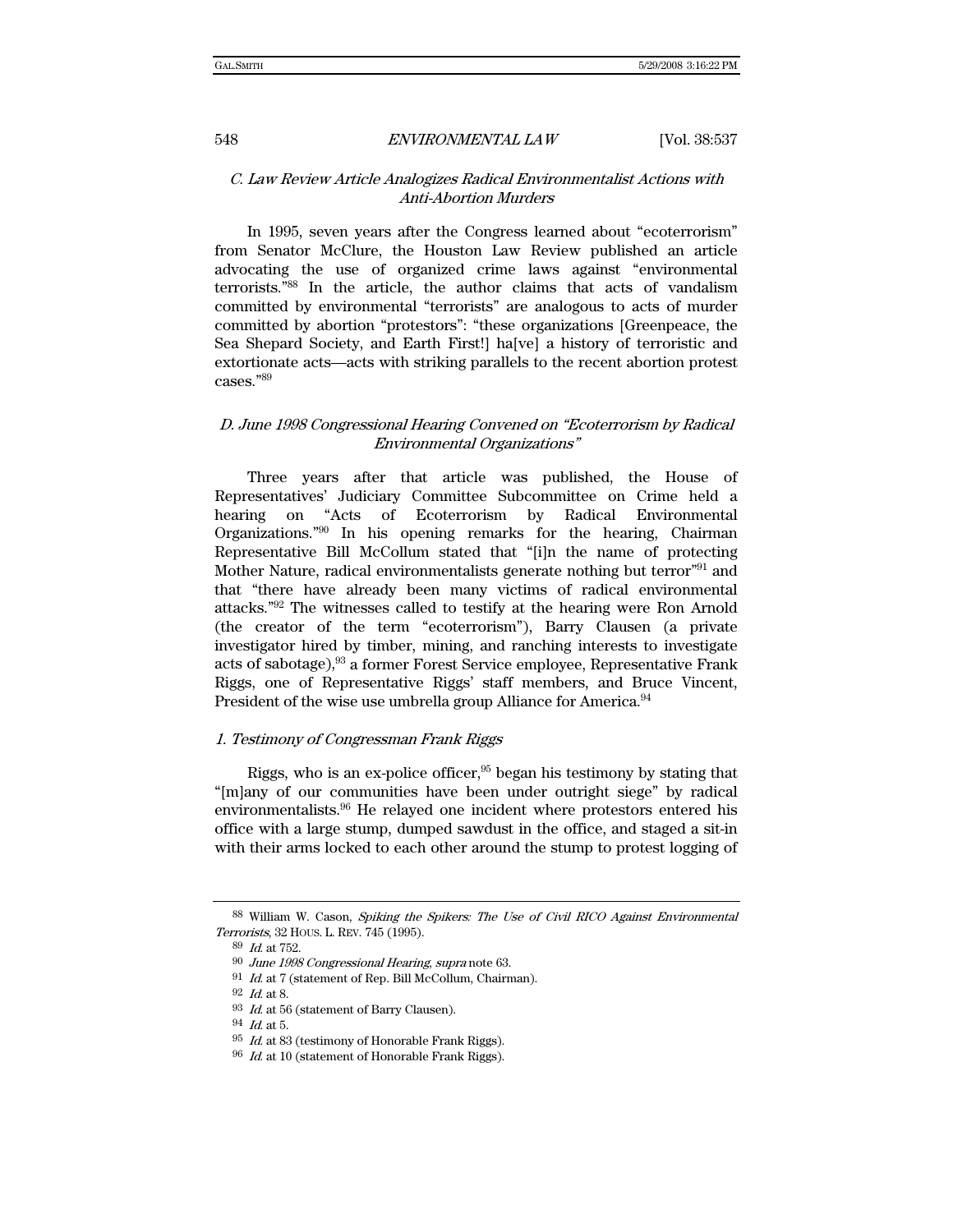old growth forest in his congressional district.<sup>97</sup> Although he admitted that "no one was actually physically injured, and the damage or destruction of property wasn't too extensive,"98 Riggs referred to the Earth First! protest by saying "my office was quite literally assaulted by a group of environmental terrorists . . . in what was really an attack or a raid on my office."99 He further testified that his employees "thought a bomb had gone off," that the protestors were dressed in "commando or paramilitary style," and that they "proceeded to trash my office and traumatize my employees."<sup>100</sup>

Riggs stated that Earth First! activists are "members of a highly organized, nationwide movement bent on the destruction of the entire natural resource industry and the families and communities bound to that livelihood . . . . Their goal is to sap local resources by tying up law enforcement and clogging the judicial system."101 He further asserted that the rise in "environmental zealots" has drained the treasury to the point where there are not enough resources for education and infrastructure maintenance, which "hurt[s] our children" and forces "sidewalks to crumble."102 He stated that the "systematic, organized ecoterrorism of Earth First! and other militant organizations must stop. Lives have been lost."103 Echoing the 1995 Houston Law Review article, Riggs recommended expanding RICO, an organized crime statute, to apply to the actions of radical environmental activists.104

## 2. Background Information and Context of Congressman Riggs' Testimony

#### a. Police Reaction to Earth First! Protest

Notably, Riggs did not mention in his testimony that the local police response to the nonviolent Earth First! sit-in in his office was to hold the protestors' eyelids open and swab pepper spray directly on their eyeballs, and/or to spray pepper spray directly into their open eyes.105 This specific police conduct was found by a unanimous jury in 2005 to be an unconstitutional use of excessive force.106

#### b. Details About the Cloverdale Tree-Spiking Incident

In the middle of his testimony about the Earth First! protest, Riggs stated that a group with ties to Earth First! spiked a tree, and that a logger was killed

<sup>97</sup> Id. at 10–12.

<sup>98</sup> Id. at 13.

<sup>99</sup> Id. at 10.

<sup>100</sup> Id. at 11. 101 Id. at 18.

<sup>102</sup> Id.

 $103$  *Id.* at 20.

<sup>104</sup> Id. at 14, 20, 26-27.

<sup>105</sup> See Terri Compost, Victory in Pepper Spray Torture Trial, 25 EARTH FIRST! J. 3 (2005).

 $106$  *Id.*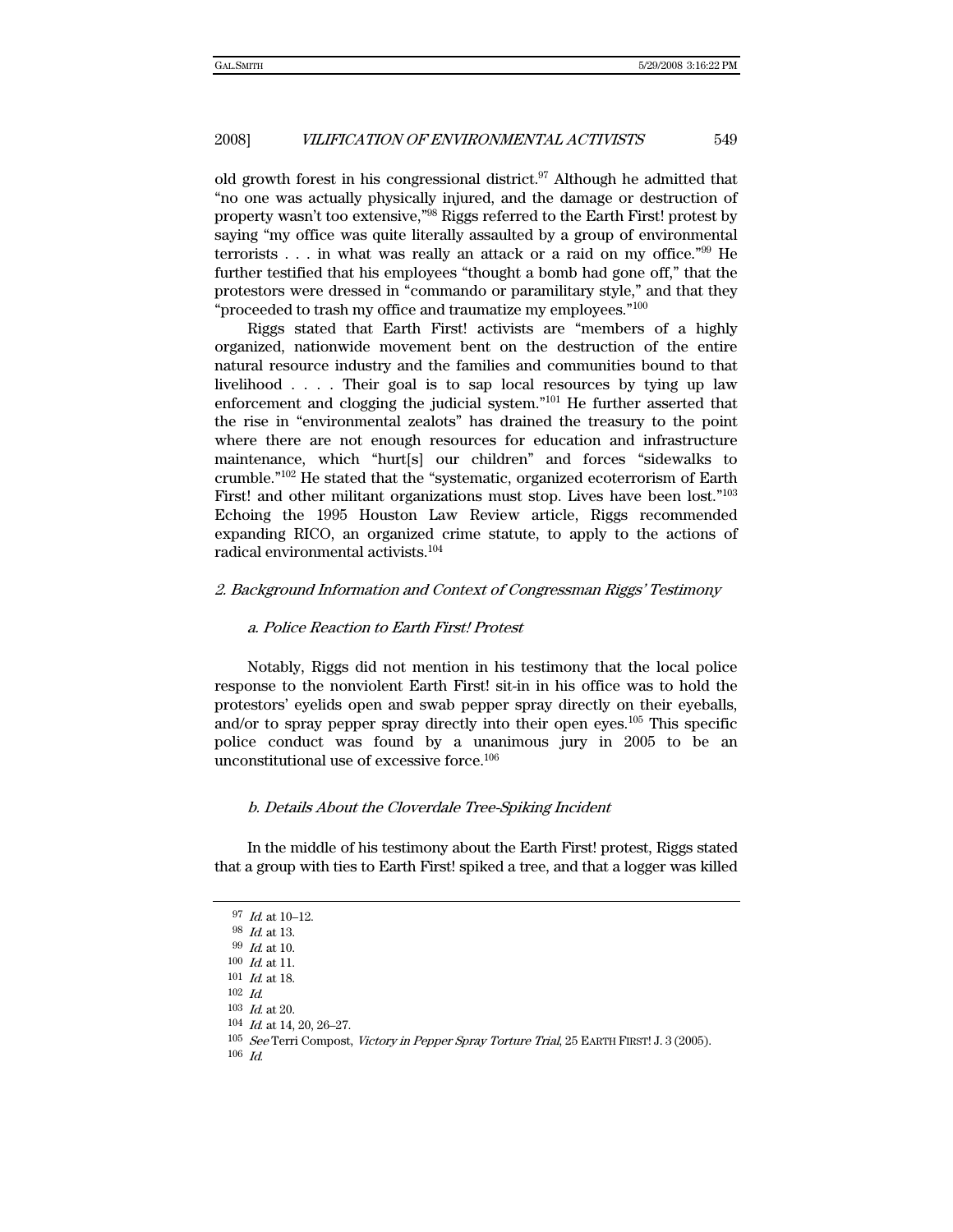by the spike at a mill in Cloverdale, California.107 Referring to Earth First! again, Riggs asserted: "[t]hey are terrorists . . . [l]ives have been lost."108 Later in his testimony, in response to a question about whether or not anyone had been injured by "ecoterrorism," Riggs again asserted that a mill worker in Cloverdale, California was killed by a spiked  $log$ <sup>109</sup> In response to the same question later in the hearing, Riggs' employee did not testify that the mill worker died, but instead she believed that "he lost an eye."110

The mill worker to whom Riggs and his employee referred is George Alexander, a man who worked in the Louisiana-Pacific Cloverdale mill.111 Earth First! activist Judi Bari interviewed Alexander and published the interview in a local newspaper in 1993. Her interview revealed that prior to the accident in 1987, Alexander had been complaining about dangerous working conditions in the mill. He had noticed that the band saw blade had cracks, and that the blade was wobbling.<sup>112</sup> He and other employees complained to Louisiana-Pacific management but they were ignored.113 Alexander stated that "'[w]e're not even people to [Louisiana-Pacific management] . . . . All they care about is production.'"114 Alexander's wife echoed that statement: "I hate L-P."115 On the day of the incident, Alexander had almost refused to come to work because of the dangerous working conditions.<sup>116</sup> The day of his injury, Alexander had begun milling a twelve inch diameter tree, when it struck metal and the saw blade broke and hit him in the throat and face.<sup>117</sup>

Alexander was not killed, but was seriously injured.<sup>118</sup> And while Alexander had to file a lawsuit against the timber company to get any money for his medical expenses, Louisiana Pacific offered a \$20,000 reward for information on who spiked the tree and exploited his accident for public relations purposes across the country.119 Alexander stated, "They used my name all over the country . . . . Then they laid me off when the mill closed down . . . . L-P is just sorry I didn't die."120

Earth First! activists were immediately blamed by the company and denounced as terrorists in the media for the incident.<sup>121</sup> But the logging company traced the spiked log to a logging project in an area where neighbors

<sup>107</sup> June 1998 Congressional Hearing, supra note 63, at 12, 17 (statement of Honorable Frank Riggs).

 $108$  *Id.* at 14-15.

 $109\;$   $Id.$  at  $27.$ 

<sup>110</sup> *Id.* at 75.<br><sup>111</sup> Judi Bari, *The Secret History of Tree-Spiking—Part I*, ANDERSON VALLEY ADVERTISER (Boonville, Cal.), Feb. 17, 1993, *reprinted in* JUDI BARI, TIMBER WARS 264 (1994), *available at* http://www.iww.org/unions/iu120/local-1/EF/JBari11.shtml#notes.

<sup>112</sup> Id. at 266.

 $^{113}\,$   $\emph{Id.}$ 

 $114$  *Id.* at 265.

<sup>115</sup> Id. at 267.

<sup>116</sup> Id. at 266.

<sup>117</sup> Id. at 266–67.

<sup>118</sup> Id. at 267.

 $^{119}\,$   $\emph{Id.}$  at 270.

<sup>120</sup> Id.

<sup>121</sup> Id. at 267.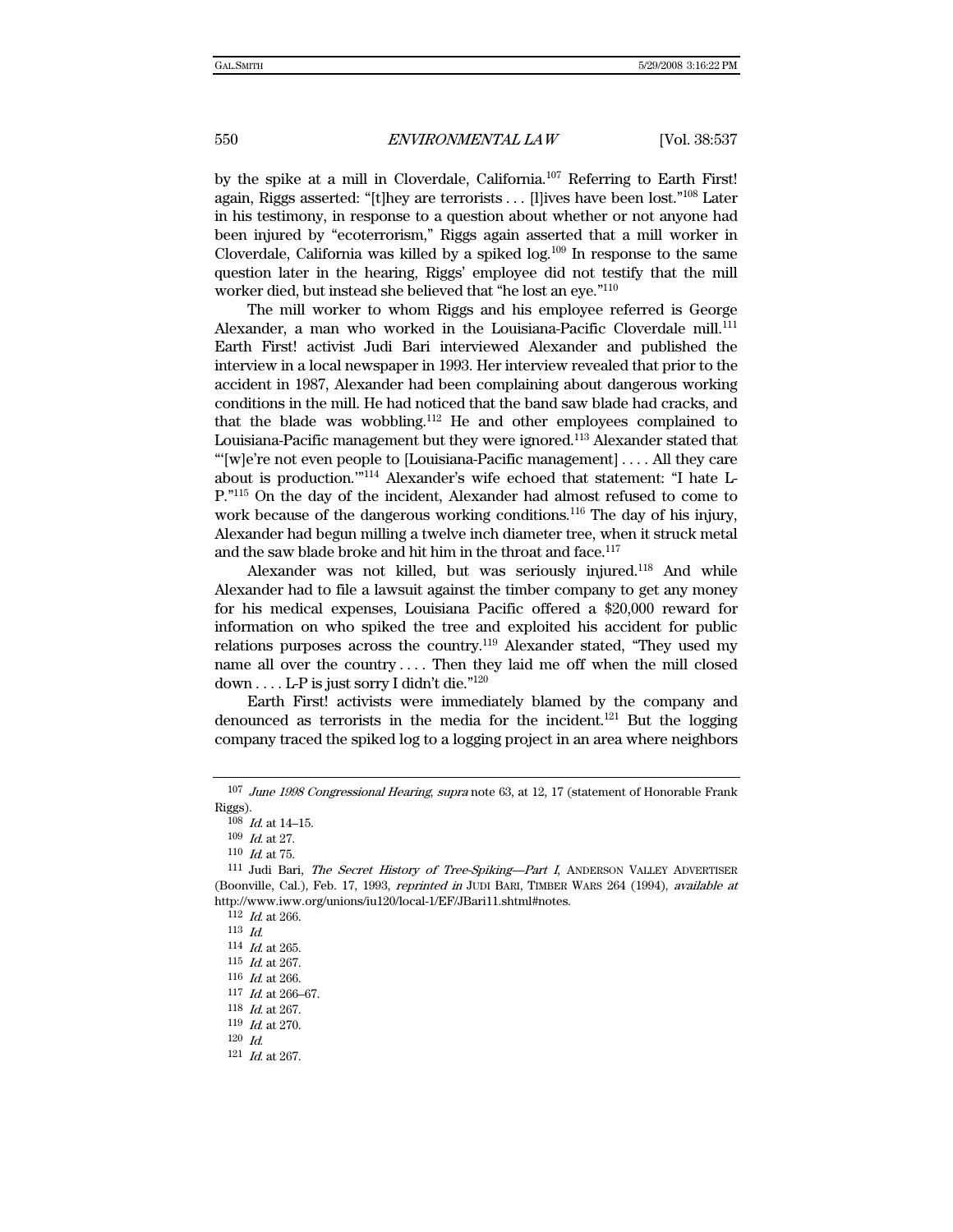had been complaining about the logging and the threats the logging posed to their water supply.122 When Judi Bari received her FBI files, they included the Sheriff's reports about the tree-spiking incident, and she learned that the actual suspect for the spiking was a man named Bill Ervin.123 Ervin was a local who openly admitted to spiking trees on his own property in an attempt to dissuade Louisiana-Pacific from "accidentally" logging trees which were not on their property.124

### c. Death of David Chain

While no mill worker has ever been killed by radical environmentalists, unfortunately a radical environmentalist was killed by a logger only months after the 1998 Senate hearing on ecoterrorism. On September 17, 1998 Earth First! activist David Chain was protesting the logging of thousand year old trees near Eureka, California.125 A video of the event revealed that at one point during the protest, the logger had shouted: "Get outta here! Otherwise I'll (expletive) make sure I got a tree coming this way."126 Chain was then crushed to death when the logger felled a tree onto him.127 The local district attorney refused to press any criminal charges against the logger, $128$  although he considered pressing manslaughter charges against the other protestors at the scene.129 Chain's parents then filed a civil lawsuit against the logging company and the case settled days before trial.130

#### 3. Testimony of Other Witnesses

After Congressman Riggs' testimony, the Committee heard testimony from Bruce Vincent, President of Alliance for America,<sup>131</sup> the wise use umbrella group mentioned above that represents the oil, cattle, logging, and motorized vehicle industries.132 Vincent claimed that people had threatened "sexual and physical torture of [his] children before they were killed if [he] did not shut up." $133$  Vincent stated that although no one was ever hurt,  $134$  the FBI and Montana Senator Conrad Burns worked with him and told him and

<sup>122</sup> Id. at 268–69.

<sup>123</sup> Bari, supra note 111.

<sup>124</sup> Id.

<sup>125</sup> Yvonne Daley, In California, Cause of Saving Redwoods Gaining, BOSTON GLOBE, Nov. 8, 1998, at A10.

<sup>126</sup> Id.

 $127$  *Id.* 

<sup>128</sup> Bill Dawson, No Charges in Forest Protest Fatality, HOUS. CHRON., Dec. 18, 1998, at A13.

<sup>129</sup> Bill Dawson, Mother Says Activists May be Charged in Son's Death at Logging Site, HOUS. CHRON., Oct. 23, 1998, at A37.

<sup>130</sup> David Chain v. Goliath Maxxam: Wrongful Death Settlement Reached, 22 EARTH FIRST! J., 19, 19 (Dec.–Jan. 2001).

<sup>131</sup> June 1998 Congressional Hearing, supra note 63, at 29–35.

<sup>132</sup> Egan, supra note 1.

<sup>133</sup> June 1998 Congressional Hearing, supra note 63, at 33.

<sup>134</sup> Id. at 31.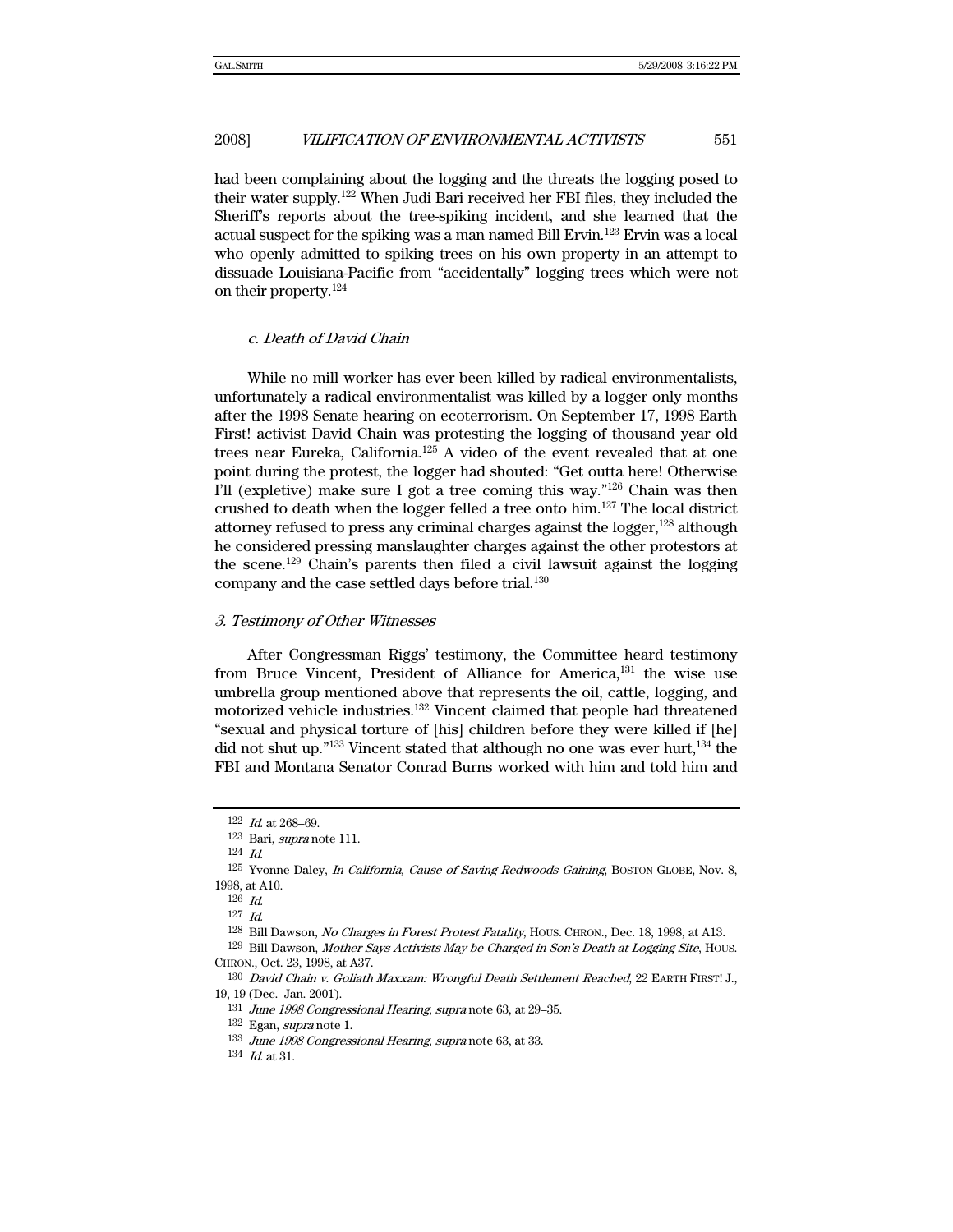his wife to carry concealed weapons and teach their children—as young as six years old—how to shoot guns.135 He states that his phone was tapped to capture the threatening calls, but he was not ever able to "trap" any of the calls.136

Although Vincent admitted he did not know who made the calls, he stated that Earth First! should be held accountable for the threats because it "print[ed] the material that causes the atmosphere for this to happen."137 Vincent ended his testimony by asking the Committee to amend the Animal Enterprise Protection Act of 1993 (AEPA) to include natural resource workers in logging, fishing, mining, energy, and ranching.138

At that time, AEPA prohibited the intentional physical disruption of an animal enterprise "by intentionally stealing, damaging, or causing the loss of any property (including animals or records) used by the animal enterprise, [which] thereby causes economic damage exceeding \$10,000 to that enterprise, or conspires to do so."139 A conviction at that time would be a maximum one year prison sentence and fines. $140$  In 2002, the penalty was increased to a maximum three year prison sentence for damage over \$10,000, and a maximum six month sentence for damage less than \$10,000.141

Vincent's testimony was followed by testimony from a former Forest Service employee who called Earth First! an "ecoterrorist group."142 This testimony was followed by testimony from one of Congressman Riggs' employees. She asserted that mills close, families are "torn apart," high incidents of "domestic violence and child abuse" are occurring in her district, and that those problems are "exacerbated in large part" from protests of the radical environmental groups.143 The next witness was private investigator and self-proclaimed Earth First! "infiltrator" Barry Clausen. He asserted that from his monitoring of Earth First! publications, supporters, ideologies, and connections to other groups $144$  he knew of an "unknown number of death threats" and "actual incidents of attempted murder and murder itself."145 He did not provide any examples. He asserted that Earth First! "advocates . . . terrorism to the youth of our country"146 and that the excessive use of force lawsuits filed by Earth First! activists against police were intended "to intimidate law enforcement officers into reluctance to make arrests for fear of reprisals."147

 $135$  *Id.* at 33–34.

<sup>136</sup> Id. at 33.

<sup>137</sup>  $\,$  Id. at 72.

<sup>138</sup> Id. at 35.

 $139\,18$  U.S.C. §  $43(a)(2)$  (2000) (amended June 12, 2002, and amended and renamed Nov. 16, 2006 as Animal Enterprise Terrorism Act).

<sup>140</sup> Id. § 43(a).<br>141 18 U.S.C. § 43 (b)(1)–(2) (Supp. II 2002).

<sup>142</sup> June 1998 Congressional Hearing, supra note 63, at 41.

 $\frac{143}{144}$  *Id.* at 56.

 $^{145}\,$   $\emph{Id.}$  at 57.

 $146$  *Id.* at 56.

<sup>147</sup> Id. at 57.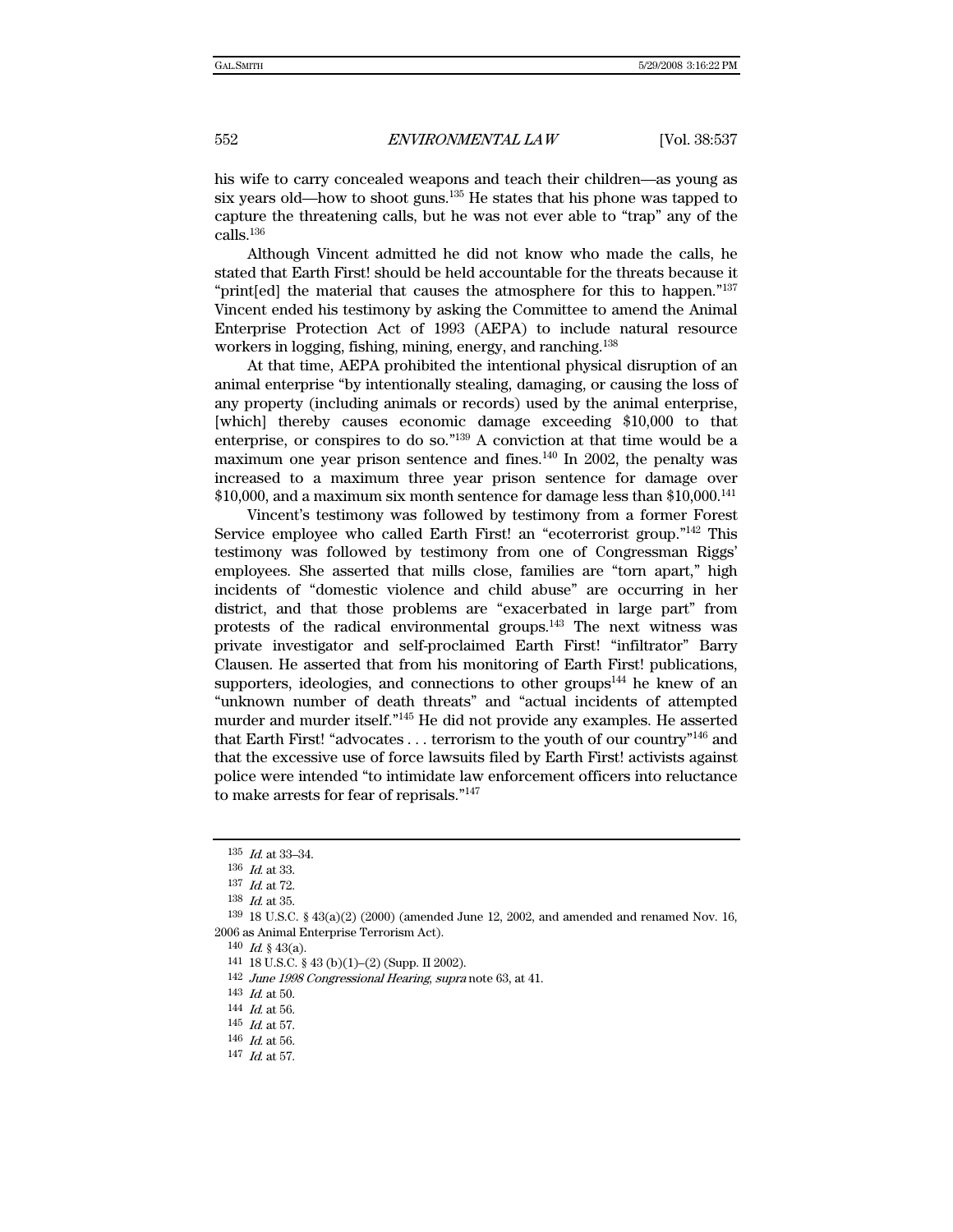The final witness at the June 1998 hearing was Ron Arnold. Arnold defined ecoterrorism for the Committee as "a crime committed to save nature" which includes every crime from trespass to murder.<sup>148</sup> Like Vincent, Arnold recommended amending the Animal Enterprise Protection Act to include natural resource workers and enterprises.<sup>149</sup>

## E. February 2002 Congressional Hearing on "Eco-terrorism and Lawlessness on National Forests"

In 2002, James F. Jarboe, Domestic Terrorism Section Chief of the FBI Counterterrorism Division, testified before the House Resources Committee, Subcommittee on Forests and Forest Health.<sup>150</sup> While recognizing that the Animal Liberation Front (a radical animal rights movement he linked to the Earth Liberation Front) "discourages acts that harm any animal, human and nonhuman," he asserted that the Animal Liberation Front (ALF) and the Earth Liberation Front (ELF) had emerged as a "serious terrorist threat" because of criminal action in the United States since 1996 that had resulted in excess of \$43 million in property damage.151 Jarboe further pronounced that ELF/ALF was the top priority in domestic terrorism.152 He defined "ecoterrorism" as "the use or threatened use of violence of a criminal nature against innocent victims or property by an environmentally-oriented subnational group for environmental-political reasons, or aimed at an audience beyond the target often of a symbolic nature."153 Thus, Jarboe made clear that the FBI considers a threat to use violence against an inanimate object to be a terrorist act if it is environmentally motivated, regardless if property damage ever materializes. He did not define for the Committee exactly what the FBI considers to be "violence."

Jarboe informed the Committee that between 1993 and 2003, the number of FBI agents assigned to counterterrorism programs increased by 224% to 1669 agents—nearly 16% of all FBI agents.154 Jarboe further indicated that counterterrorism programs have "strengthened" in recent years. He stated that by the end of 2003, the FBI planned to have Joint Terrorism Task Forces established in each of the FBI's fifty-six field offices.155 He also stated that the FBI currently had twenty-six field offices with pending investigations associated with ALF/ELF activities.<sup>156</sup> In his testimony he did not cite to any incident where a human was injured or killed by "ecoterrorism."

155 Id. 156 Id.

<sup>148</sup> Id. at 62.

<sup>149</sup> Id. at 67–68.

<sup>150</sup> 2002 House Hearing, supra note 47 (statement and testimony of James F. Jarboe, Domestic Terrorism Section Chief, Counterterrorism Division, FBI).

<sup>151</sup> Id.

<sup>152</sup> Id.

<sup>153</sup> Id.

<sup>154</sup> Id.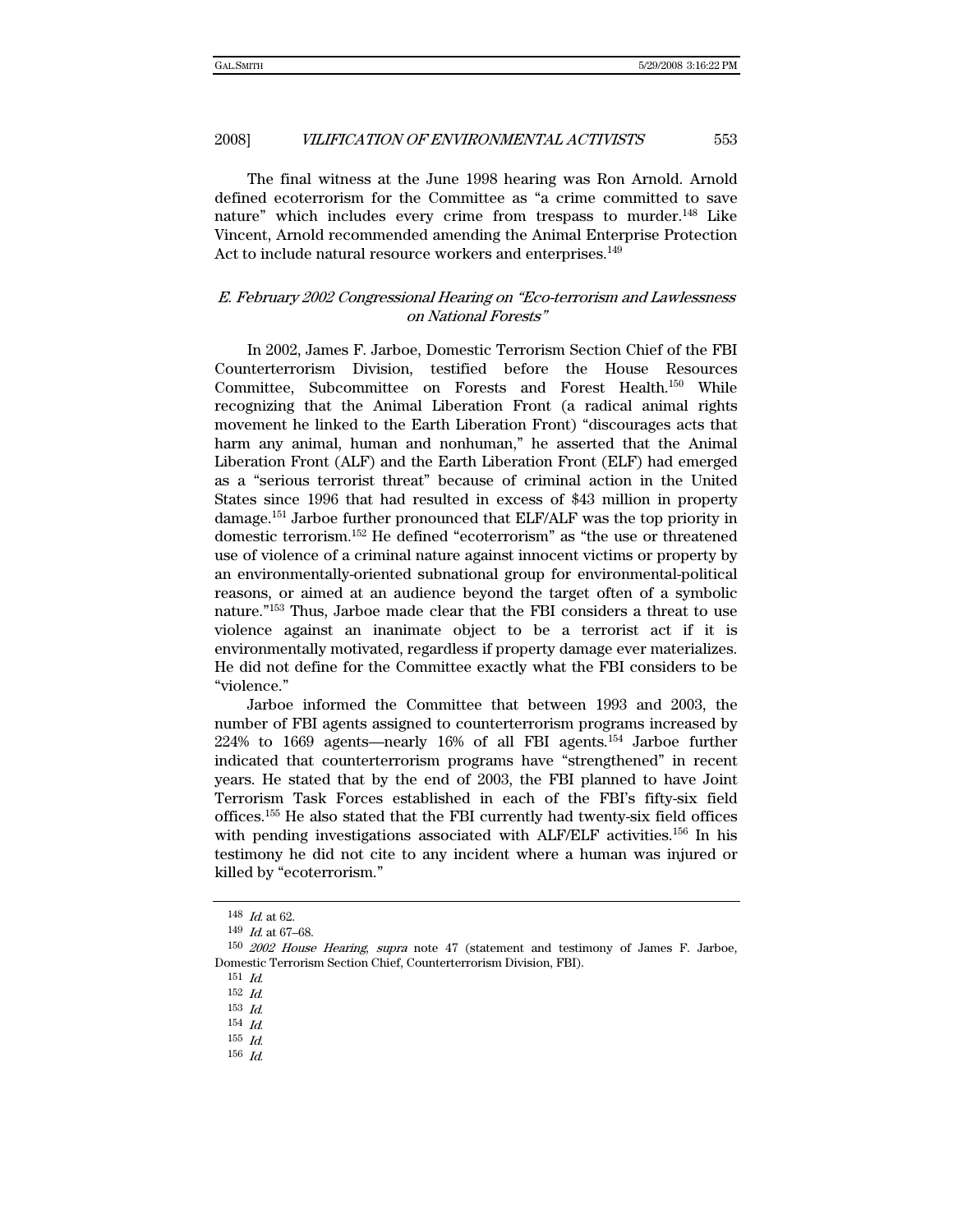Jarboe's testimony at the hearing largely mirrored the sentiments of most of the other twenty individuals who participated with testimony or prepared statements. Throughout the hearing—held only five months after the September 11, 2001 attacks—the participants repeatedly affirmed the concept that acts of property damage committed by the ELF or ALF were acts of terrorism.157 Several witnesses did however emphasize that the physical assaults on government employees by adherents to the "wise use" philosophy,158 as well as the tens of millions of dollars of timber stolen annually from public lands, $159$  were both crimes surpassing the acts of "ecoterrorism" emphasized by the hearing.

## F. Industry Group Publishes Model Act: Animal and Ecological Terrorism Act

In 2003, a group called the American Legislative Exchange Council published model legislation entitled the "Animal & Ecological Terrorism Act" (Model Act). $160$ 

## 1. The American Legislative Exchange Council

The American Legislative Exchange Council (ALEC) is incorporated as a  $501(c)(3)$  nonprofit educational organization<sup>161</sup> and was originally started in 1973 by conservative activist Paul Weyrich along with a small number of state legislators.162 In the 1980s, ALEC shifted its emphasis and is now a mix of state and federal legislators who are funded by corporate donors to draft and introduce industry-friendly legislation.<sup>163</sup> In 2002, ALEC included over 2400 state lawmakers and members, as well as alumni of at least nine state governors and 80 members of Congress, including Dennis Hastert and Tom Delay.164 The group is funded primarily by large corporations, industry groups, and conservative foundations who pay up to \$50,000 a year (in a taxdeductible donation) in membership dues; members have included corporations like Philip Morris, Amoco, Chevron, and Enron.165 In 2000 alone, ALEC members introduced and convinced legislatures to pass 450 ALEC-drafted laws.166

<sup>157</sup> Id.

<sup>158</sup> Id. (statement and testimony of Gloria Flora, former National Forest Supervisor).

<sup>159</sup> Id. (statement of Dr. Michael Pendleton, Government Accountability Project).

<sup>160</sup> AM. LEGISLATIVE EXCH. COUNCIL, MODEL ANIMAL & ECOLOGICAL TERRORISM ACT, in ANIMAL & ECOLOGICAL TERRORISM IN AMERICA 21, 21–23 (2003), available at http://www.alec.org/meSWFiles/ pdf/AnimalandEcologicalTerrorisminAmerica.pdf [hereinafter MODEL ACT].

<sup>161</sup> See Am. Legislative Exch. Council, Contributions, http://www.alec.org/contributions (last visited Apr. 13, 2008).

<sup>162</sup> Karen Olsson, Ghostwriting the Law: A Little-Known Corporate Lobby is Drafting Business-Friendly Bills for State Legislators Across the Country, 27 MOTHER JONES 17 (Sept. 2002).

<sup>163</sup> Id.

<sup>164</sup> Id.

<sup>165</sup> Id.

<sup>166</sup> Id.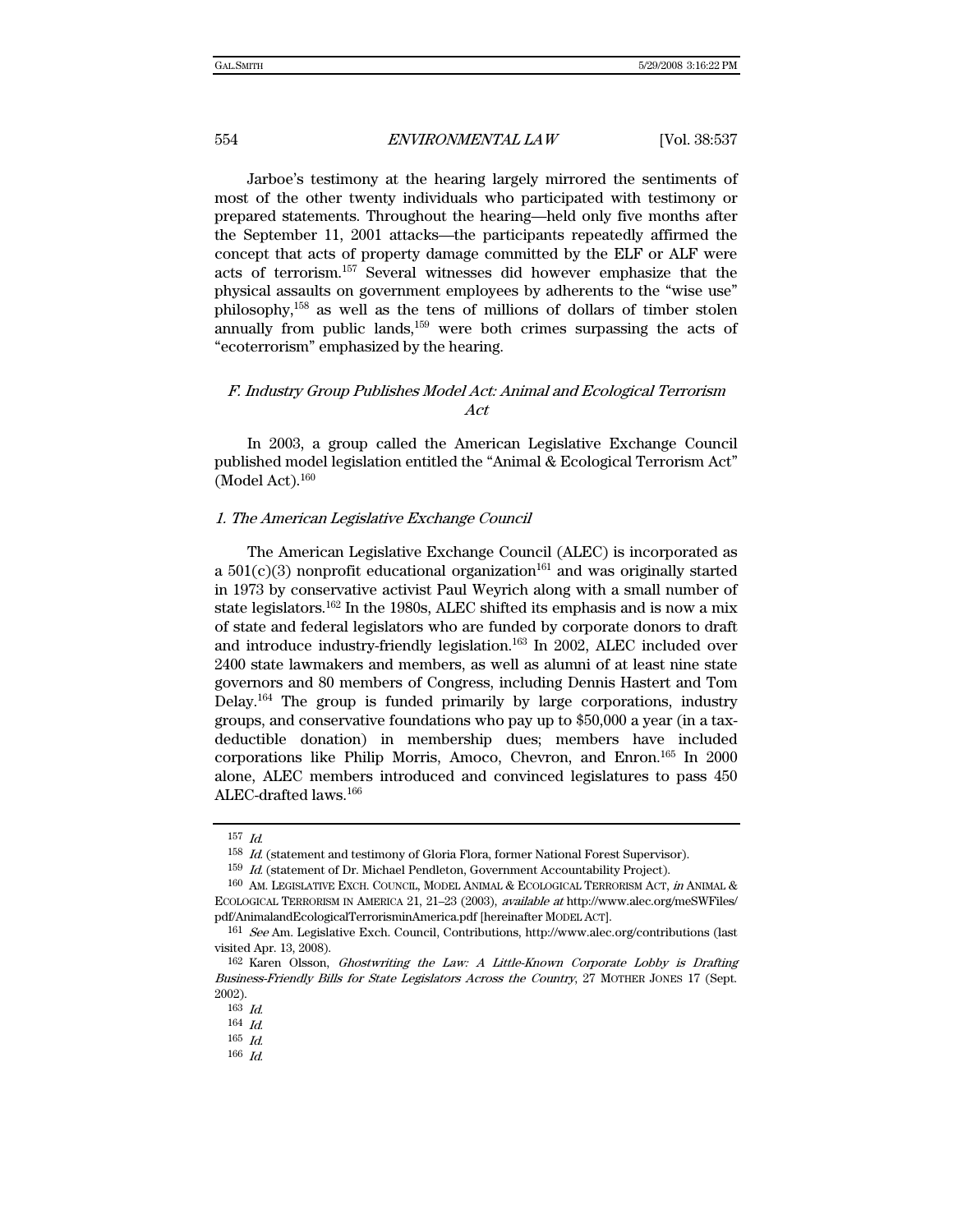## 2. The Model Act

In 2003, ALEC published the Model Act to criminalize any act that "obstructs" or "impedes" use of an animal facility or natural resource.167 Also criminalized by the Model Act is any lodging, publicity, and financial or other support given to an activist deemed to be "obstructing" or "impeding" the use of an animal or natural resource.<sup>168</sup> ALEC stated that the Model Act was necessary in part because the AEPA was "overly narrow" and because the USA PATRIOT ACT "can rarely be used [within the realm of ecoterrorism] because the federal definition of terrorism requires the death of or harm to people, an element not characteristic of eco-terrorists."169

The penalty for a violation of the act which causes between \$0 and \$500.00 damage would be a high degree misdemeanor with fines or imprisonment.170 The penalty for a violation of the act which causes more than \$500.00 of damage would be a felony with fines or imprisonment.<sup>171</sup> A conviction under this Model Act would be deemed a conviction of a terrorist act, and the offender would be required to register with the Attorney General in a terrorist registry.172 The registry would keep a website with the convict's photograph, name, address, and signature for at least three years, after which the convict could petition to be removed from the registry.<sup>173</sup>

In 2003, ALEC reported that current or former members had introduced versions of the Model Act in Missouri, New York, Ohio, Oklahoma, Oregon, and Texas.174

#### G. Senate Environment Committee Hearings on "Ecoterrorism"

#### 1. May 2005 Hearing

On May 18, 2005, the U.S. Senate Committee on Environment and Public Works held a hearing entitled "Eco-terrorism Specifically Examining the Earth Liberation Front and the Animal Liberation Front."175 The Committee accepted statements from Senator James Inhofe; Senator David Vitter; Senator James Jeffords; Senator Frank Lautenberg; Senator Barack Obama; FBI Deputy Assistant Director John Lewis; Bureau of Alcohol,

<sup>167</sup> MODEL ACT, supra note 160, § 3(A)(1), (2).

 $168$  *Id.* § 3 (A)(3).

<sup>169</sup> AM. LEGISLATIVE EXCH. COUNCIL, RESPONSE IN THE FEDERAL JURISDICTION, in ANIMAL & ECOLOGICAL TERRORISM IN AMERICA, supra note 160, at 15.

<sup>170</sup> MODEL ACT, supra note 160, § 4(A).

 $\begin{array}{ll} 171 & \text{Id.} \, \, \text{\&} \, \, 4\text{(B).} \\ 172 & \text{See} \, \, \text{id.} \, \, \text{\&} \, \, 5. \end{array}$ 

 $173$  See id.  $§$  5.

<sup>174</sup> See AM. LEGISLATIVE EXCH. COUNCIL, A COMPARISON OF STATE INTRODUCTIONS OF AETA, in ANIMAL & ECOLOGICAL TERRORISM IN AMERICA, supra note 160, at  $13-14$ .<br><sup>175</sup> Eco-terrorism Specifically Examining the Earth Liberation Front and the Animal Liberation

Front: Hearing Before the S. Comm. on Environment and Public Works, 109th Cong. (2005), available at http://epw.senate.gov/hearing\_statements.cfm?id=237836 [hereinafter May 2005 Senate Hearing].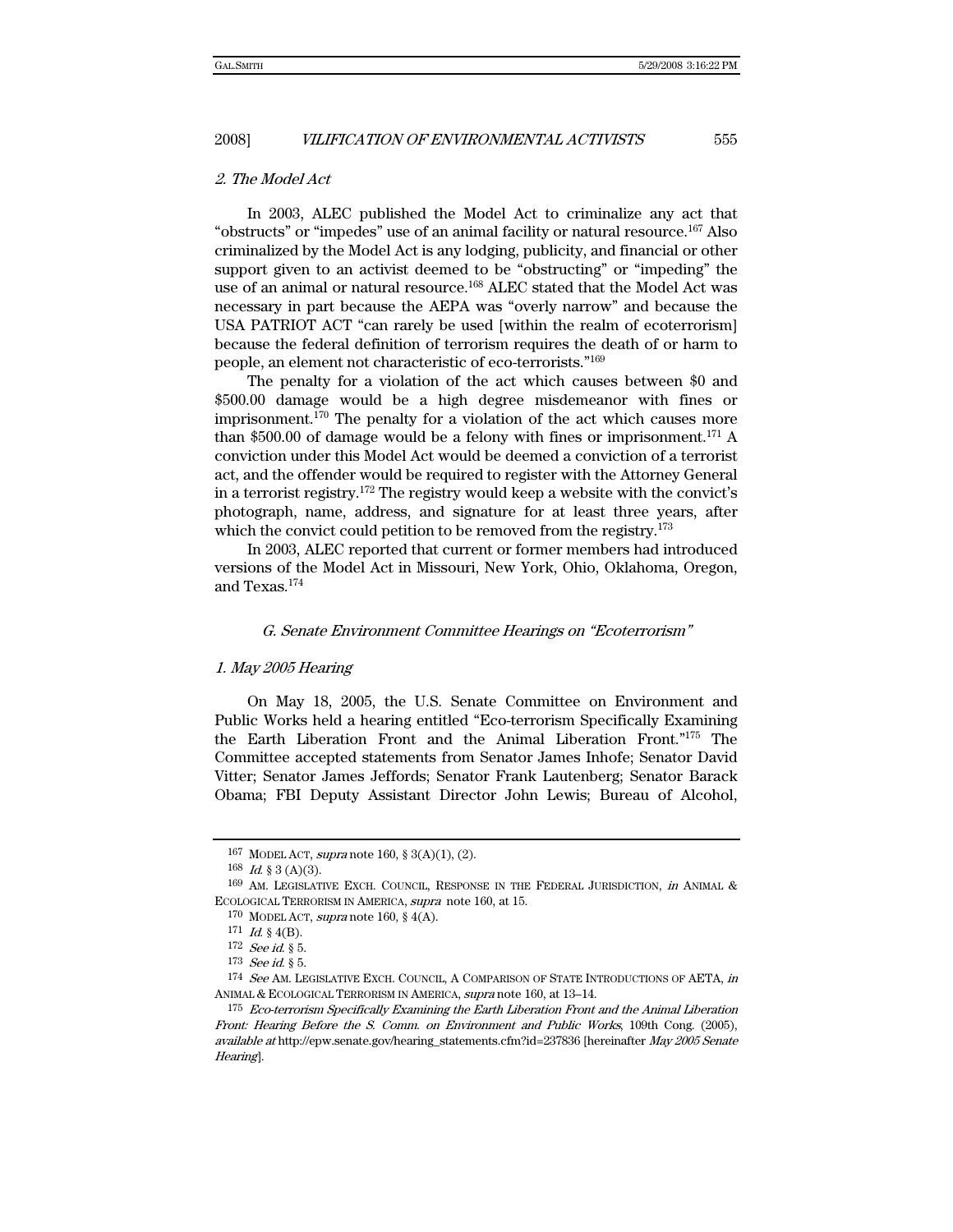Tobacco, Firearms, and Explosives Deputy Assistant Director Carson Carroll; New Jersey Department of Environmental Protection Commissioner Bradley Campbell; University of Iowa President David Skorton; and Center for Consumer Freedom Director of Research David Martosko.176

#### a. Testimony of Senator James Inhofe

The first testimony at the hearing came from Senator James Inhofe, a Republican from Oklahoma. Although Inhofe is the Chairman of the Senate Committee on the Environment and Public Works,<sup>177</sup> he has repeatedly expressed disdain for environmentalists and environmental protection efforts. Inhofe called the federal Environmental Protection Agency a "Gestapo bureaucracy."178 He was the only Senator to oppose the restoration of the Florida Everglades.179 He has called the threat of catastrophic global warming the "greatest hoax ever perpetuated on the American people."180 Inhofe refers to mainstream environmentalists as "environmental extremists," "elitist organizations," "alarmists," and "fear-monger[ers]."181 He has stated that nonprofit environmental organizations "demonstrate more interest in hyping apocalyptic environmental scenarios to raise money for raw political purposes" than in conserving the environment.182 The highest private sector contributor to Senator Inhofe has been the oil and gas industry, which has donated at least \$999,023 to him since 1989.183

At the hearing, Senator Inhofe asserted that ELF and ALF are the number one domestic terror threat in the United States "over the likes of white supremacists, militias, and anti-abortion groups."<sup>184</sup> Although he compares ELF and ALF to Al Qaeda, Senator Inhofe admits that not a single person has died as a result of direct action taken by ELF and ALF activists.185

### b. Testimony from Other Senators

After Senator Inhofe's statement, Senator James M. Jeffords stated that he believed the police were already successfully countering the

<sup>176</sup> See id. at III.

<sup>177</sup> United States Senator James Inhofe: About Senator Inhofe—Biography, http://inhofe.senate.gov/public/index.cfm?FuseAction=AboutSenatorInhofe.Biography (last visited Apr. 13, 2008).

<sup>178</sup> Bob Dart, Oklahoma Senator Stands Firm against Tougher Air Standards, ATLANTA J. & CONST., July 25, 1997, at A.

<sup>179</sup> Larry Lipman, Everglades Project Foe To Get Key Post, PALM BEACH POST, Dec. 7, 2002, at 10A.

<sup>180 151</sup> CONG. REC. S18 (daily ed. Jan. 4, 2005) (statement of Sen. James M. Inhofe).

<sup>181</sup>  $\,$  Id. at S18-19.

<sup>182 150</sup> CONG. REC. S10,347 (daily ed. Oct. 4, 2004) (statement of Sen. James M. Inhofe).

<sup>183</sup> The Center for Responsive Politics, James M. Inhofe: Campaign Finance/Money, http://www.opensecrets.org/politicians/allindus.asp?CID=N00005582 (last visited Apr. 13, 2008).

<sup>184</sup> May 2005 Senate Hearing, supra note 175, at 2.

 $185$  *Id.* at  $2-3$ .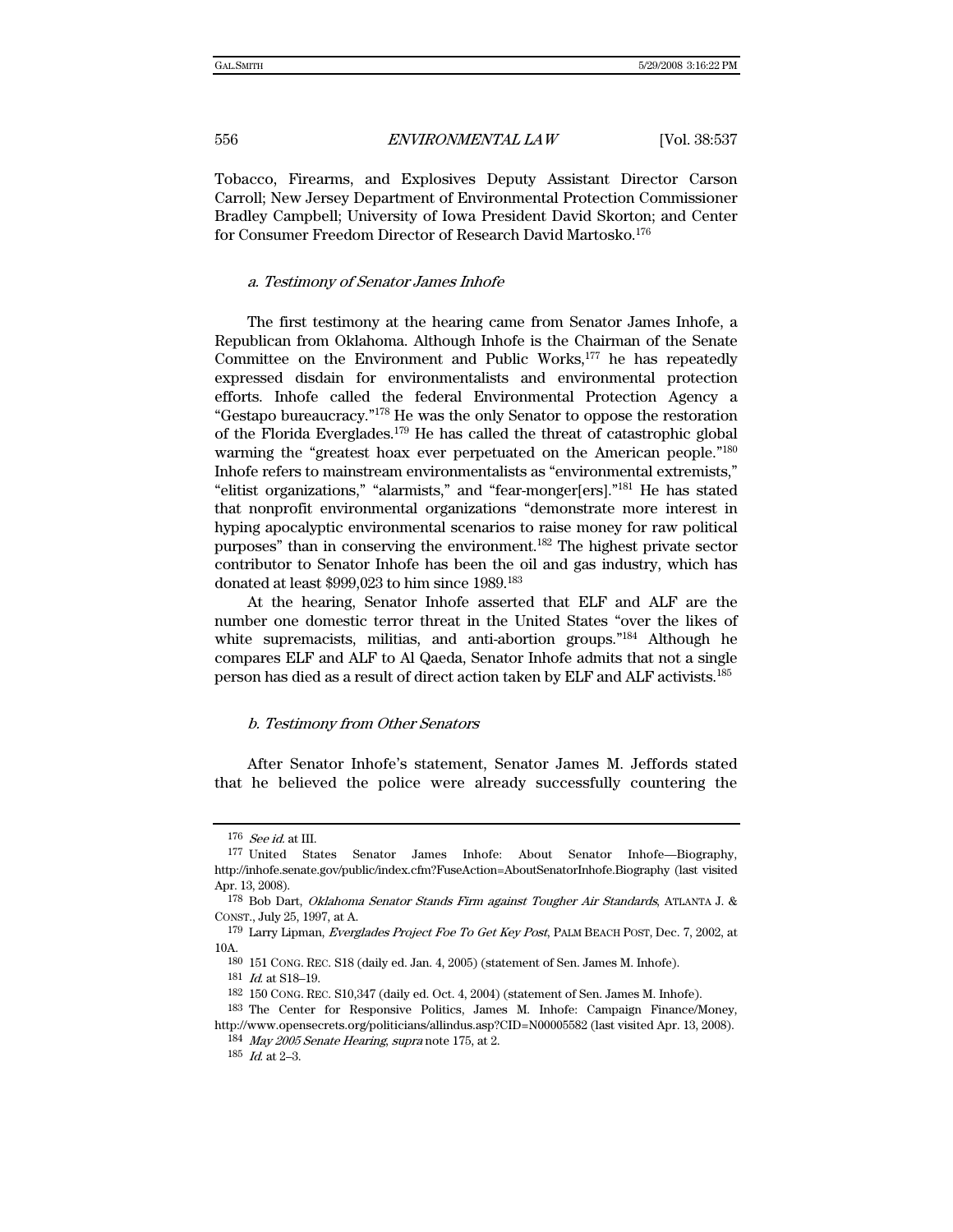threats from radical groups and was puzzled by the fact that the Senate Environment Committee was addressing the issue of domestic terrorism since it has no jurisdiction over criminal matters.<sup>186</sup> He noted, however, that the Committee did have jurisdiction to make sure that industrial facilities, nuclear power plants, nuclear waste storage facilities, and wastewater treatment facilities are much safer because those types of facilities have the potential to threaten the lives of millions of people.187 Senator Jeffords further noted that Congressman Bennie Thompson, the ranking member of the House of Representatives Homeland Security Committee—who was denied the right to testify at the hearing—had prepared a report which highlighted the failure of the Department of Homeland Security to assess the threat posed by right-wing domestic terrorist groups, and urged that the Department not focus on ecoterrorism at the expense of domestic terrorist groups such as the KKK, right wing militias, abortion clinic bombers, and skinheads.<sup>188</sup>

Senator Frank Lautenberg then testified and asked that the Committee "keep things in perspective" by recognizing that the Oklahoma City bombing killed 168 people, and the September 11 attacks killed 3000 people.189 Additionally, he noted that since 1993 there have been at least five fatal attacks on doctors performing legal abortions.190 Senator Lautenberg stated that "[a]ll of these cases involved the loss of human life. To date, not a single incident of so-called environmental terrorism has killed anyone."191 He told the Committee that it is wrong to destroy property and the perpetrators should be brought to justice, but he also warned that the Committee should be careful about who it calls terrorists.<sup>192</sup>

Senator Barack Obama submitted a statement echoing the sentiments of Senator Lautenberg, stating that he did not want "people to think that the threat from these organizations is equivalent to other crimes faced by Americans every day."193 He further noted that in 2003 there were 7400 hate crimes committed in the United States and that the FBI has 450 pending investigations of environmental crimes involving threats to public health or worker safety.194 Senator Obama urged the Committee to instead focus its attention on larger environmental threats, such as the high levels of lead found in thousands of children's blood.195

<sup>186</sup> Id. at 4 (statement of Sen. James M. Jeffords).

<sup>187</sup>  $Id.$  at 4-5.

 $^{188}$   $\emph{Id.}$  at 4.

<sup>189</sup> Id. at 6-7 (statement of Sen. Frank Lautenberg).

<sup>190</sup> Id.

<sup>191</sup>  $Id.$  at 7.

 $192$  *Id.* at 5-6.

<sup>193</sup> Id. at 37 (statement of Sen. Barack Obama).

<sup>194</sup> Id.

 $195$  *Id.*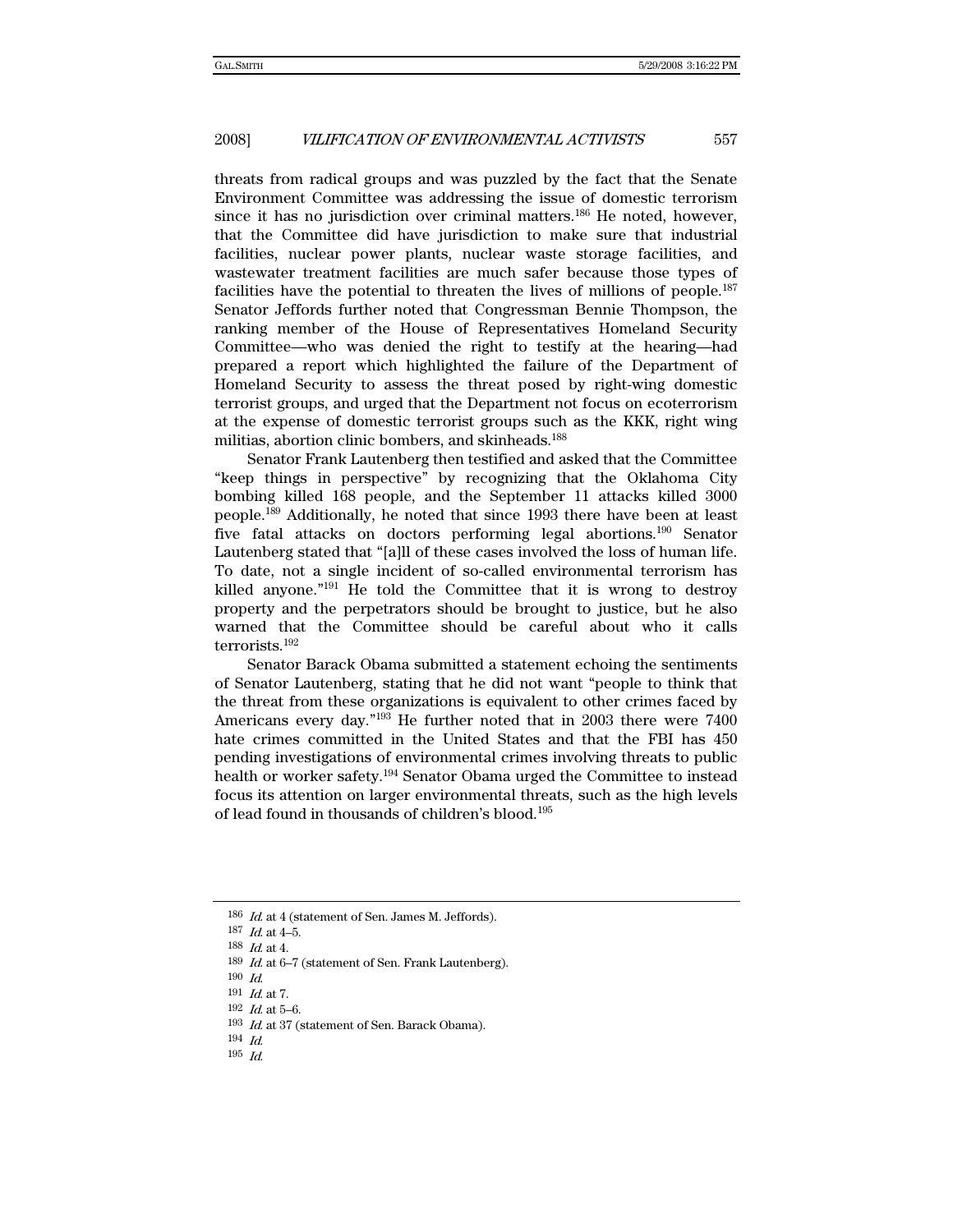#### c. Testimony from the FBI

Following the Senators' testimony, John Lewis, Deputy Assistant Director of the FBI, testified before the Committee. Mr. Lewis stated that the ELF posed "[o]ne of today's most serious domestic terrorism threats."196 He did not mention any example of a human injured or killed by an ELF action. Mr. Lewis then asserted that the FBI lacked federal criminal statutes to address "multi-state campaigns of intimidation, threats, and damage designed to shut down legitimate businesses,"197 and proposed that the Congress expand the actions criminalized by the Animal Enterprise Protection Act and expand the Act's scope to "address criminal activity related to eco-terrorism."198

## 2. October 2005 Hearing

On October 26, 2005 the Senate Committee on Environment and Public Works again held a hearing on "Eco-terrorism."199 The issues addressed were similar to the May 2005 hearing, but the focus was primarily on the Stop Huntingdon Animal Cruelty (SHAC) campaign. The SHAC campaign is international in scope and has brought Huntingdon Life Sciences—a contract animal testing lab which kills 500 animals a day and routinely abuses animals—to the brink of financial ruin through public ridicule, investigative reporting, property damage, and harassment.<sup>200</sup> At the hearing, Barry M. Sabin, Chief of the Counterterrorism Section of the Department of Justice, asked that Congress amend the Animal Enterprise Protection Act to include "economic disruption to animal enterprises and threats of death and serious bodily injury to associated persons."201 He told the Committee that he supported Senator Inhofe's proposal to amend the Animal Enterprise Protection Act to replace "economic damage" (physical property damage) with "economic disruption" (business losses), and to allow electronic surveillance authority for investigation of violations of the Act.<sup>202</sup> Again, other Senators expressed doubt as to spending time on "ecoterrorism" when there are higher priorities.<sup>203</sup> For example, Senator Jeffords noted that "[i]n our current state of fear, it is easy to get headlines by using the term 'terrorism.' But sometimes, a criminal is just a criminal."204

<sup>196</sup> Id. at 38 (statement of FBI Deputy Assistant Director John Lewis).

<sup>197</sup> Id. at 13.

<sup>198</sup> Id. at 40.

<sup>199</sup> Eco-terrorism: Hearing Before the S. Comm. on Environment and Public Works, 109th Cong. (2005), available at http://epw.senate.gov/public/index.cfm?FuseAction=Hearings.Hearing& Hearing\_ID=093930CB-F66E-420D-8C37-1780ED2C7F3C [hereinafter October 2005 Senate Hearing].

<sup>200</sup> Id. (testimony of Dr. Jerry Vlasak).

<sup>201</sup> Id. (testimony of Barry M. Sabin, Chief of the Counterterrorism Section of the Department of Justice).

<sup>202</sup> Id.

 $^{203}\,$   $Id.$  (testimony of Sen. James M. Jeffords).

<sup>204</sup> Id.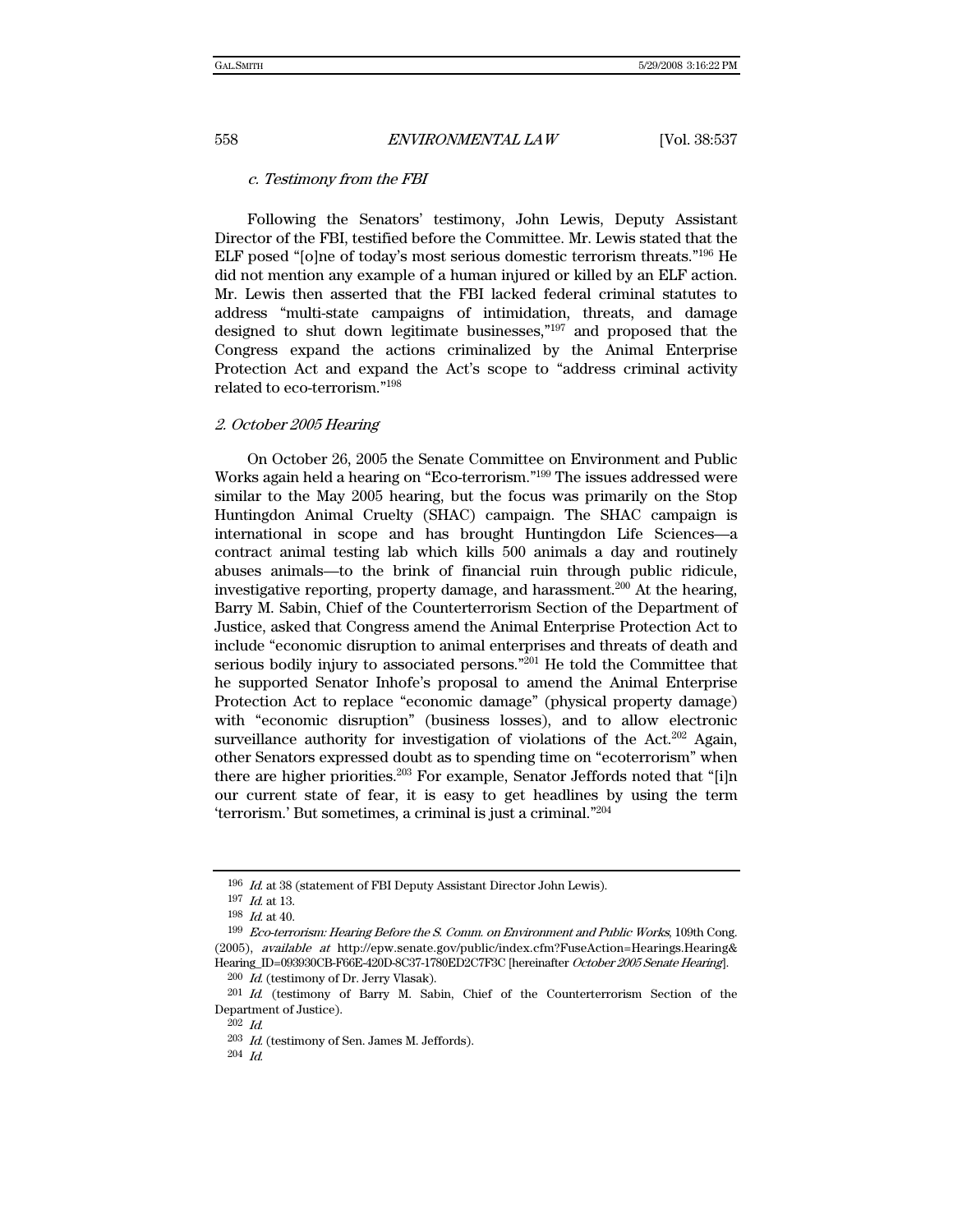#### H. Statement of U.S. Attorney General Alberto Gonzales

In January of 2006 multiple individuals were indicted by a federal grand jury, and pleaded guilty, to various incidents of arson and one incident of cutting down an electric tower, claimed by the ELF and/or  $ALF$ <sup>205</sup> Although no human was injured or killed by these acts of economic sabotage, and although most of the defendants were either held at the local county jail (instead of somewhere like Guantanamo Bay) or released on bail until sentencing, U.S. Attorney General Alberto Gonzales held a press conference in Washington D.C. and he and the director of the FBI pronounced that these individuals were among the highest domestic terrorism priorities in the nation.206

### I. Congress Passes the Animal Enterprise Terrorism Act

On November 27, 2006, the Animal Enterprise Protection Act was amended and renamed and passed as the Animal Enterprise Terrorism Act (AETA).207 AETA criminalizes damaging or interfering with an animal enterprise if any property is lost or damaged, any person is placed in reasonable fear of death or serious bodily injury, or if an actor conspires or attempts to do either thing.208 The definition of "economic damage" includes "loss of profits" and "increased costs resulting from . . . trespass . . . or [resulting from] intimidation taken against a person or entity . . . ."209 If there is no property loss or damage, and no fear instilled in any person, the statutory penalty is a fine and/or a maximum of one year in prison.<sup>210</sup> If there is no injury or fear by any person but there is over \$10,000 damage, the statutory penalty is a fine and a maximum of five years in prison.<sup>211</sup> If there is no injury or fear by any person but there is over \$100,000 damage, the statutory penalty is a fine and a maximum of ten years in prison.<sup>212</sup> If there is no injury or fear by any person but there is over \$1 million in damage, the statutory penalty is a fine and a maximum of twenty years in prison.<sup>213</sup> In addition, the FBI has authority to conduct wiretapping of any individual if the wiretapping "may provide" evidence of a violation of AETA.<sup>214</sup>

The AETA does not yet prohibit interference with the natural resource industry, but such an amendment would not be a surprise considering that it

<sup>205</sup> Press Release, United States Department of Justice, Eleven Defendants Indicted on Domestic Terrorism Charges (Jan. 20, 2006), available at http://www.usdoj.gov/opa/pr/2006/ January/06\_crm\_030.html.

<sup>206</sup> Id.

<sup>207 18</sup> U.S.C. § 43 (2000) (effective Nov. 27, 2006).

<sup>208</sup> Id. § 43(a).

 $209$  *Id.* § 43(d)(3).

 $210$  *Id.* § 43(b)(1)(A).

 $211$  *Id.* § 43(b)(2)(A).

 $212$  *Id.* § 43(b)(3)(A).

<sup>213</sup>  $Id.$  § 43(b)(4)(B).

<sup>214 18</sup> U.S.C.A. § 2516(1)(c) (West 2006).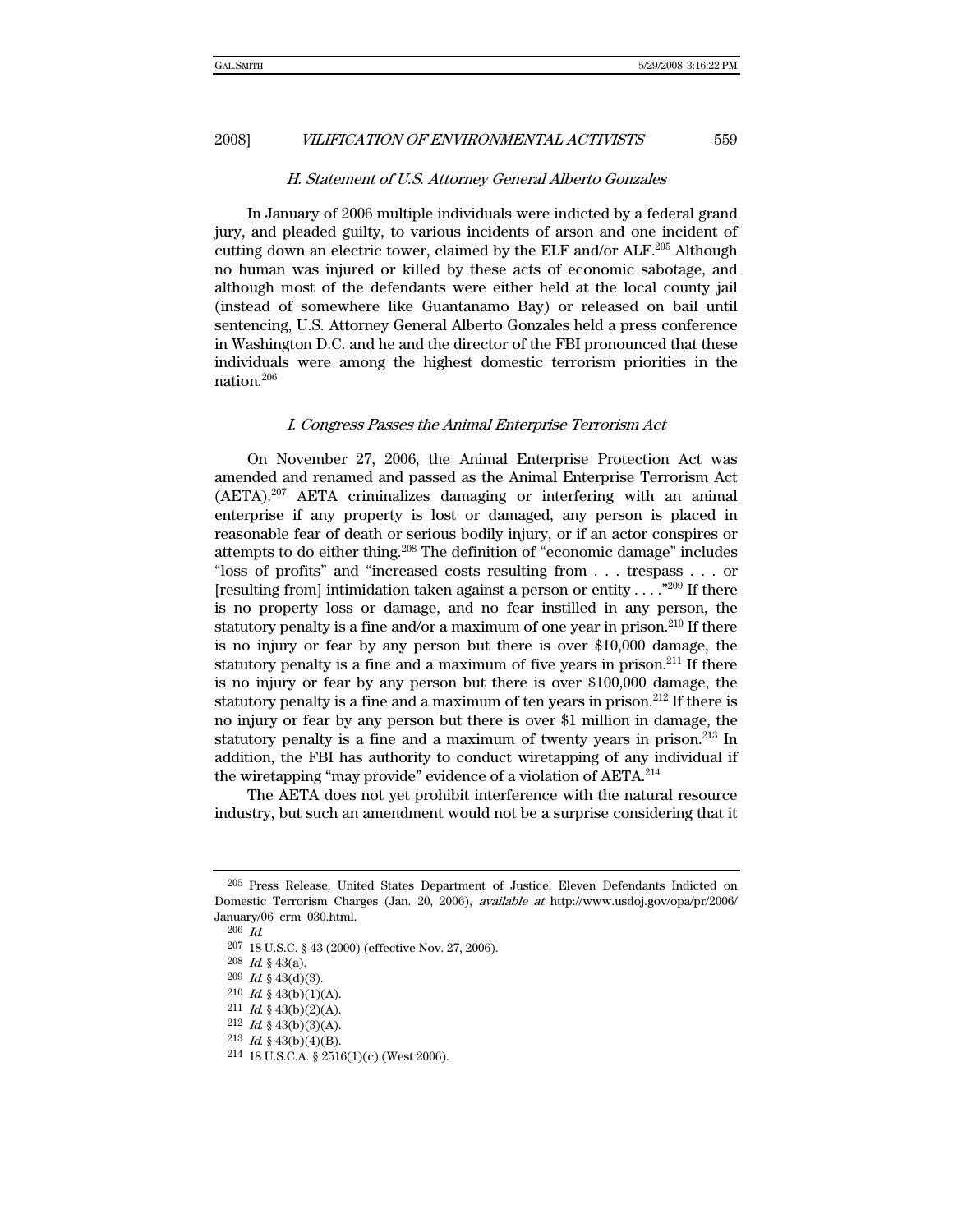has already been proposed by the wise use group Alliance for America, <sup>215</sup> the FBI,<sup>216</sup> and ALEC.<sup>217</sup>

#### IV. EFFECTS ON ACTIVISM FROM THE USE OF THE TERM "ECOTERRORISM"

## A. Mass Media's Frame of Reference

In a concurring opinion in New York Times v. United States, Justice Stewart noted that "without an informed and free press there cannot be an enlightened people."218 The mass media is an important factor to consider when evaluating current political phenomena because it provides a filter through which the ordinary American receives news of what is happening in the world. As one newspaper columnist reported: "[I]n today's world, individuals cannot personally observe events and reach decisions in a forum.... They necessarily depend on the press to be informed."<sup>219</sup> The mass media thus has a powerful role in determining what people think by creating their frame of reference.

As Dr. Edward Feulner of the Heritage Foundation—a conservative think tank "whose mission is to formulate and promote conservative public policies based on the principles of free enterprise, limited government, individual freedom, traditional American values, and a strong national defense"220—has stated: by intentionally disseminating ideas through thousands of newspapers, debate is kept "within its proper perspective."221 Advertising plays a fundamental role in dictating this "proper perspective." As Grant Tinker, former head of the National Broadcasting Company (NBC) stated: "[television] is an advertising-supported medium, and to the extent that support falls out, programming will change."222

One illustration of the role advertising plays in dictating news coverage is the case of a public television station which lost its funding from Gulf and Western in 1987 because it showed a documentary which was critical of corporate development activities.223 The chief executive of Gulf and Western complained that the documentary was "virulently anti-business if not anti-American."224 For further illustration of the role of advertising on media coverage, the manager of corporate communications for General Electric (which now owns NBC) has stated: "We insist on a program environment

<sup>215</sup> June 1998 Congressional Hearing, supra note 63, at 35.

<sup>216</sup> May 2005 Senate Hearing, supra note 175, at 38 (testimony of FBI Deputy Assistant Director John Lewis).

<sup>&</sup>lt;sup>217</sup> MODEL ACT, *supra* note 160, § 3(A)(1)–(2).

<sup>218</sup> New York Times Co. v. United States, 403 U.S. 713, 728 (1971) (Stewart, J. concurring).

<sup>219</sup> HERBERT J. GANS, DEMOCRACY AND THE NEWS 1 (2003) (quoting Brandeis, J.).

<sup>220</sup> The Heritage Foundation, Mission Statement, http://www.heritage.org/about (last visited Apr. 13, 2008).

<sup>221</sup> EDWARD S. HERMAN & NOAM CHOMSKY, MANUFACTURING CONSENT: THE POLITICAL ECONOMY OF THE MASS MEDIA 24 (1988) (citation omitted).

 $222$  *Id.* at 16 (citation omitted).

<sup>223</sup> Id. at 17.

 $224$  *Id.* (citation omitted).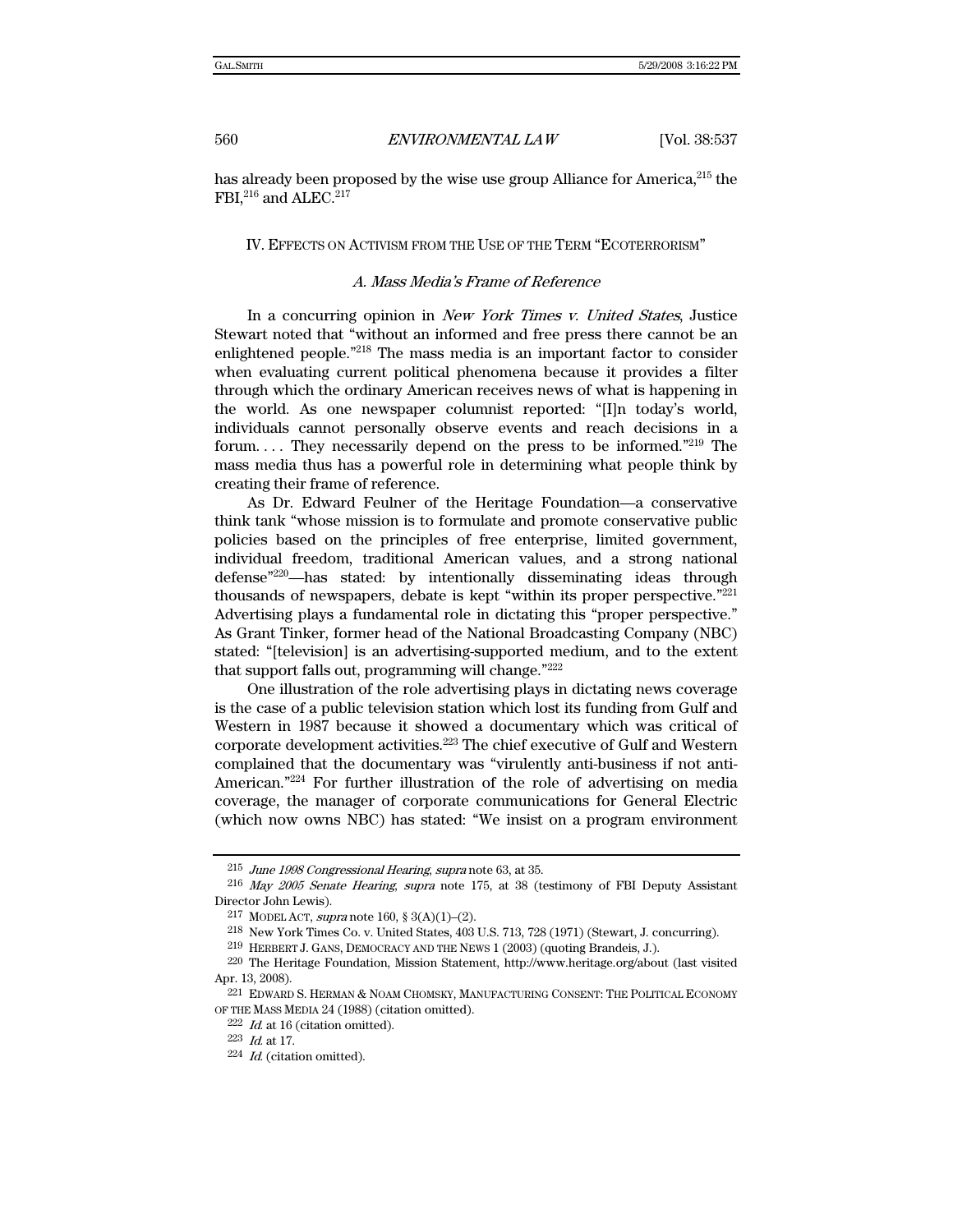that reinforces our corporate messages."225 Moreover, Proctor & Gamble instructs its advertising agency that "[t]here will be no material on any of our programs which could in any way further the concept of business as cold, ruthless, and lacking in all sentiment or spiritual motivation."226

Government also plays a role in influencing the "proper perspective" provided by the mass media. During World War I, the federal government's Committee on Public Information discovered that one of the best ways of controlling the news was to flood the news channels with official information on the "facts."227 Accordingly, the federal government has joined private industry in developing extensive public relations networks which prepare official news that is easy to process and reproduce—including advance copies of reports and speeches, scheduled photo opportunity sessions, well-timed press conferences, etc.<sup>228</sup> While exact statistics on the number of government personnel creating and disseminating official information is not easily available, in a moment of transparency decades ago following the Watergate scandal, the Pentagon revealed that at that time its public information services involved thousands of employees and hundreds of millions of dollars each year.229 In 1979 and 1980, it revealed specifically that the Air Force alone published 690,000 copies per week of 140 newspapers, published a magazine with a monthly circulation of 125,000, operated thirty-four radio and seventeen TV stations, disseminated 615,000 hometown news releases, conducted 6600 interviews with news media, conducted 3200 news conferences, presented 11,000 speeches, and more.230

#### B. Ownership of the Mass Media

In addition to the issues of advertising and "official information," there is the issue of who owns and manages the major mass media outlets in the United States. In the United States, there are ten major corporations which control most of our media sources: the New York Times Company, the Washington Post Company, AOL Time Warner (which owns CNN), Gannett, Viacom (which owns CBS), General Electric (which owns NBC), News Corp (which owns Fox), Tribune (which owns the Chicago Tribune and the Los Angeles Times), Knight-Ridder, and Disney (which owns ABC).<sup>231</sup> The boards of directors of these media corporations comprise only 118 individuals, who in turn sit on the boards of 288 national and international corporations.232

Members on the board of the New York Times Company also sit on the boards of the Aluminum Company of America, Ford Motor Company,

 $225$  *Id.* at 340 n.55 (citation omitted).

<sup>226</sup> Id.

 $^{227}\,$   $Id$  at  $23$  (citation omitted).

<sup>228</sup> Id. at 21–22.

 $229$  *Id.* at 19-20.

 $230$  *Id.* at 20 (citation omitted).

<sup>231</sup> Bridget Thornton, Brit Walters & Lori Rouse, Corporate Media is Corporate America: Big Media Interlocks with Corporate America and Broadcast News Media Ownership Empires, in PROJECT CENSORED 253, 253–56 (Peter Phillips ed., 2005).

<sup>232</sup> Id. at 253.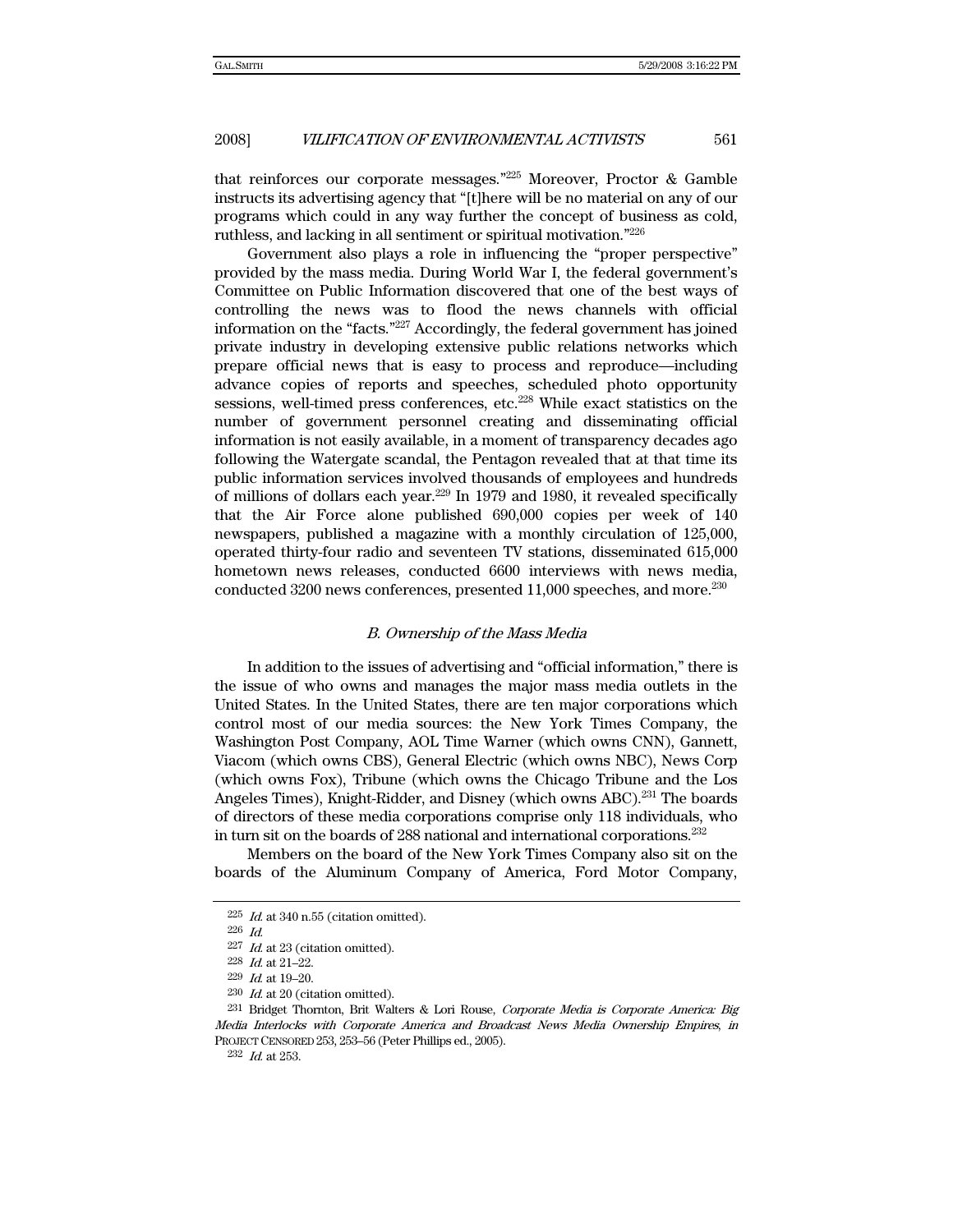Johnson & Johnson, W.R. Grace & Co., Staples, Inc., and others.<sup>233</sup> Members on the board of the Washington Post Company also sit on the boards of the RAND Corporation, General Electric Investments, Coca-Cola, J.P. Morgan, and others.234 Members on the board of Knight-Ridder also sit on the board of H&R Block, Inc., Kimberly-Clark Corporation, and others.235 Members on the board of Tribune (which owns the Chicago Tribune and the Los Angeles Times) also sit on the boards of 3M Company, Kraft, Conoco-Phillips, McDonalds, and others.236 Members on the boards of News Corp. (which owns Fox) also sit on the boards of British Airways, Rothschild Investment Trust, C.P., and others.<sup>237</sup>

Members on the board of General Electric (which owns NBC) also sit on the boards of Bechtel Group, Inc., Anheuser-Busch Companies, Inc., ChevronTexaco Corporation, Proctor & Gamble, General Motors Corporation, Microsoft Corporation, Home Depot, Inc., and others.238 Members on the board of Walt Disney (which owns ABC) also sit on the boards of Halliburton Co., Boeing Company, Clorox, Staples, Inc., and others.239 Members on the board of Viacom (which owns CBS) also sit on the boards of American Express Co., Consolidated Edison, Inc., and others.240 Members on the board at Gannett are also on the boards of Lockheed Martin Corporation, Continental Airlines, Inc., PepsiCo, Inc., Prudential Mutual Funds, Target Corporation, and others.<sup>241</sup> Members on the board of AOL Time Warner (CNN) are also on the boards of Citigroup, Estee Lauder, Colgate-Palmolive Company, Hilton Hotels Corporation, and others.<sup>242</sup>

#### C. Media Acceptance of the Term "Ecoterrorism"

Internal corporate interests have likely influenced the mass media to vilify radical environmentalists because the activists often cause those interests to lose profits through obstruction of extractive activities, bad publicity, and physical property damage. Moreover, the impact of government rhetoric on the necessity of fighting a "war on terror" since September 11, 2001 has likely influenced the mass media to not only vilify radical environmentalists, but to further accept their designation as "domestic terrorists." The mass media's acceptance of government designations of "who the terrorists are" follows Orwellian admonitions by the Bush Administration like "either you are with us, or you are with the terrorists,"<sup>243</sup> and "to those

<sup>233</sup> Id. at 256–57.

<sup>234</sup> Id. at 257–58.

<sup>235</sup> Id. at 258.

<sup>236</sup> Id. at 258–59.

 $^{237}\,$   $Id.$  at 259.

<sup>238</sup> Id. at 259–60.

 $239$  *Id.* at 260.

<sup>240</sup> Id. at 261.

<sup>241</sup> Id. at 256.

<sup>242</sup> Id. at 259.

<sup>243</sup> Press Release, White House, Address to a Joint Session of Congress and the American People (Sept. 20, 2001), available at http://www.whitehouse.gov/news/releases/2001/09/20010920-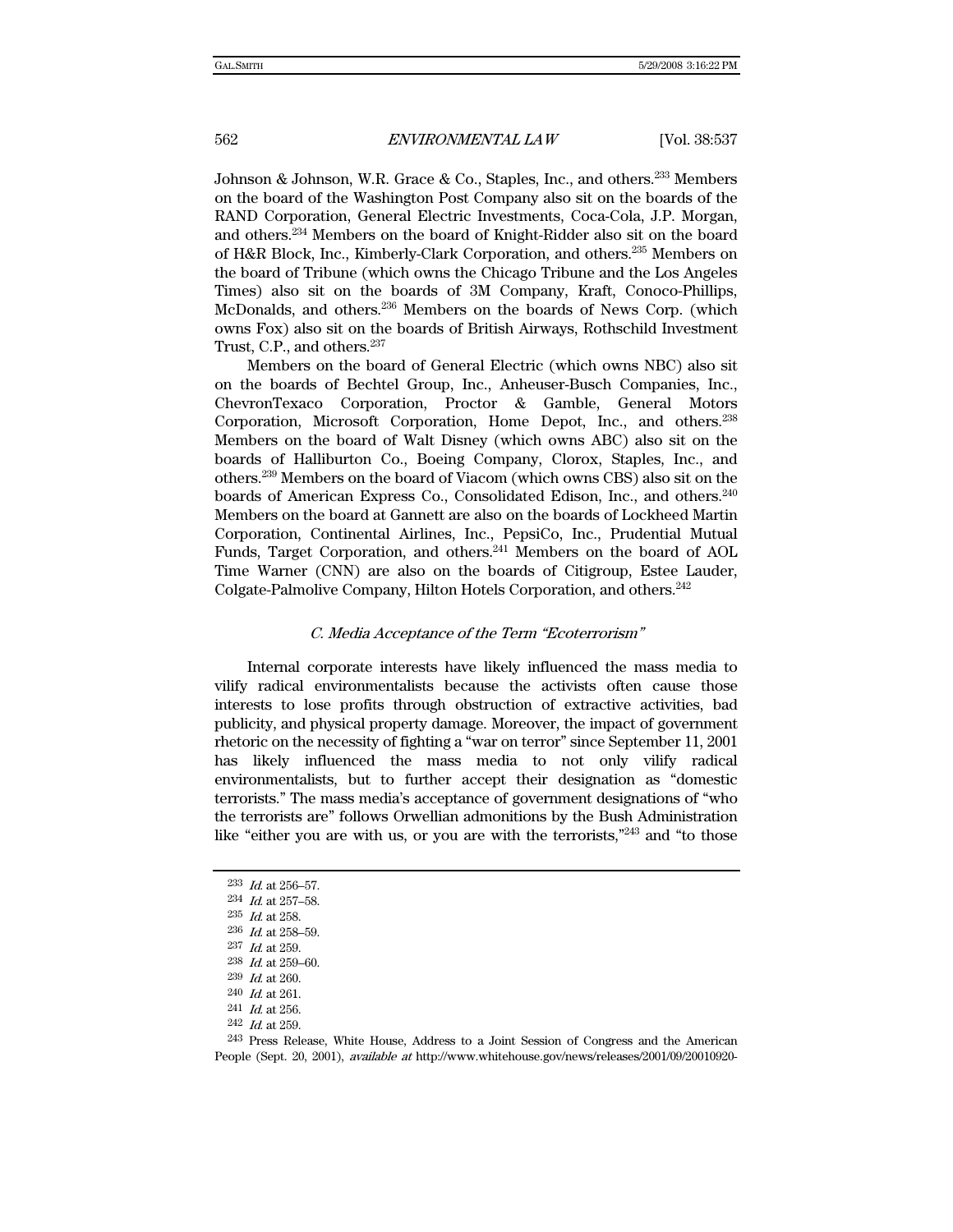who scare peace-loving people with phantoms of lost liberty, my message is this: Your tactics only aid terrorists  $\dots$ <sup>244</sup> As Hermann Goring, second in command to Adolf Hitler, stated: "[T]he people can always be brought to the bidding of the leaders. That is easy. All you have to do is tell them they are being attacked and denounce the pacifists for lack of patriotism and exposing the country to danger. It works the same way in any country."245

The examples of mass media portrayals of radical environmentalists as terrorists are too numerous to mention in full, but following are some examples. In 1999, the Portland, Oregon-based newspaper The Oregonian published a four-part series, beginning with an article entitled "Eco-terrorism Sweeps the West."246 The first article stated that crimes of property damage were "acts of domestic terrorism."<sup>247</sup> Although the article listed only property damage and stated "no one has been killed" it nonetheless concluded that the threat to humans and property was "on the rise."248

In 2002, The New York Times published an article entitled "From Tree-Hugger to Terrorist."249 While admitting that "protection of all life remains one of the E.L.F.'s major tenets," the article nonetheless called the ELF "one of the nation's most active and destructive domestic terrorist organizations" and drew analogies to the Irish Republican Army and Basque separatists.250 It also quoted a Portland State University criminologist who stated that he has tracked ELF "assassins."<sup>251</sup> Interestingly, the article also made a reference to the Weather Underground, a group responsible for over a dozen politically-motivated bombings of government and financial targets in the 1960s and 1970s, including bombings of the U.S. Capitol and State Department.252 Like the ELF, the Weather Underground targeted inanimate objects and never killed or seriously injured a human, $253$  but the article nonetheless described the Weather Underground members as "radical activists" while ELF members were described as "terrorists."254 Moreover, the article then mentioned the assassinations of abortion doctors, but called the perpetrators of those murders anti-abortion "advocates" not "terrorists."255

<sup>8.</sup>html.

<sup>244</sup> Department of Justice Oversight: Hearing Before the S. Judiciary Comm., 107th Cong. (2001) (testimony of John Ashcroft, Att'y Gen. of the United States), available at http://www.usdoj.gov/archive/ag/testimony/2001/1206transcriptsenatejudiciarycommittee.htm.

<sup>245</sup> G.M. GILBERT, NUREMBERG DIARY 278–79 (Da Capo Press 1995) (1947).

<sup>246</sup> Bryan Denson & James Long, Eco-terrorism Sweeps the West Part I, OREGONIAN, Sept. 26, 1999, at A1.

<sup>247</sup> Id.

<sup>248</sup> Id.

<sup>249</sup> Bruce Barcott, From Tree-Hugger to Terrorist, N.Y. TIMES, Apr. 7, 2002, at E56.

<sup>250</sup> Id.  $251$  *Id.* 

<sup>&</sup>lt;sup>252</sup> Id. at E59; THE WEATHER UNDERGROUND: THE EXPLOSIVE STORY OF AMERICA'S MOST NOTORIOUS REVOLUTIONARIES (The Free History Project 2003) 55:43 to 57:29, 1:11:38 to 1:13:56 (a documentary film about the Weather Underground).

<sup>253</sup> Id. at 49:59 to 50:23.

<sup>254</sup> Barcott, supra note 249, at E56, E59.

 $255$  *Id.* at E59.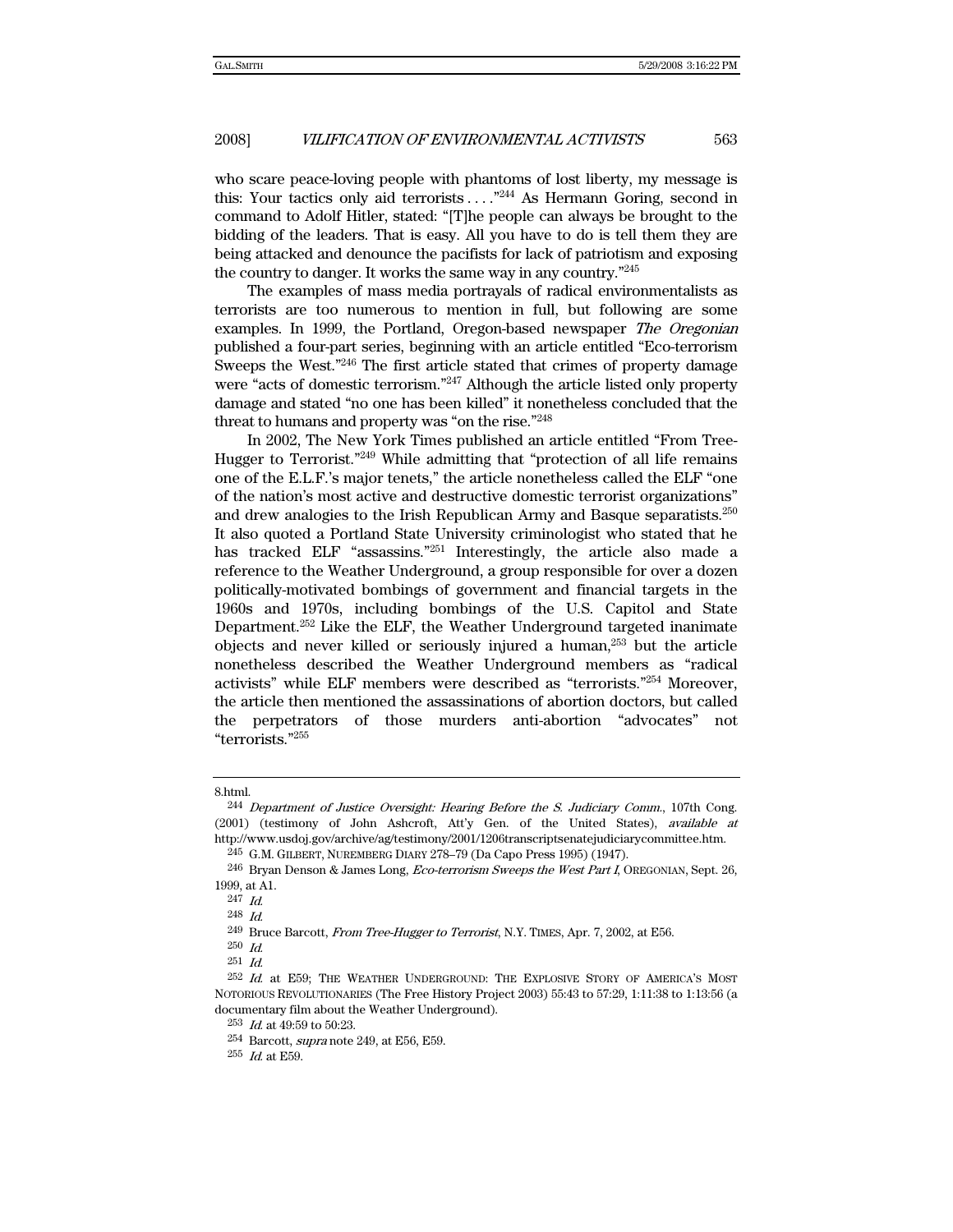A final example is a Seattle Post-Intelligencer article entitled "Eco-, animal-rights terrorism called threat."256 The article essentially reported the testimony of Senator Inhofe, the FBI, and the BATF from the May 18, 2005 Senate Hearing on "ecoterrorism" which was discussed above. The article repeated the FBI's statement that "[t]here is nothing else going on in this country over the last several years that is racking up the high number of violent crimes and terrorist actions."257 Nowhere in the article is there mention of the skepticism which was expressed by all of the other Senators, besides Senator Inhofe, who made statements at the hearing. Instead the article quoted Inhofe comparing ELF and ALF to Al Qaeda and quoted Inhofe stating that he wanted to "examine more closely" how ELF, ALF, and SHAC "might be getting assistance in fund raising and communications from tax-exempt organizations' 'mainstream activists' . . . ."258

#### D. Impacts from the Acceptance of the Term "Ecoterrorism"

Because of repeated official pronouncements from the government, the complicity of the mass media, and the campaigning of industry groups like the Alliance for America, the American Legislative Exchange Council, and the Center for the Defense of Free Enterprise, the term ecoterrorism has been widely accepted. The acceptance of the term has also created acceptance more generally of the idea that radical environmentalists are terrorists. The impacts of this acceptance include more investigation, infiltration, and disruption of radical environmental groups regardless of whether any law is actually violated, longer terms of incarceration for convicted activists, and the harassment of mainstream environmental groups.

#### 1. Increased Government Surveillance of Radical Groups

By categorizing an activist as someone who might commit an act of terrorism, the federal government is given broader power over that activist or activist group. One way in which its power is expanded is through authority to listen to personal phone conversations, read private emails, and record private conversations. On March 9, 2006, as part of the Reauthorization of the USA PATRIOT  $Act.^{259}$  the federal wiretapping statute was amended to authorize the "interception of wire, oral, or electronic communications" when the interception "may provide" evidence of "animal enterprise terrorism" as set forth in 18 U.S.C.  $\S$  43.<sup>260</sup> Thus, an activist who has never been arrested for any crime or any type of protest may have her

<sup>&</sup>lt;sup>256</sup> Eco-, Animal-Rights Terrorism Called Threat, SEATTLE POST-INTELLIGENCER, May 19, 2005, available at http://seattlepi.nwsource.com/national /224826\_ecoterrorist19.html.

<sup>257</sup> Id. 258 Id.

<sup>259</sup> USA PATRIOT Improvement and Reauthorization Act of 2005, Pub. L. No. 109-177, § 113(b)(1), 120 Stat. 192, 209 (2006).

<sup>260 18</sup> U.S.C.A. § 2516(1)(c) (West 2006).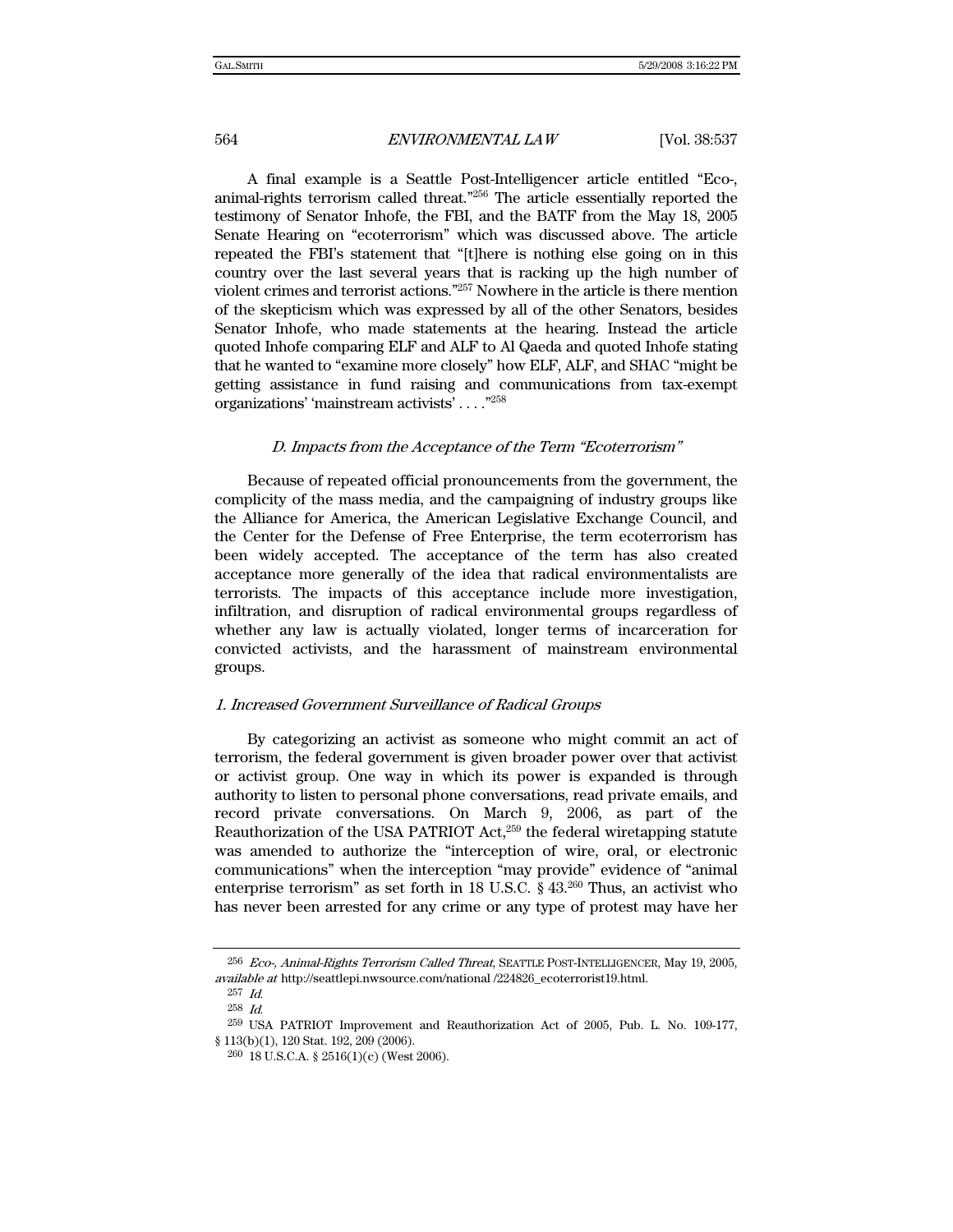phones tapped, her emails read, and her private conversations recorded if a federal government agent believes that it might find some evidence of a plan to interfere with an animal enterprise. If AETA is amended to include natural resource industries, the FBI will have legal authority to spy on all radical environmental activists. A "terrorism" tag also gives federal magistrate judges the authority to issue warrants outside of the judges' districts.261

Another surveillance implication of branding radical environmental activists as terrorists is found in the National Crime Information Center's (NCIC) Violent Gang and Terrorist Organization File (VGTOF).262 The NCIC is a national electronic database of criminal records and other identifying information for U.S. citizens, $263$  which is available to prosecutors, law enforcement agents, and law enforcement institutions twenty-four hours a day.264 Until 2002, the NCIC only recorded actual convictions. But in 2002, the federal government decided to use the NCIC as an "investigative" tool with the goal of creating a "centralized terrorist watch list."265

There is no judicial process for the entry of an individual into the potential terrorist database266 and no notice is provided to the "potential terrorist."267 Thus, when an individual is pulled over in a routine traffic stop, the officer can instantly determine whether the individual has been designated—unbeknownst to him or her—as a potential terrorist through an online database. If there is a match, the officer is advised that the individual in the car may be a terrorist, and the officer is instructed to call the FBI's Terrorist Screening Center (TSC) for further direction.268

In 2002, an FBI memo indicated that potential terrorist groups included "anarchists," "animal rights extremist[s]," and "environmental extremist[s]."269 The FBI indicated in 2003 that the terrorist listings on the terrorist watch list included over  $7000$  names.<sup>270</sup> In this context, it is reasonable to presume that radical environmental activists could be entered as potential terrorists in the NCIC database, which will in turn alter the way the activists are treated in their communities by local law enforcement.

<sup>261</sup> FED. R. CRIM. P. 41(b)(3).

<sup>262</sup> Fed. Bureau of Investigation, National Crime Information Center, http://www.fbi.gov/ hq/cjisd/ncic\_brochure.htm (last visited Apr. 13, 2008).

<sup>263</sup> Fed. Bureau of Investigation, CJIS Division Homepage, http://www.fbi.gov/hq/cjisd/ ncic.htm (last visited Apr. 13, 2008).

<sup>264</sup> Fed. Bureau of Investigation, Congressional Testimony, http://www.fbi.gov/congress/ congress03/ncic111303.htm (last visited Apr. 13, 2008).

<sup>265</sup> Id.

<sup>266</sup> See id.

<sup>267</sup> Press Release, Fed. Bureau of Investigation, Terrorist Screening Center Statement Regarding October 8, 2006 60 Minutes Segment (Oct. 8, 2006), available at http://www.fbi.gov/ pressrel/pressrel06/terrorisscreeningcenter100806.htm.

<sup>268</sup> Press Release, White House, President Bush Discusses Progress in the Global War on Terror (Sept. 7, 2006), available at http://www.whitehouse.gov/news/releases/2006/09/20060907- 2.html.

 $^{269}$  Ann Davis, Data Collection Is Up Sharply Following 9/11, WALL ST. J., May 22, 2003, at B1.  $270$  Id.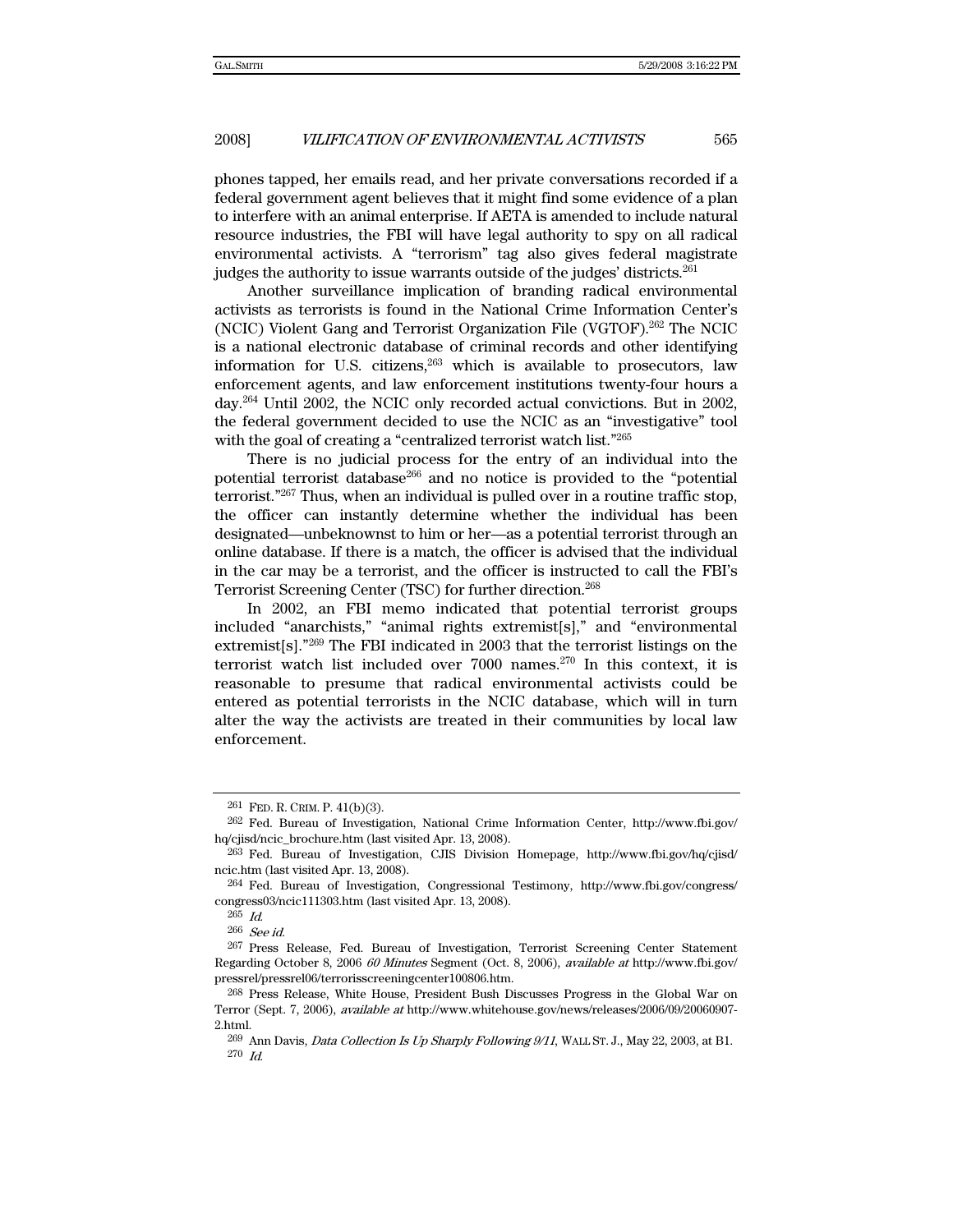#### 2. Increased Penalties/Convictions for Acts of Protest

Another consequence of the widespread branding of radical environmental activists as terrorists is the more severe convictions and sentences they will receive for engaging in protest activities. For example, in my own criminal case I was charged with, and convicted of, a federal treespiking statute even though my "crime" was sitting in a tree with three visible plastic ropes tied to other trees.271 In its opinion, the court refers to Senator McClure's 1988 testimony, discussed above, about "dangerous and deadly" ecoterrorists, implying that somehow McClure's testimony provided evidence that I should be convicted under the tree-spiking statute.<sup>272</sup> And in fact, upon review of McClure's testimony—which calls Earth First! activists "terrorists" and specifically mentions tree-sitting as an Earth First! tactic<sup>273</sup>—the court's conclusion that I was guilty by association is not so far-fetched.

In addition to convictions that do not match conduct, the "ecoterrorist" branding also leads to sentences that do not match conduct. In December of 2005, as mentioned above, numerous indictments were issued for over a dozen acts of sabotage committed between 1996 and 2001.274 All of the crimes listed were either thought crimes or property damage crimes: "arson, conspiracy, use of a destructive device, and destruction of an energy facility.<sup>"275</sup> No human was injured or killed by any of the crimes. $276$  Nonetheless, prosecuting attorneys requested terrorism "sentencing enhancements" under the federal sentencing guidelines. $277$ 

More specifically, the federal government's sentencing memorandum asserted that "all ten defendants engaged in terroristic conduct"<sup>278</sup> and its opening remarks in the first actual sentencing called the acts of property damage a "classic case of terrorism."279 Although the district court judge stated that the defendants were not terrorists in the traditional sense of the word, the court nonetheless held that their actions included elements of

<sup>271</sup> United States v. Wyatt, 408 F.3d 1257, 1257 (9th Cir. 2005).

<sup>272</sup> Id. at 1261.

<sup>273 134</sup> CONG. REC., 30,811 (1988) (statement of Sen. McClure).

<sup>274</sup> Angela Valdez, Terror-fying the Greens: Did Investigators Use Post-9/11 Warrantless Wiretaps to Bust Accused Eco-Saboteurs?, WILLAMETTE WK. (Aug. 30, 2006), available at http://wweek.com/story.php?story=7938.

<sup>275</sup> Id.

<sup>276</sup> See United States v. Thurston, Nos. CR 06-60069-01-AA, CR 06-60070-01-AA, CR 06-60071- 01-AA, CR 06-60078-01-AA, CR 06-60079-01-AA, CR 06-60080-01-AA, CR 06-60120-01-AA, CR 06- 60122-01-AA, CR 06-60122-02-AA, CR 06-60123-01-AA, CR 06-60124-01-AA, CR 06-60125-01-AA, CR 06-60126-01-AA, 2007 WL 1500176, at \*11 (D. Or. May 21, 2007) (offering that defendants argued against terrorism enhancement because none of the offenses caused injury or death).

<sup>277</sup> Valdez, supra note 274.

<sup>278</sup> Government's Sentencing Memorandum at 73, United States v. Dibee, Nos. CR 06-60069- 01-AA; CR 06-60070-01-AA; CR 06-60071-01-AA; CR 06-60078-01-AA; CR 06-60079-01-AA; CR 06- 60080-01-AA; CR 06-60120-01-AA; CR 06-60122-01-AA; CR 06-60122-02-AA; CR 06-60123-01-AA; CR 06-60124-01-AA; CR 06-60125-01-AA; CR 06-60126-01-AA (D. Or. May 4, 2007), available at http://www.cldc.org/pdf/government\_sentencing\_memo.pdf.

<sup>279</sup> Sentencing Hearing, United States v. Meyerhoff, Nos. CR-06-60078-01-AA; CR-06-60122- 02AA (D. Or. May 22, 2007).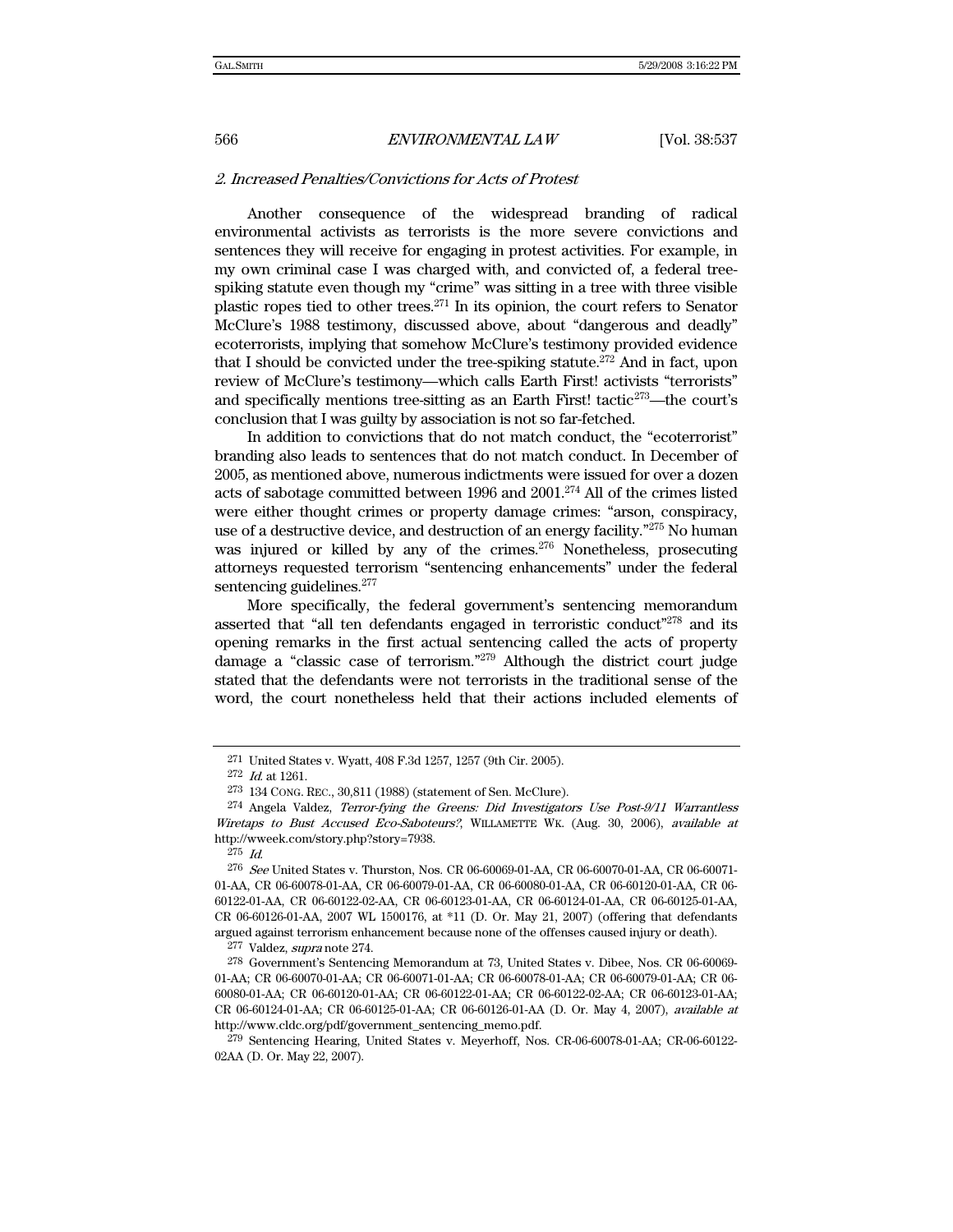terrorism280 and that the terrorism enhancement could be applied to their sentences.<sup>281</sup>

The terrorism sentence enhancement can substantially add time to a defendant's term of incarceration. For example, the federal sentencing guidelines provide that a first offense act of arson alone should have a sentence of 33 to 41 months (2 to 4 years).<sup>282</sup> But with a terrorism sentence enhancement that sentence (for the same crime) becomes 168 to 210 months (14 to 15 years).283 In addition, receiving the terrorist label at sentencing directly affects the type of incarceration a defendant will face; the federal Bureau of Prisons considers the terrorist designation seriously and assigns such defendants to maximum security prisons or super-maximum security prisons.284 These facilities are designed to house the most violent criminal offenders in the nation and may require twenty-three hours of lockdown in a cell each day, as well as limit conversation with family to one hour per month.285

The current federal sentencing guidelines allow for a terrorism enhancement if the crime is a "federal crime of terrorism" as defined by 18 U.S.C.  $\S 2332b(g)(5)(B)$ , and is intended to influence or affect government conduct by intimidation or coercion, or is intended to retaliate against government conduct.286 The sentencing guidelines also note that an upward departure from the guidelines range is permissible even if the defendant's conduct is not listed as a "federal crime of terrorism" so long as it was calculated to influence or affect government conduct by intimidation or coercion, or is intended to retaliate against government conduct.287 Similarly, an upward departure is allowed if the defendant's conduct was a "federal crime of terrorism" that was intended "to intimidate or coerce a civilian population."288 "Federal Crime of Terrorism" is defined as following:

(i) section 32 (relating to destruction of aircraft or aircraft facilities), 37 (relating to violence at international airports), 81 (relating to arson within special maritime and territorial jurisdiction), 175 or 175b (relating to biological weapons), 175c (relating to variola virus), 229 (relating to chemical weapons), subsection (a), (b), (c), or (d) of section 351 (relating to congressional, cabinet,

<sup>280</sup> Sentencing Hearing, United States v. Meyerhoff, Nos. CR-06-60078-01-AA, CR-06-60122- 02AA (D. Or. May 23, 2007).

<sup>281</sup> Thurston, 2007 WL 1500176, at \*20.

<sup>&</sup>lt;sup>282</sup> U.S. SENTENCING GUIDELINES MANUAL  $\S 2K1.4(a)(2)$ , ch. 5, pt. A (2006). This is offered only for the illustrative purpose of comparing the length of a prison sentence before and after the terrorism sentencing enhancement. Many other factors can affect the sentence a defendant receives under the guidelines and Congress has imposed a mandatory minimum sentence for arson of 60 months. See, e.g., Anti-Arson Act of 1982, 18 U.S.C. § 844(i) (2000).

<sup>283</sup> U.S. SENTENCING GUIDELINES MANUAL § 3A1.4 (2006); U.S. SENTENCING GUIDELINES MANUAL ch. 5, pt. A (2006).

<sup>284</sup> Sentencing Hearing, United States v. Meyerhoff, Nos. CR-06-60078-01-AA; CR-06-60122- 02AA (D. Or. May 23, 2007) (testimony of Harvey Cox, former Bureau of Prisons warden).

 $^{285}\,$   $ld.$ 

 $^{286}$  U.S. SENTENCING GUIDELINES MANUAL  $\S$  3A1.4 cmt. nn.1 & 4.

 $^{287}$   $\emph{Id}$   $\emph{§}$  3A1.4 cmt. n.4.

<sup>288</sup> Id.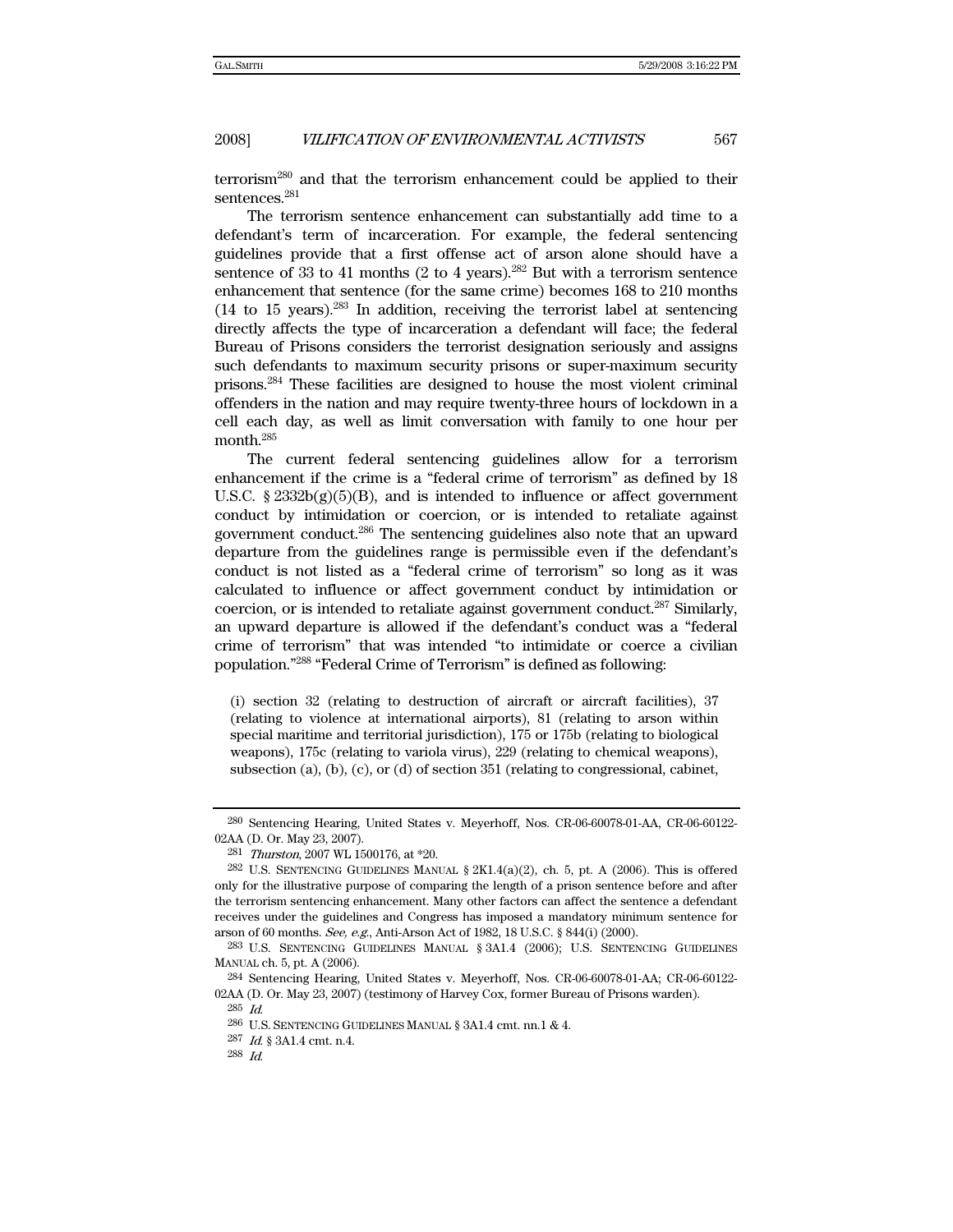and Supreme Court assassination and kidnaping), 831 (relating to nuclear materials), 832 (relating to participation in nuclear and weapons of mass destruction threats to the United States) 842(m) or (n) (relating to plastic explosives),  $844(f)(2)$  or  $(3)$  (relating to arson and bombing of Government property risking or causing death), 844(i) (relating to arson and bombing of property used in interstate commerce), 930(c) (relating to killing or attempted killing during an attack on a Federal facility with a dangerous weapon),  $956(a)(1)$  (relating to conspiracy to murder, kidnap, or maim persons abroad),  $1030(a)(1)$  (relating to protection of computers),  $1030(a)(5)(A)(i)$  resulting in damage as defined in  $1030(a)(5)(B)(ii)$  through (v) (relating to protection of computers), 1114 (relating to killing or attempted killing of officers and employees of the United States), 1116 (relating to murder or manslaughter of foreign officials, official guests, or internationally protected persons), 1203 (relating to hostage taking), 1361 (relating to government property or contracts), 1362 (relating to destruction of communication lines, stations, or systems), 1363 (relating to injury to buildings or property within special maritime and territorial jurisdiction of the United States), 1366(a) (relating to destruction of an energy facility), 1751(a), (b), (c), or (d) (relating to Presidential and Presidential staff assassination and kidnaping), 1992 (relating to terrorist attacks and other acts of violence against railroad carriers and against mass transportation systems on land, on water, or through the air), 2155 (relating to destruction of national defense materials, premises, or utilities), 2156 (relating to national defense material, premises, or utilities), 2280 (relating to violence against maritime navigation), 2281 (relating to violence against maritime fixed platforms), 2332 (relating to certain homicides and other violence against United States nationals occurring outside of the United States), 2332a (relating to use of weapons of mass destruction), 2332b (relating to acts of terrorism transcending national boundaries), 2332f (relating to bombing of public places and facilities), 2332g (relating to missile systems designed to destroy aircraft), 2332h (relating to radiological dispersal devices), 2339 (relating to harboring terrorists), 2339A (relating to providing material support to terrorists), 2339B (relating to providing material support to terrorist organizations), 2339C (relating to financing of terrorism), 2339D (relating to military-type training from a foreign terrorist organization), or 2340A (relating to torture) of this title;

(ii) sections 92 (relating to prohibitions governing atomic weapons) or 236 (relating to sabotage of nuclear facilities or fuel) of the Atomic Energy Act of 1954 (42 U.S.C. § 2122 or 2284);

(iii) section 46502 (relating to aircraft piracy), the second sentence of section 46504 (relating to assault on a flight crew with a dangerous weapon), section 46505(b)(3) or (c) (relating to explosive or incendiary devices, or endangerment of human life by means of weapons, on aircraft), section 46506 if homicide or attempted homicide is involved (relating to application of certain criminal laws to acts on aircraft), or section 60123(b) (relating to destruction of interstate gas or hazardous liquid pipeline facility) of title 49; or

(iv) section 1010A of the Controlled Substances Import and Export Act (relating to narco-terrorism).<sup>289</sup>

<sup>289 18</sup> U.S.C.A. § 2332b(g)(5)(B) (West 2006).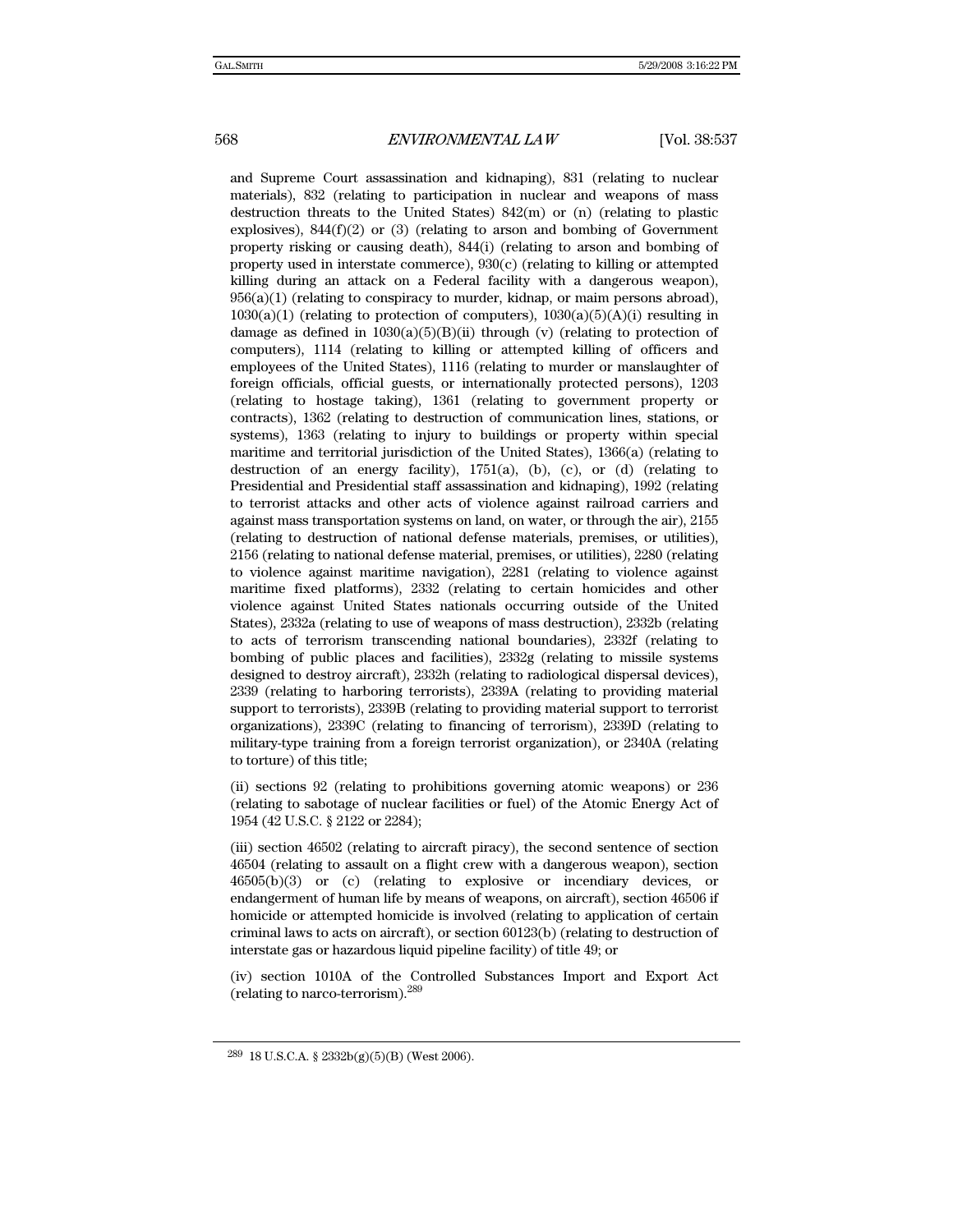Although the statute where this definition is found requires, in a preceding subsection, that terrorist acts include the element of a substantial risk of serious bodily injury,290 the guidelines did not import that contextual element. These guidelines are not promulgated by Congress, but instead by an independent agency composed of seven voting members appointed by the President and known as the Sentencing Commission.<sup>291</sup>

#### 3. Investigation of Mainstream Environmental Groups

Finally, and perhaps most interesting to the majority of those reading this Comment, are the effects of the ecoterrorist branding on mainstream environmental organizations. Senator Inhofe has testified before Congress, and has been quoted in the mass media, stating that "ecoterrorists" have links to mainstream environmental groups who fund and support them.292 Along these same lines an article in a journal for prosecuting attorneys argued that "[a]n effective way to begin tracking potential ELF members is to track active members of other environmental organizations with similar ideologies . . . ."293 It recommends that Earth First! is one group which might be tracked, in part because it "support[s] an environmental preservation philosophy."294 A hint as to what other ideologies—besides "environmental preservation"—might provide grounds for terrorist investigations surfaced in a report published by the Heritage Foundation.<sup>295</sup> The report suggests that it is likely that people will be killed by environmentalists if the philosophy of Deep Ecology "is not challenged at the philosophical level."296

#### V. WHY RADICAL ENVIRONMENTALISTS SHOULD NOT BE BRANDED AS TERRORISTS

The propagandist naturally cannot reveal the true intentions of the principal for whom he acts. . . . That would be to submit the projects to public discussion, to the scrutiny of public opinion, and thus to prevent their success. . . . Propaganda must serve instead as a veil for such projects, masking true intention.297

<sup>290 18</sup> U.S.C. § 2332b(a)(1)(A) (2000).

<sup>291</sup> U.S. SENTENCING COMM'N, AN OVERVIEW OF THE U.S. SENTENCING COMMISSION 3 (2007), available at http://www.ussc.gov/general/USSC\_Overview\_Dec07.pdf. Although Congress did require that the Sentencing Commission use the definition of "federal crime of terrorism" found at 18 U.S.C. § 2332b(g)(5)(B) (2000) for the terrorism sentence enhancement, Congress did not require that the Sentencing Commission use that definition out of context. Antiterrorism and Effective Death Penalty Act of 1996, Pub. L. No. 104-132, § 730, 110 Stat. 1214, 1303 (1996).

 $^{292}$  May 2005 Senate Hearing, supra note 175 (statement of Sen. James M. Inhofe); Eco-, Animal-Rights Terrorism Called Threat, supra note 256.

<sup>293</sup> Joshua K Marquis & Danielle M. Weiss, Eco-Terror: Special Interest Terrorism, PROSECUTOR, Jan.–Feb. 2005, at 30.

 $294$  *Id.* at 44 n.13.

<sup>295</sup> DOUG BANDOW, HERITAGE FOUND. REPORTS, ECOTERRORISM: THE DANGEROUS FRINGE OF THE ENVIRONMENTAL MOVEMENT 3–4 (1990), available at http://www.heritage.org/Research/ EnergyandEnvironment/upload/87972\_1.pdf.

 $296$  *Id.* at 10.

<sup>297</sup> HERMAN & CHOMSKY, supra note 221, at xiii (quoting JACQUES ELLUL, PROPAGANDA 58–59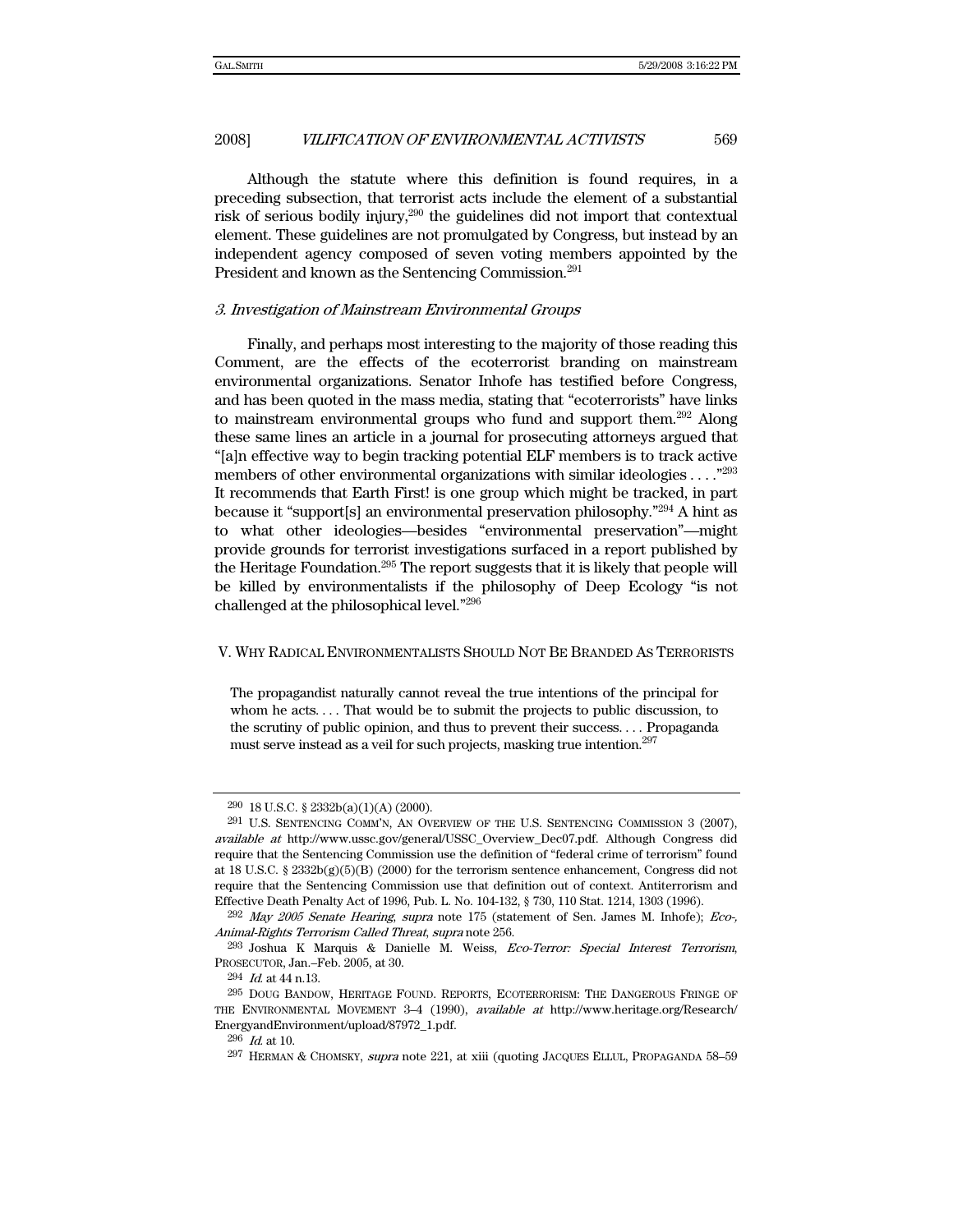For several reasons, the term terrorism should not be used to describe acts of trespass, vandalism, or other interferences with profits which result in no human injury or death. Most importantly, use of the term terrorism to describe these acts diminishes the true meaning of the word. Additionally, branding such acts as terrorism is likely stifling political dissent. Finally, the branding was created by industry groups and is now being used as a pretext to ensure the protection of their economic gains at the expense of efforts to protect the environment.

#### A. Terrorism Means Murder, Not Property Damage

Historians have noted that the term terrorism has been used by governments "to keep the population afraid and insecure"298 and create a kind of lynch mob hysteria<sup>299</sup> in order to achieve political goals.<sup>300</sup> Threats to the governments' interests are often labeled as terrorism, while the enormous military, environmental, and economic damage—including human deaths caused by the same governments are obscured.301 Although the mass media has largely accepted the notion that radical activists who cause profit loss to industry are terrorists, other definitions of terrorism indicate the word should apply only to crimes intended to inflict mass civilian casualties directly through murder, or more indirectly through actions like the destruction of a drinking water purification infrastructure.

For example, the USA PATRIOT Act defines "domestic terrorism" as involving "acts dangerous to human life."302 Likewise, the Homeland Security Act defines "terrorism" as acts that are "dangerous to human life or potentially destructive of critical infrastructure or key resources."303 Additionally, the State Department mandate for an annual report on terrorist activity defines "terrorism" as "premeditated, politically motivated violence perpetrated against noncombatant targets by subnational groups or clandestine agents."304 Even President George W. Bush stated that terrorism relates to murder. In his speech to the nation introducing the "War on Terror," President Bush stated that terrorists "sacrific[e] human life," "kill not merely to end lives, but to disrupt and end a way of life," have a directive "to kill all Americans," and "[aid and abet murder by] heirs of all the murderous ideologies of the 20th century."305

<sup>(1965)).</sup> 

<sup>298</sup> Barsamian, supra note 3.

<sup>299</sup> HOWARD ZINN, TERRORISM AND WAR 57 (2002).

<sup>300</sup> Andrew Hartman, The Politicization of Terror: September 11 and American Historical Selectivity, Z MAG., Dec. 2001, at 25.

<sup>301</sup> Barsamian, supra note 3.

<sup>302 18</sup> U.S.C. § 2331(5) (2000 & Supp. V 2006).

<sup>303 6</sup> U.S.C. § 101(15) (2000 & Supp. V 2006).

<sup>304 22</sup> U.S.C. § 2656f(d)(2) (2000 & Supp. V 2006).

<sup>305</sup> Press Release, supra note 243.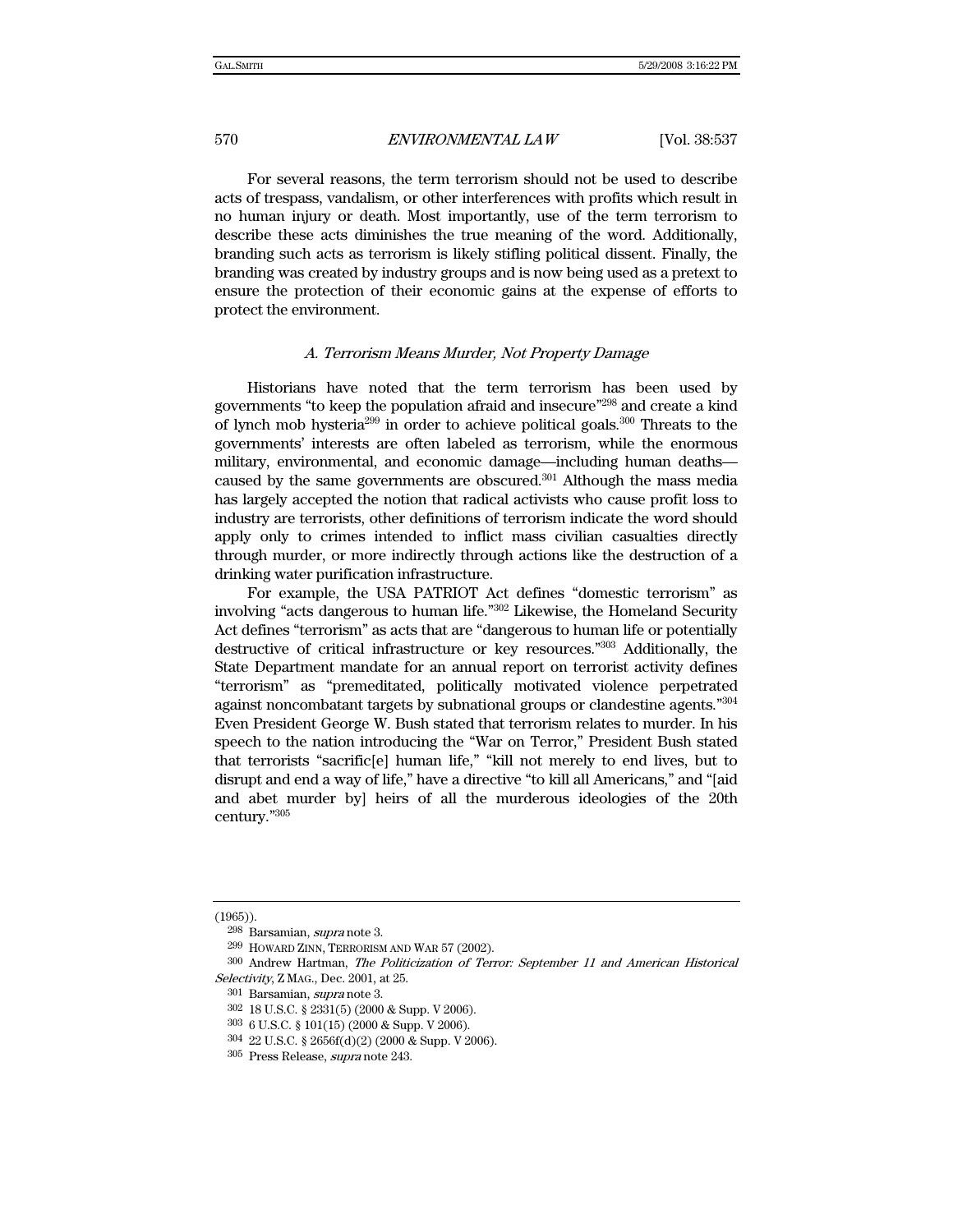#### B. Government's Conduct Echoes a History of Stifling Political Dissent

But while the U.S. Congress and the President of the United States may agree that the term terrorism implies acts involving civilian casualties, the FBI has defined terrorism to include "the unlawful use, or threatened use, of violence . . . against . . . property."306 This definition has allowed the FBI to call ELF activists one of the top domestic terrorist threats. This designation cuts the FBI political slack, because while the federal government has failed to catch terrorists like Osama bin Laden, it can now claim it is catching and prosecuting terrorists when it prosecutes vandals. Additionally, this definition gives the FBI greater surveillance and data gathering power, as discussed above. While some may argue that the FBI has only categorized radical environmental activists as terrorists in order to protect the American people from possible harm, the history of the FBI's attempts to silence political dissenters suggests an ulterior motive for this new branding.

#### 1. COINTELPRO

In 1971, a group of radical activists called the Citizens' Commission to Investigate the FBI broke into a small FBI field office and stole the files inside.307 Their lootings uncovered over 1000 documents revealing a systematic FBI effort—known as COINTELPRO—to suppress political dissent through wiretapping, infiltration, and media manipulation intended to discredit, destabilize, and demoralize dissenters.308 As the COINTELPRO papers indicated, the FBI intended to "enhance the paranoia endemic in these circles" and "get the point across that there is an FBI agent behind every mailbox."309 Targets of the COINTELPRO program included Martin Luther King, Jr. and the Southern Christian Leadership Conference, the Student Non-violent Organizing Committee, the Black Panther Party, Women's Strike for Peace, the Communist Party of the U.S.A.,<sup>310</sup> the Nation of Islam,311 the Socialist Workers Party, Puerto Rican Independence activists, leftist student activists, and radical professors.312 Subsequent civil rights litigation and Freedom of Information Act requests revealed even more documentation of the suppression campaign, though many of the subsequently received documents were censored.313

<sup>306</sup> 2002 House Hearing, supra note 47 (statement and testimony of James F. Jarboe, Domestic Terrorism Section Chief, Counterterrorism Division, FBI).

<sup>307</sup> Allan M. Jalon, A Break-In To End All Break-Ins, L.A. TIMES, Mar. 8, 2006, available at http://uniset.ca/terr/news/lat\_fbibreakin.html.

<sup>308</sup> Id.

 $309\,$   $Id.$ 

<sup>310</sup> Id.

<sup>&</sup>lt;sup>311</sup> See Memorandum from Airtel to SAC, Albany, Counterintelligence Program, Black Nationalist-Hate Groups, reprinted in WARD CHURCHILL & JIM VANDER WALL, THE COINTELPRO PAPERS: DOCUMENTS FROM THE FBI'S SECRET WARS AGAINST DISSIDENTS IN THE UNITED STATES 111 (2d ed. 2002).

<sup>312</sup> Noam Chomsky, Introduction to NELSON BLACKSTOCK, COINTELPRO: THE FBI'S SECRET WAR ON POLITICAL FREEDOM 6–7 (1975).

 $313$  *Id.* at ix-xi.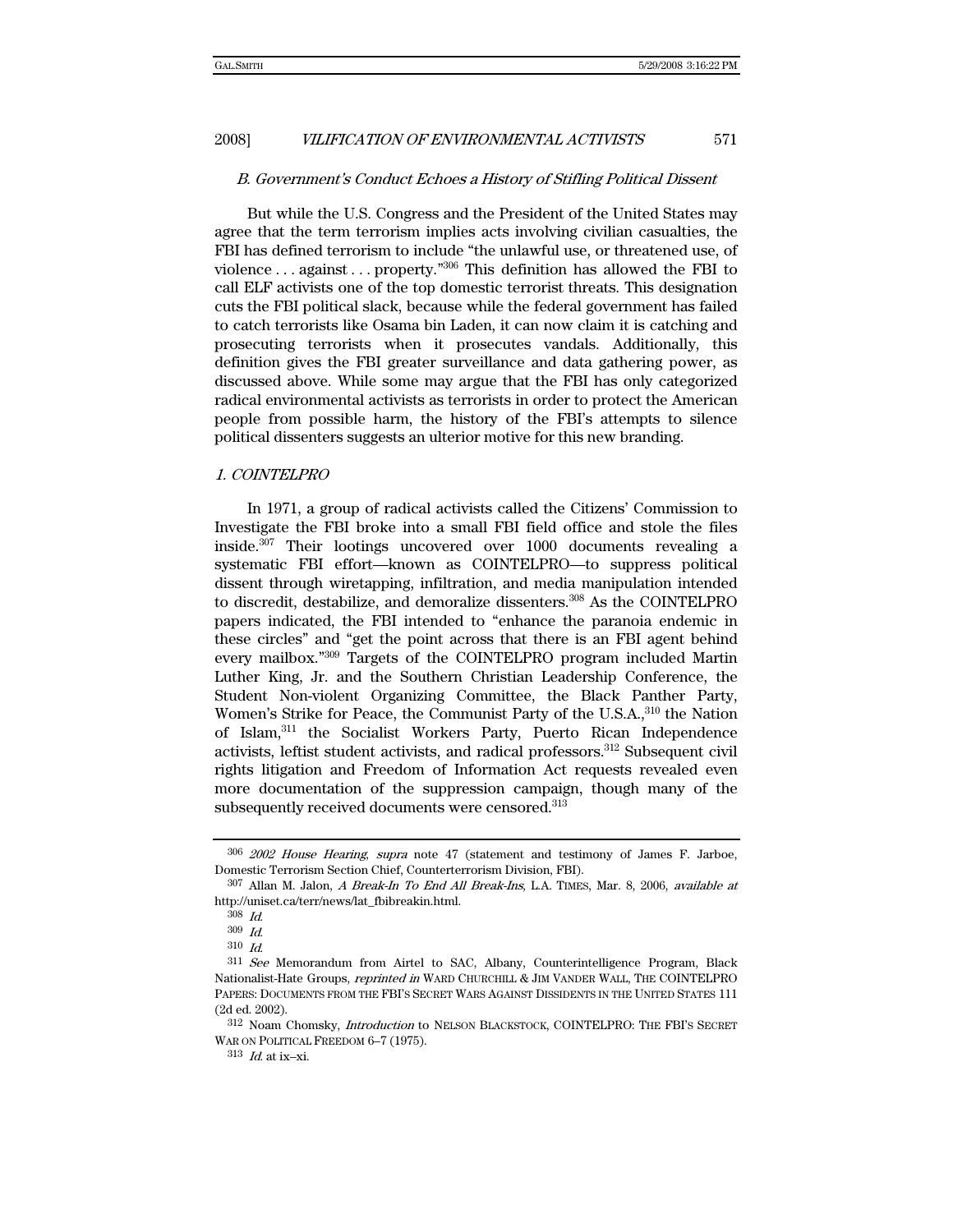Some of the activities conducted by the FBI as part of the COINTELPRO program included having FBI agents infiltrate organizations by posing as members,  $314$  catalyzing the termination of a socialist professor,  $315$  leafleting with misinformation "to cause disruption in the peace movement,"316 publishing and disseminating a fraudulent underground newspaper,<sup>317</sup> sending an anonymous letter to the spouse of a political preacher stating that he was having an affair,<sup>318</sup> sending anonymous letters soliciting funds for assassination of political leaders,319 convincing property owners not to sell land to radical groups,320 framing an activist as a CIA agent to get him kicked out of his organization, $321$  and using cooperative press contacts to make political dissenters appear "stupid," "coward[ly]," "violent," and generally unfavorable.<sup>322</sup> Thus, the FBI's stated goal for the black movement—to "expose, disrupt, misdirect, discredit, or otherwise neutralize [their] activities"323—carried over to all of its targeted groups and political ideologies.

In addition to its campaigns of provocation and deliberate misinformation, the FBI's COINTELPRO was involved in the assassination of Black Panther revolutionary Fred Hampton. In December of 1969, the FBI paid an informant a monetary amount of "considerable value" after he had posed as Hampton's bodyguard and drawn and transmitted a floor plan of Hampton's apartment to

318 See Memorandum from SAC, St. Louis to FBI Dir. on Counter-Intelligence Program, Black Nationalist - Hate Groups, Black Liberators (Feb. 14, 1969), in CHURCHILL & VANDER WALL, supra note 311, at 113; see also CHURCHILL & VANDER WALL, supra note 311, at 112.

<sup>314</sup> See U.S. Gov't Office Memorandum from L.V. Boardaan to A.H. Belmont, CP, USA – Counterintelligence Program; Internal Security (Aug. 28, 1956), in CHURCHILL & VANDER WALL, supra note 311, at 40; Memorandum from FBI Dir. to SAC, Newark, Counterintelligence Program; Internal Security; Disruption of the New Left (May 27, 1968), in CHURCHILL & VANDER WALL, *supra* note 311, at 181.

<sup>315</sup> See U.S. Gov't Memorandum from FBI Dir. to SAC, Phoenix, Counterintelligence Program; Internal Security; Disruption of the New Left (Oct. 1, 1963), in CHURCHILL & VANDER WALL, *supra* note 311, at 55.

<sup>316</sup> See U.S. Gov't Memorandum from FBI Dir. to SAC, New York, Socialist Workers Party; Distribution Program (Feb. 13, 1970), in CHURCHILL & VANDER WALL, supra note 311, at 58; Memorandum between SAC, Albany and FBI Dir., Counterintelligence Program; Internal Security; Disruption of the New Left (July 8, 1968) in CHURCHILL & VANDER WALL, supra note 311, at 183.

<sup>317</sup> Memorandum from Fed. Bureau of Investigation on Blackboard Underground Newspaper, in CHURCHILL & VANDER WALL, supra note 311, at 116.

<sup>319</sup> See Memorandum from FBI Dir. on Proposed Anonymous Letters Relating to Assassination (Sept. 16, 1970), in CHURCHILL & VANDER WALL, supra note 311, at 150.

<sup>320</sup> See FBI Report on Potential Land Sale to RNA (Dec. 2, 1970), in CHURCHILL & VANDER WALL, *supra* note 311, at 122.

 $321$  See Memorandum from FBI on Conveying Impression that Activist is a CIA Informant (July 10, 1968), in CHURCHILL & VANDER WALL, supra note 311, at 128; see also Memorandum from SAC, Newark to FBI Dir. on Counterintelligence Program, Internal Security, Disruption of the New Left (May 27, 1968), in CHURCHILL & VANDER WALL, supra note 311, at 181-82.

<sup>322</sup> Memorandum from FBI Dir. to SAC, Albany on Counterintelligence Program, Black Nationalist – Hate Groups, Racial Intelligence (Aug. 5, 1968), in CHURCHILL & VANDER WALL, supra note 311, at 118–19.

<sup>323</sup> Memorandum from FBI Dir. to SAC, Albany on Counterintelligence Program, Black Nationalist – Hate Groups, Internal Security (Aug. 25, 1967), in CHURCHILL & VANDER WALL, supra note 311, at 92.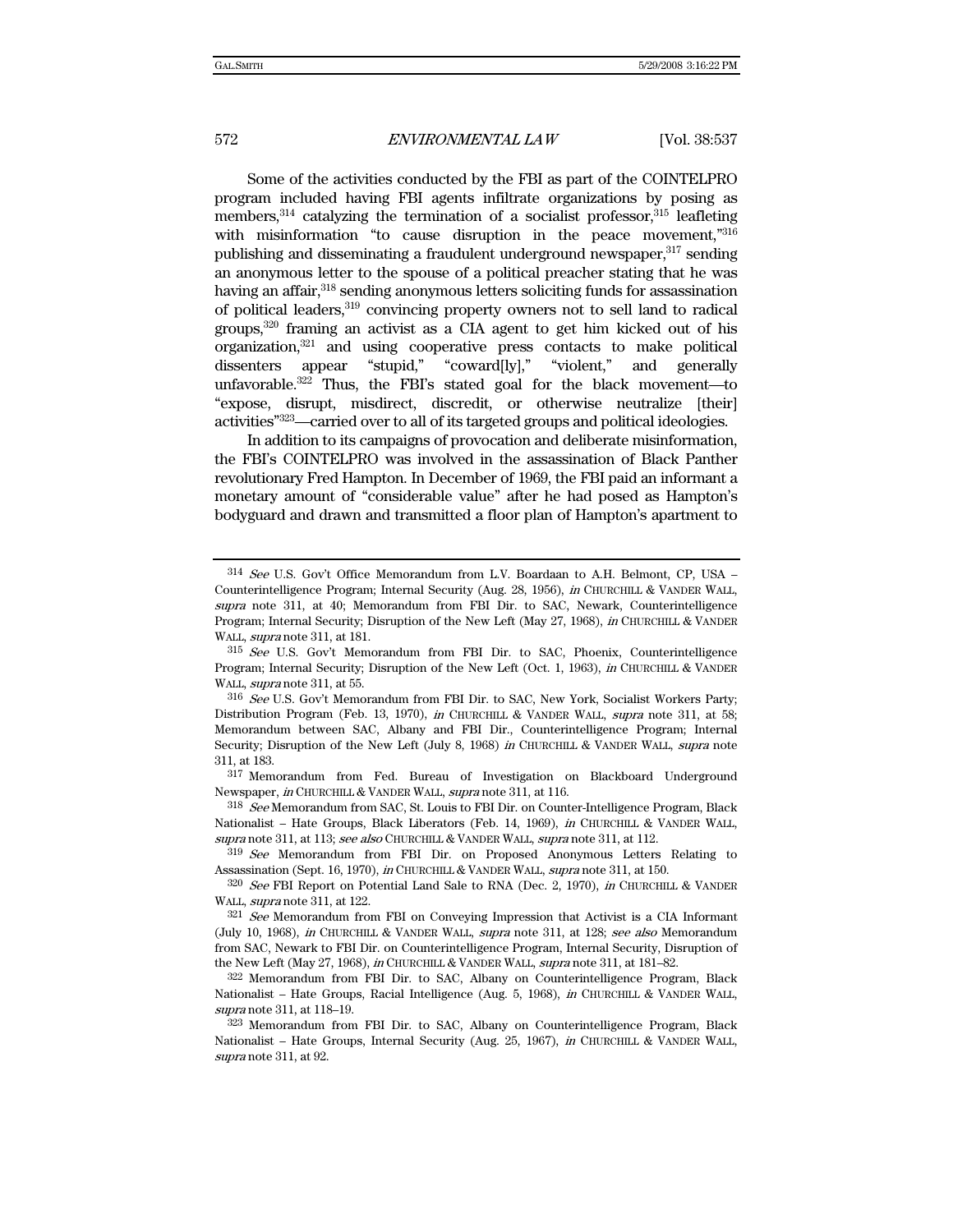the police.324 Following the transmission, Hampton was assassinated in his bed during a police raid on his apartment.<sup>325</sup> After fourteen years of civil litigation, Hampton's family agreed to a \$1.85 million settlement against local and federal officials for their roles in his assassination.326 Martin Luther King, Jr. was also a target of COINTELPRO; FBI memos stated a plan to "remove King from the national picture,"327 and listed him as a "primary target."328

Because many of the COINTELPRO actions taken by the FBI were illegal, in 1978 several high ranking FBI officials were indicted for conspiring to "injure and oppress citizens of the United States" in regards to their surveillance of Weather Underground radicals.<sup>329</sup> In 1980, two of the FBI's top officialsformer acting Associate Director of the FBI W. Mark Felt and former Assistant Director for the Domestic Intelligence Division Edward S. Miller—were found guilty after a lengthy jury trial.<sup>330</sup> The criminals were pardoned by Ronald Reagan in 1981 so they were not imprisoned.<sup>331</sup> After this pardon was granted, former Weather Underground members filed a civil lawsuit against the FBI and the FBI eventually reached "a monetary settlement favorable to the plaintiffs."332

### 2. Infiltration/Discrediting of Radical Environmental Groups

In the context of the FBI's history of infiltrating and provoking other radical political groups, it is not surprising that the FBI has also infiltrated and provoked radical environmental groups. One example was the 1989 FBI operation to infiltrate and provoke Earth First! activists in Arizona, specifically an out-spoken and prominent "co-founder" of the Earth First! movement— Dave Foreman.<sup>333</sup> As one agent put it, Foreman was the target because he was "the guy we need to pop to send a message." $334$  At least three FBI agents— Michael A. Fain, Ron Frazier, and Katherine Clark—infiltrated the group in a three-year, \$2 million surveillance operation involving 1300 hours of recordings, the involvement of fifty agents, and weekly reports to the U.S. Attorney.<sup>335</sup>

<sup>324</sup> Memorandum from SAC, Chicago to FBI Dir. on Results of Raid on Apartment of BPP Members (Dec. 11, 1969), in CHURCHILL & VANDER WALL, supra note 311, at 141; see also CHURCHILL & VANDER WALL, supra note 311, at 139–41 (including a copy of the floor plan).

<sup>325</sup> CHURCHILL & VANDER WALL, supra note 311, at 140.

<sup>326</sup> John Kifner, Ex-Panther in Prison Says Evidence Was Concealed, N.Y. TIMES, Apr. 3, 1989, at B1; Jeffrey Haas, Editorial, Why There Should Be a Fred Hampton Way, CHI. DEFENDER, Apr. 24, 2006, at 9.

<sup>327</sup> Memorandum from W.C. Sullivan to J.A. Sizou and Martin Luther King, Jr., (Dec. 1, 1964), in CHURCHILL & VANDER WALL, supra note 311, at 98.

<sup>328</sup> Memorandum from FBI Dir. to SAC, Albany, Counterintelligence Program; Black Nationalist-Hate Groups, (Mar. 4, 1968), in CHURCHILL & VANDER WALL, supra note 311, at 111.

<sup>&</sup>lt;sup>329</sup> CHURCHILL & VANDER WALL, *supra* note 311, at 314–15.

<sup>330</sup> Id.; see also THE WEATHER UNDERGROUND, supra note 252.

<sup>331</sup> CHURCHILL & VANDER WALL, supra note 311, at 314-15.

<sup>332</sup> Id.

<sup>333</sup> MANES, supra note 35, at 193–99.

<sup>334</sup> Id. at 197.

 $335$  *Id.* at 195-96.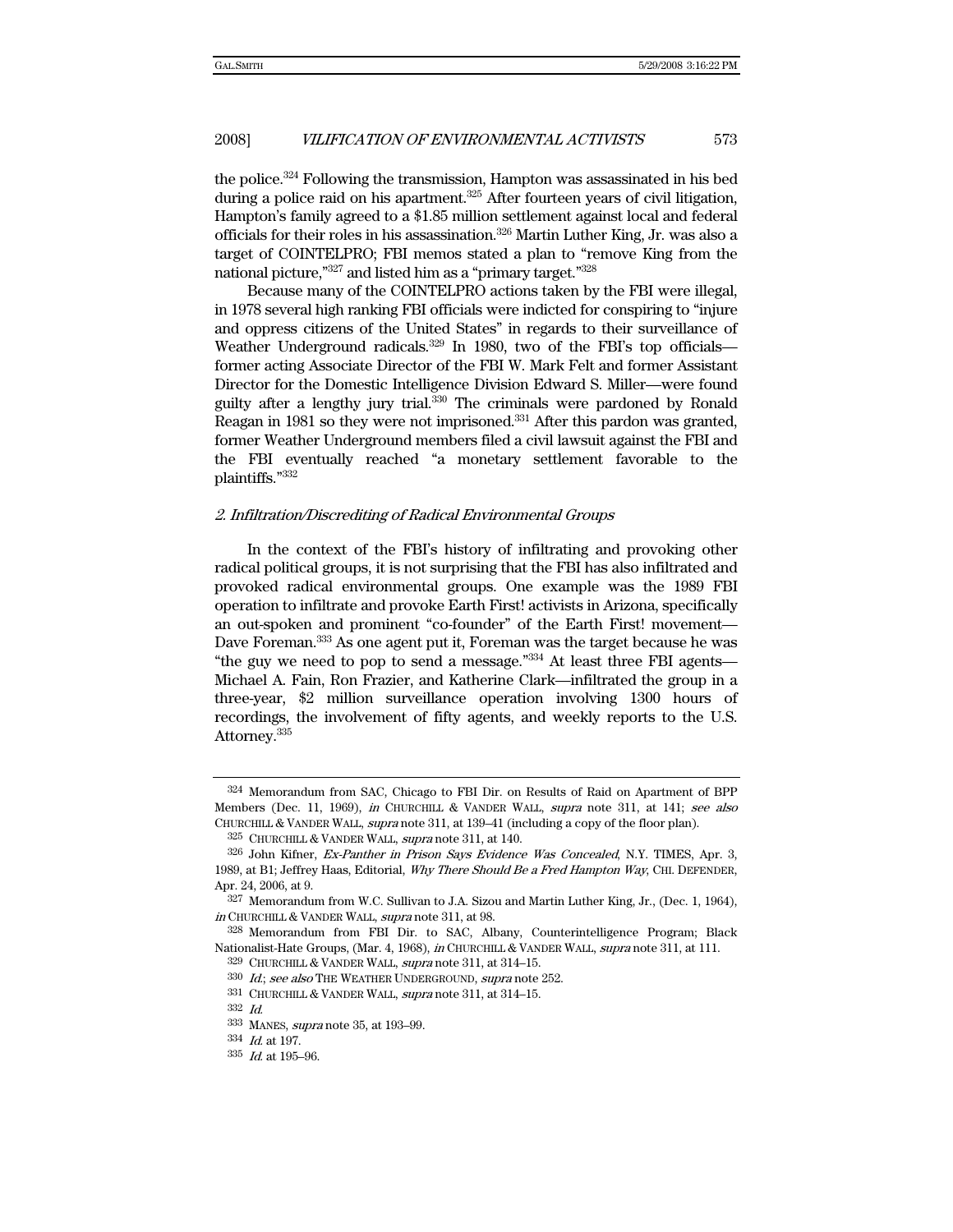Although Agent Fain had repeatedly attempted to recruit Earth First! activists into committing ecotage, they repeatedly refused until he eventually convinced and led two activists to damage a power line.336 At the site, the FBI swat team of fifty agents wearing bulletproof vests and night vision goggles closed in on the activists on foot, in helicopters, and on horseback.337 Foreman was not there, but he was nonetheless arrested and charged with conspiracy to damage electrical lines leading to a nuclear weapons facility and two nuclear power plants.<sup>338</sup> The \$2 million FBI sting operation led to a deferred five year sentence for Foreman339 and the arrest of saboteurs who caused \$16,000 damage to an electrical tower.340

Around the same time, another prominent Earth First! activist—Judi Bari—was also targeted by the FBI. On May 24, 1990, Bari was traveling through California organizing a summer of peaceful protest against oldgrowth redwood logging when a bomb exploded underneath her car seat, permanently crippling her.341 Bari had previously received a number of death threats, but the FBI immediately concluded that Bari herself had been carrying the bomb with the intent to commit an act of terrorism.342 Following the bombing, Bari's house was raided twice, and the FBI continued to imply that Bari had bombed herself.<sup>343</sup> The FBI's statements to the media succeeded in damaging Bari's reputation, and discrediting the nonviolent protest movement she was organizing.344 No one was ever convicted for the attempted assassination of Judi Bari, but in 2002 Bari's estate won a \$4.4 million jury verdict against the FBI for framing her for the bombing.345

Another well-publicized example of FBI infiltration of radical environmentalists was the recent case of the FBI recruiting an eighteen year old girl as an informant to dress up as an activist, independent film-maker, and street medic, and attend large, nonviolent demonstrations.<sup>346</sup> The

 $336$  *Id.* at 196; see also Bari, supra note 111, at 126.

<sup>337</sup> MANES, supra note 35, at 193–94; David J. Williams, Eco-Warrior David Foreman Moves on To Another Battleground Image of an Outsider, BALTIMORE SUN, Apr. 19, 1994, at 1D.

<sup>338</sup> MANES, supra note 35, at 194.

<sup>339</sup> Williams, supra note 337.

<sup>340</sup> MANES, supra note 35, at 194, 196.

<sup>341</sup> See Bari, supra note 111, at 52.

<sup>342</sup> Id.

<sup>343</sup> Id. at 52–53.

<sup>344</sup> Id. at 53.

<sup>345</sup> Jim Herron Zamora & Henry K. Lee, Earth First Activists Win Case: FBI, Cops Must Pay \$4.4 Million for Actions After Car Bombing, S.F. CHRON., June 11, 2002, at A1.

<sup>346</sup> See Vannessa Grigoriadis, The Rise & Fall of the Eco-Radical Underground, ROLLING STONE, Aug. 10, 2006, at 73, 74–75; Melyn, Freelance Infiltrator Sparks Thought Crime Incident, EARTH FIRST! J., Mar.–Apr. 2006, at 10 [hereinafter Freelance Infiltrator]; Ben Rosenfeld, War on the First Amendment: The Great Green Scare and the Fed's "Case" Against Rod Coronado, COUNTERPUNCH, Mar. 10, 2006, available at http://counterpunch.org/rosenfeld03102006.html; Jennifer Van Bergen, FBI Confidential Informant Also Said to be Provocateur, RAW STORY, June 8, 2006, http://www.rawstory.com/news/2006/FBI\_confidential\_informant\_also\_said\_to\_0608.html (last visited Apr. 13, 2008); Information on the Confidential Source in the Auburn Arrests, PORTLAND INDEP. MEDIA CENTER, Jan. 26, 2006, http://portland.indymedia.org/en/2006/01/ 332735.shtml (last visited Apr. 13, 2008).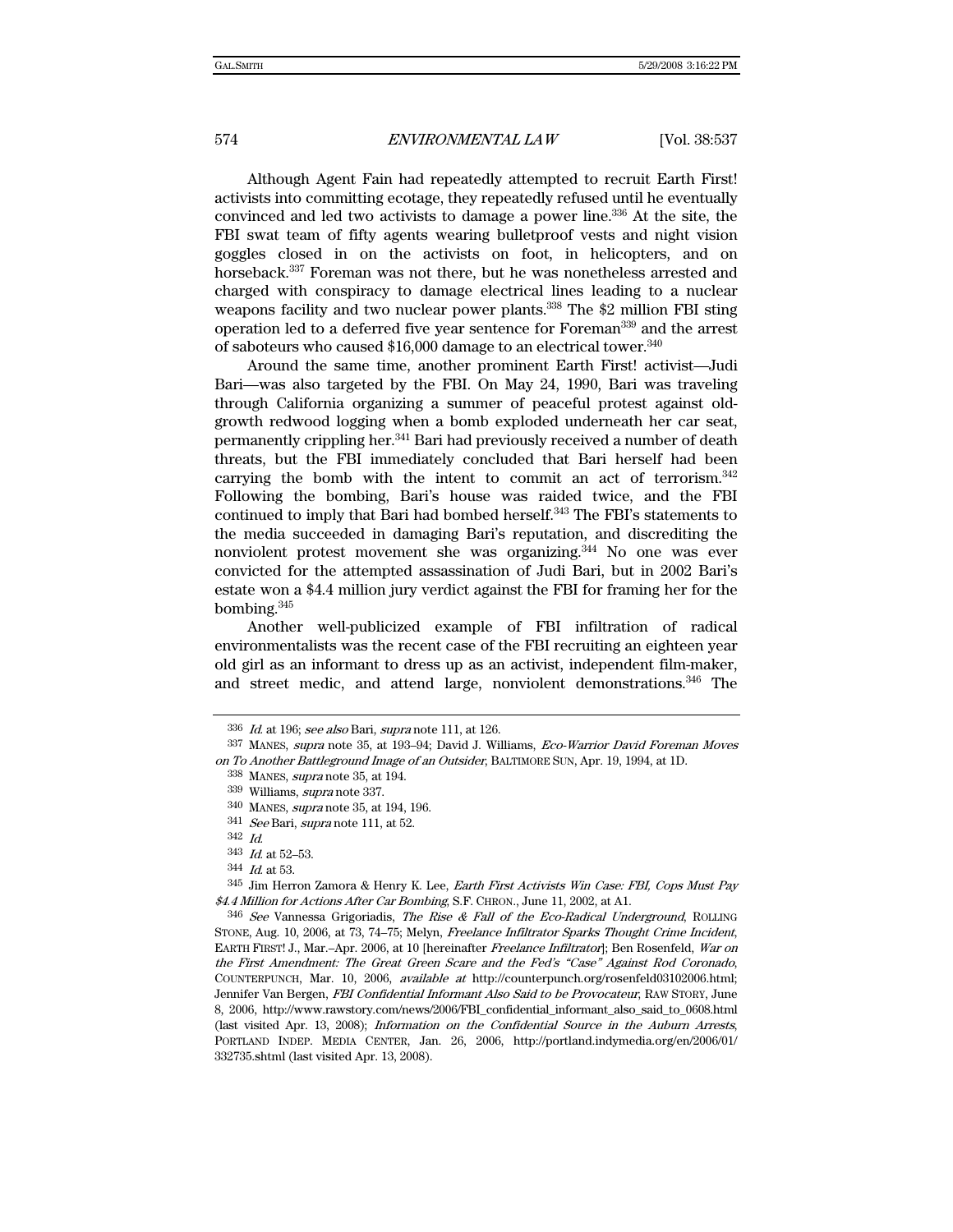infiltrator, who called herself "Anna Davies" among other names, was paid  $$75,000$  over two years to spy on radical activists.<sup>347</sup> The FBI paid for a California cabin for Davies, outfitted it with surveillance technology, and bought her a computer.<sup>348</sup> Davies befriended three young activists for six months349 and—according to one of the activists' attorneys—taught them to make bombs, supervised their activities, and threatened to leave them if they did not start doing "something."350 The three activists were arrested on January 13, 2006 for allegedly planning an ELF action and were charged with "felony conspiracy to damage or destroy public and private infrastructure by explosives or fire."351 The infiltrator reportedly shared a bed with at least one of the activists,352 and attempted to convince young radicals to fall in love with her as part of her infiltration strategy.353

One last example of the FBI's intimidation of radical environmental activists was uncovered in a Freedom of Information Act request filed by the American Civil Liberties Union.354 An FBI memo shows that the FBI opened an inquiry into a meeting of environmental activists because the activists were planning on training participants in "nonviolent methods of forest defense, security culture, street theater, and banner making."355 During a subsequent protest where activists trespassed and hung a banner, the local police copied the license plate numbers of all the protest attendees and faxed the list to the FBI.<sup>356</sup>

## C. Industry Groups' Motivation is Protection of Corporate Profit, Not Protection of Citizens

In addition to serving the government's interest in silencing political dissent and finding "terrorists," the branding of radical environmental activists as terrorists also serves the interests of private industry. In its statements regarding its "Animal and Ecological Terrorism Act," discussed above, ALEC clarified that it is the protection of profit, not human life, that it is concerned about. The Model Act pamphlet reported that the ELF had caused \$50 million in property damages<sup>357</sup> and that the USA PATRIOT Act is not powerful enough to punish ELF activists because it "requires the death of or harm to people, an element not characteristic of eco-terrorists."358 Indeed this principal focus on profit protection alone is actually required of

<sup>347</sup> Freelance Infiltrator, supra note 346.

 $^{348}$   $\emph{Id.}$  at 344.

<sup>349</sup> Id.

<sup>350</sup> Van Bergen, supra note 346.

<sup>351</sup> Freelance Infiltrator, supra note 346.

<sup>352</sup> Grigoriadis, supra note 346, at 74.

<sup>353</sup> Van Bergen, supra note 346.

<sup>354</sup> Nicholas Riccardi, FBI Keeps Watch on Activists, L.A. TIMES, Mar. 27, 2006, at A2.

<sup>355</sup> Id.

<sup>356</sup> Id.

<sup>357</sup> AM. LEGISLATIVE EXCH. COUNCIL, EARTH LIBERATION FRONT, in ANIMAL & ECOLOGICAL TERRORISM IN AMERICA, supra note 160, at 10.

 $358$  *Id.* at 15 (emphasis added).